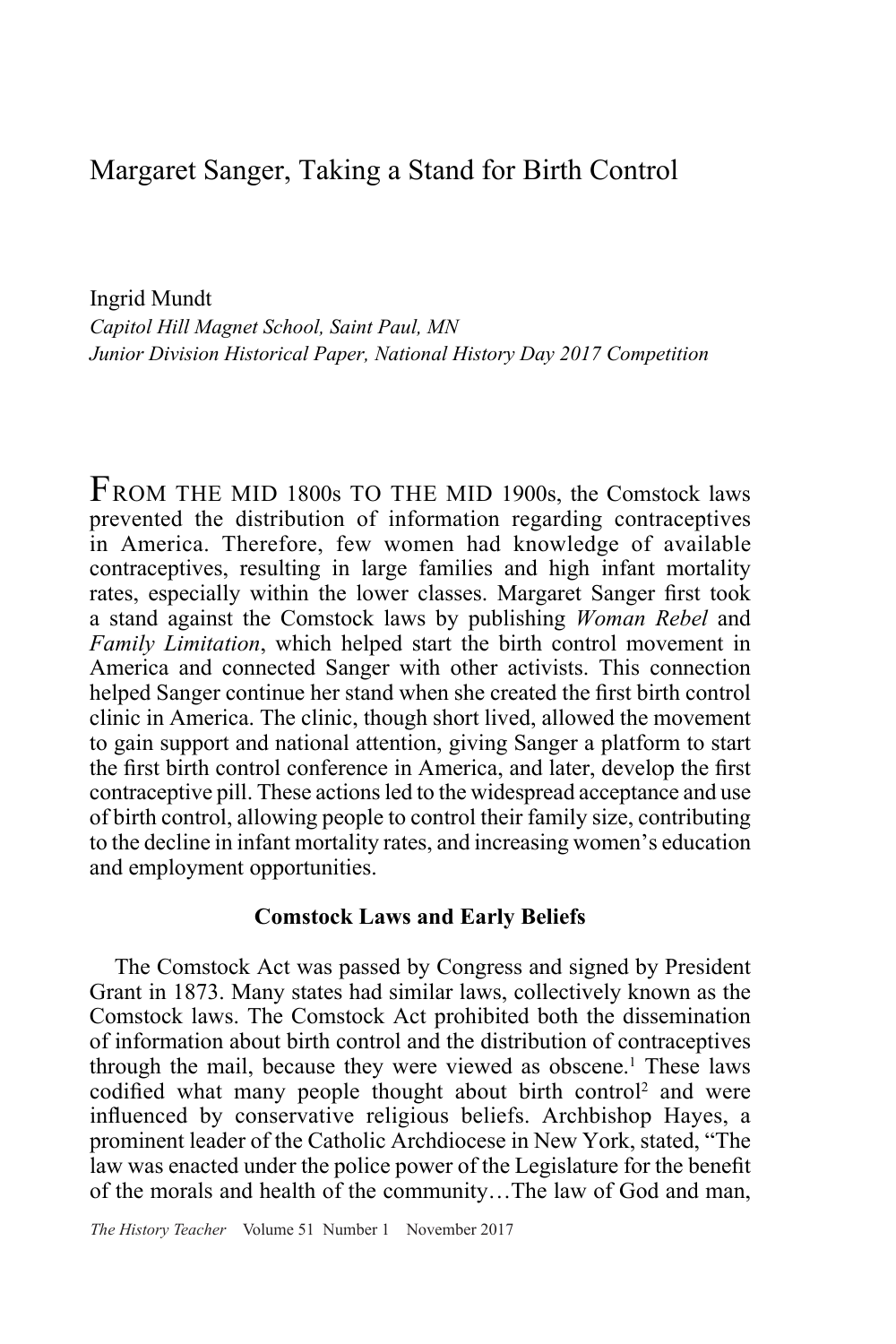science, public policy, human experience, is all condemnatory of birth control as preached by a few irresponsible individuals."3

Despite these laws, many women wanted access to birth control.<sup>4</sup> Contraceptives were unreliable, consisting of diaphragms, chemical contraceptives, condoms, and menstrual cycle based family planning.<sup>5</sup> Since women in the lower classes didn't have access to birth control, their family sizes grew, making it difficult to climb out of poverty. Many impoverished families couldn't afford to care for their children,<sup>6</sup> leading to high infant mortality rates (IMR), ranging from 23% for first-born children, to 60% for twelfth-born children in 1900.<sup>7</sup>

Upper-class women were not as affected by the Comstock laws because they already had access to contraceptives. Many learned about contraceptives while travelling in Europe, $\bar{s}$  where birth control was commonplace. Europe had already experienced a birth control movement, starting when Thomas Malthus wrote about overpopulation in 1798, inspiring both the Malthusian and Neo-Malthusian movements, the latter running from 1877 onwards.9 Due to this, most married women in Europe could obtain contraceptives and receive advice on their use. As a result, the IMR decreased significantly between 1881 and 1912, from 20.3% to 6.4% in Amsterdam, with similar results in other cities.10 Although it was illegal to sell or buy birth control in America,<sup>11</sup> women of the upper classes passed along information on various methods and recipes for contraceptives.<sup>12</sup> Some also bought them illegally, although they were expensive.

The Comstock laws were not changed, despite the high IMRs, because there was little advocacy for change by those in power. Also, many believed that contraceptives were immoral due to religious beliefs. Intellectual leaders, such as authors and teachers, did not take a stand on the subject of birth control.13 Most feminists were focused on suffrage instead.14 Government officials didn't view it as a priority, thus, despite birth control's success in Europe, its potential benefits were still largely unknown in America.15

## **The American Birth Control Movement Begins**

Margaret Sanger began her career as a nurse in New York City in 1900. Sanger predominately cared for women from the lower classes who lacked contraceptive education.<sup>16</sup> Birth control's value became apparent as she treated women who were relieved if there was a stillbirth,<sup>17</sup> because they could not afford to raise any more children.18 Sanger saw the issue of unaffordable, unplanned families as recurring, and wrote, "I was determined to seek out the root of evil, to do something to change the destiny of mothers whose miseries were vast as the sky."19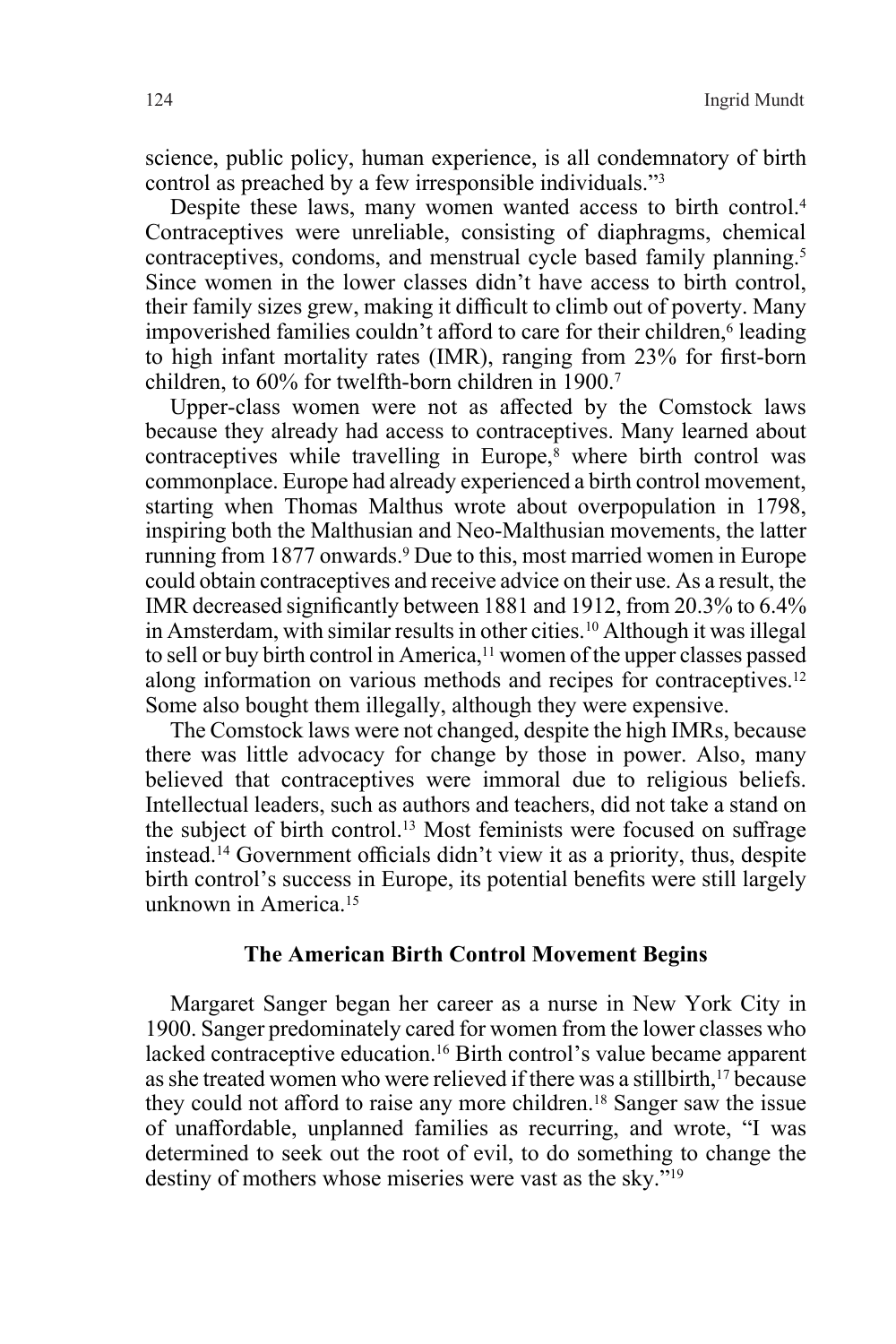Sanger also supported birth control due to her beliefs regarding the morality of abortion. Sanger supported the eugenics movement, which advocated altering a population through selective breeding, often based on race. Sanger said, "The object of civilization is to obtain the highest and most splendid culture of which humanity is capable. But such attainment is unthinkable if we continue to breed from the present race stock that yields us our largest amount of progeny."20 Sanger supported abortion for the purpose of eugenics. However, she believed that abortions were otherwise immoral. Therefore, she looked for other methods to limit family sizes. She was a dedicated supporter of contraceptives, saying, "Birth control has always been practiced, beginning with infanticide, which is abhorred, and then by abortion, nearly as bad. Contraception, on the other hand, is harmless."21

Sanger's first action was starting the National Birth Control League (NBCL), an organization that worked to make birth control a topic of discussion in America.<sup>22</sup> Sanger then started a magazine with the help of the NBCL, entitled *Woman Rebel.* First published in March of 1914, the lead article said, "The aim of this paper will be to stimulate working women to think for themselves and to build up a conscious fighting character."23 The magazine was successful, with over 2,000 subscribers. It challenged beliefs about contraceptives in every issue.<sup>24</sup>

Although Sanger believed that the magazine complied with the Comstock laws by discussing contraceptives without giving advice, its creation was met with immediate resistance under the Comstock laws, and the Post Office announced that it would not deliver it.<sup>25</sup> Sanger continued publishing the magazine, and started writing a pamphlet entitled *Family Limitation*, which was a brief guide to available contraceptives*.* <sup>26</sup> Before completing *Family Limitation*, Sanger was charged for her publication of *Woman Rebel.* In the two years it took for the case to reach trial, she published *Family Limitation*, <sup>27</sup> knowingly breaking the Comstock laws by giving contraceptive advice.<sup>28</sup> She was tried for this as well. The case came to a close on February 18, 1916. The District Attorney dismissed the charges because the case was two years old and thus, in his opinion, no longer relevant.29 Margaret Sanger had taken a stand against the Comstock laws, but had not been punished, allowing her to continue her work with more publicity and support.<sup>30</sup>

## **The First Birth Control Clinic**

By 1916, Sanger decided to create the first birth control clinic in America.31 Sanger learned about birth control clinics during her travels to Europe. European women of any class could go to these clinics to be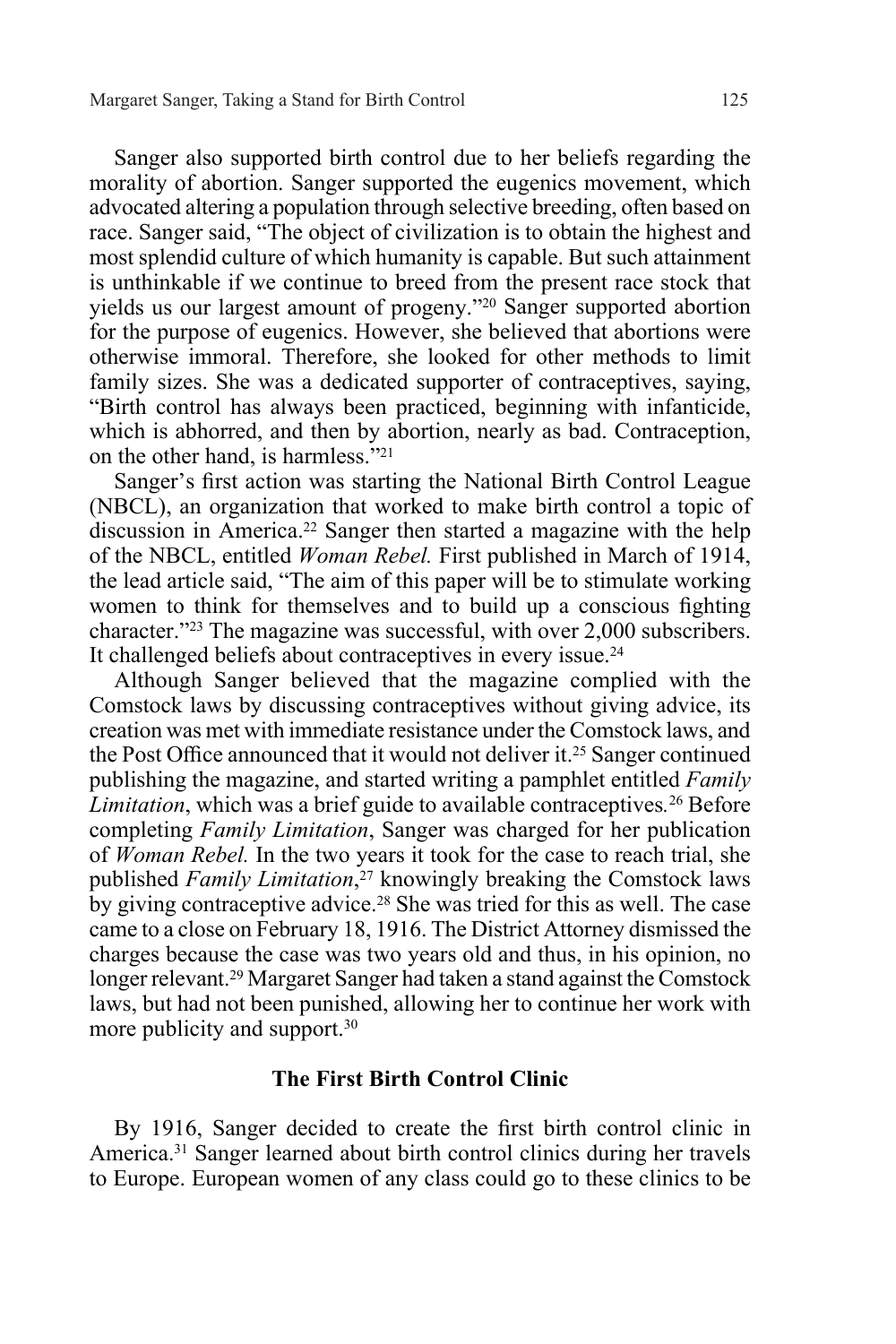educated about contraceptives.32 Although the Comstock laws prohibited anyone from giving contraceptive advice, Sanger and her supporters believed that they wouldn't be punished if doctors gave the advice.<sup>33</sup> However, doctors feared punishment under the Comstock laws,<sup>34</sup> and many believed contraceptives to be immoral,<sup>35</sup> so Sanger had to rely on nurses instead.36

On October 16, 1916, Sanger opened the clinic in the Brownsville neighborhood of New York.37 She opened this clinic with the help of fellow birth control advocates Ethel Byrne and Fannie Mindell, who helped Sanger to inform visitors of contraceptive options. The clinic was an immediate success as people responded to posted flyers and flocked to the clinic, eager to learn how to control their family size.38 Nearly 450 women received contraceptive education during its brief opening.39 During this time, Sanger believed that the clinic would be able to continue educating women, thinking that the police wouldn't interfere.<sup>40</sup>

However, after ten days, a woman hired by the police came to the clinic disguised as a client. Soon after her arrival, the clinic was shut down and Sanger and her colleagues were arrested. Sanger was persistent, and after posting bail, she reopened the clinic. Shortly thereafter, Sanger was ejected from the building and arrested again. In court, the judge found that the Comstock laws made giving contraceptive advice illegal, and thus, Sanger was convicted and sentenced to 30 days in a workhouse.<sup>41</sup>

Sanger's conviction did not have a solely negative impact, for it inspired others. Sanger wrote,

Formerly, a few women of wealth but of liberal tendencies had been actively concerned in the movement, but now some who were prominent socially were coming to believe on principle that birth control should not be denied to the masses. The subject was in the process of ceasing to be tagged as radical and revolutionary, and becoming admittedly humanitarian.<sup>42</sup>

Sanger's clinic created public interest in birth control, prompting others to join the birth control movement and changing beliefs about contraceptives.<sup>43</sup>

By creating the first birth control clinic in America, Sanger took a stand against the Comstock laws and the lack of public interest in birth control. She created a discussion about contraceptives and inspired influential women to become advocates, leading to a larger movement. This support gave Sanger a platform from which to base the rest of her work.

## **The Movement Grows**

In 1918, Sanger challenged the state of New York in the New York Court of Appeals, arguing that the Comstock Act violated both the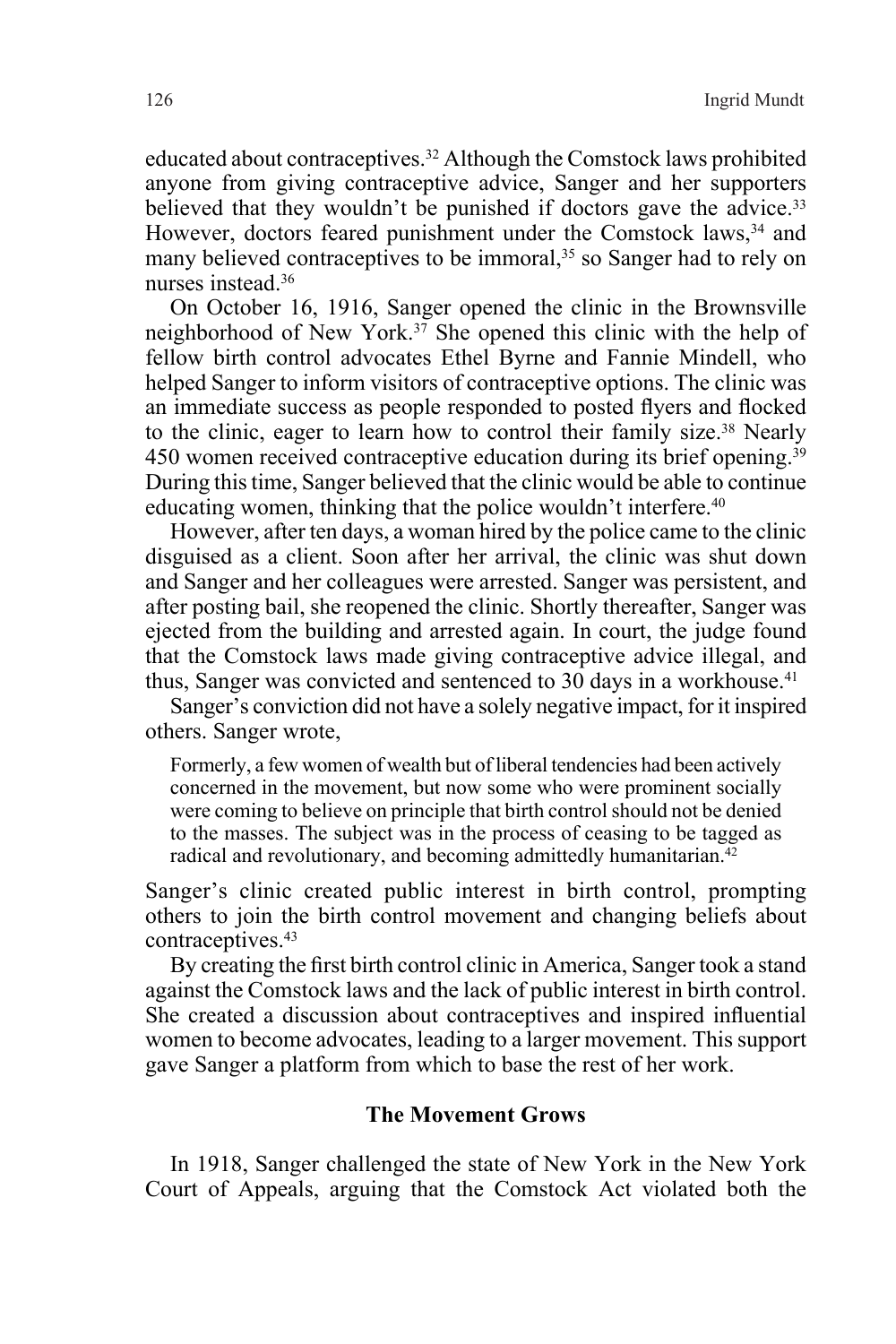state and federal constitutions by putting women's health at risk. The judge ruled that the Comstock Act was constitutional, but decided that contraceptive advice could be given by doctors to married women.<sup>44</sup> Sanger expected that doctors would be eager to use their newfound freedom to give contraceptive advice. However, by 1921, doctors still refused to give contraceptive information to their patients, inspiring Sanger to create her second birth control clinic.45

During this time, Sanger also organized the first birth control conference.46 Taking place in November of 1921, the conference included discussions and speeches on the morality of birth control, the scientific probability of reliable contraceptives, and birth control movements outside America.47 Unfortunately, on the last day of the conference, the meeting was shut down by the police, and Sanger was jailed, after the secretary to Archbishop Hayes called for her arrest.<sup>48</sup>

Sanger often debated those who opposed contraceptives<sup>49</sup> and frequently swayed their opinions,<sup>50</sup> but the Catholic Church was not convinced by Sanger. Archbishop Hayes argued:

To take life after its inception is a horrible crime; but to prevent human life that the Creator is about to bring into being is satanic. In the first instance, the body is killed, while the soul lives on; in the latter, not only a body, but an immortal soul is denied existence in time and in eternity.<sup>51</sup>

Opposition from the Catholic Church led many to believe that birth control was immoral, making it more difficult for laws to be passed favoring birth control, and for contraceptives to become common.52

Despite resistance, Sanger continued taking a stand against traditional beliefs about birth control by persisting in her work. The success of the second clinic led to more birth control clinics throughout America.<sup>53</sup> Additionally, birth control conferences were held in cities around the country, furthering the conversation about contraception. This helped to increase the availability of contraceptive education in America, gained support for the birth control movement, and later, helped Sanger to create the first contraceptive pill.<sup>54</sup>

### **Modern Birth Control**

The Comstock laws remained in place until they were finally ruled unconstitutional by the U.S. Supreme Court in 1983,<sup>55</sup> although it did become legal to sell contraceptives in 1965.<sup>56</sup> Eventually, birth control clinics became commonplace, rising in number to over 200 by the 1950s. Many of these clinics were operated by the Planned Parenthood Federation of America, the name adopted by the National Birth Control League and used from 1942 onward.57 Although Sanger had resigned from the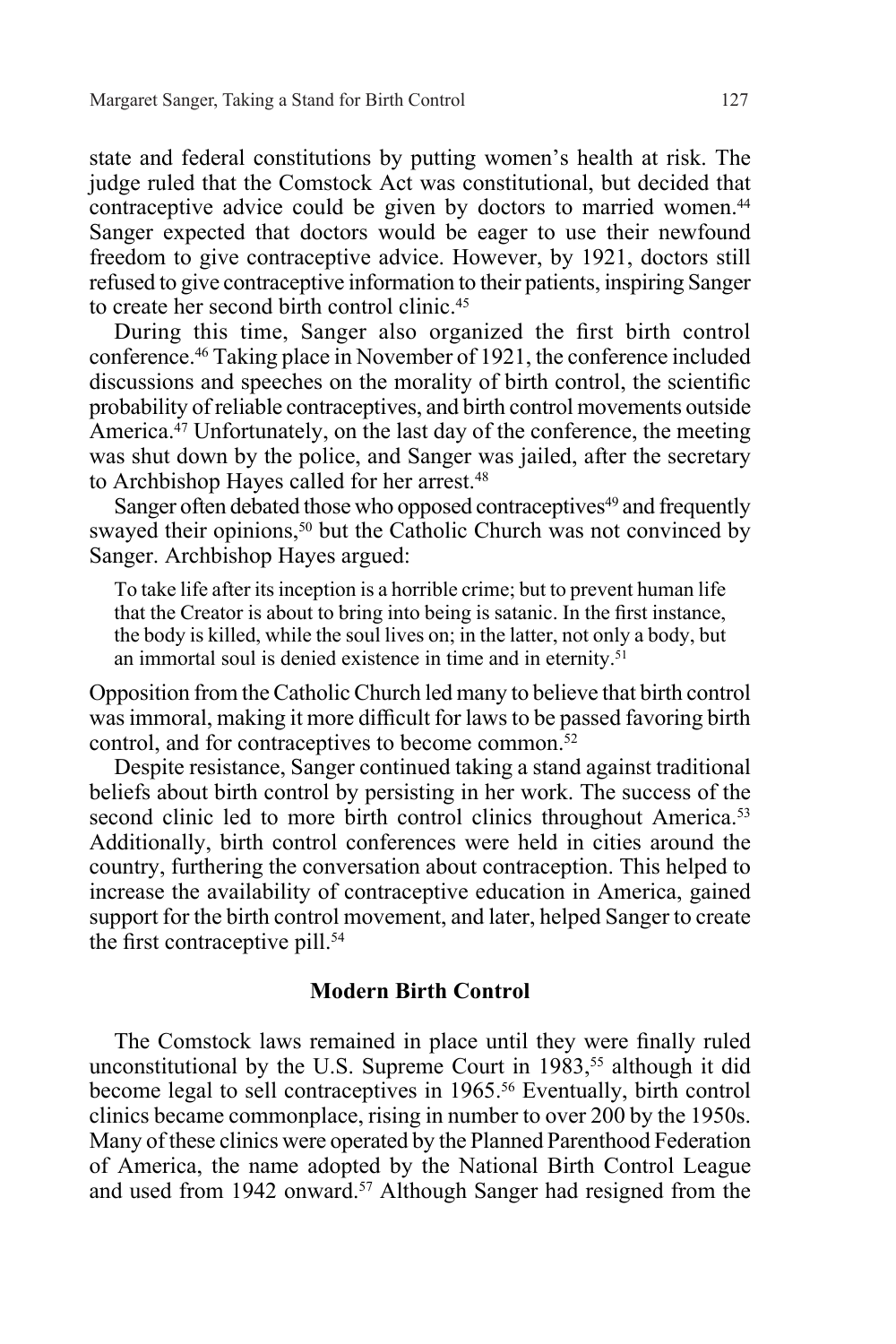presidency of the organization in 1928,<sup>58</sup> she continued working for the cause by overseeing many of the clinics, and giving speeches around the world about the merits of birth control.<sup>59</sup>

Even though early attempts had been unsuccessful, by the 1950s Sanger was determined to create a birth control pill, hoping it would be a more reliable contraceptive. Sanger raised \$150,000 for the research, which was conducted by Gregory Pincus, a doctor and scientist.<sup>60</sup> In 1954, he discovered that a hormone, progesterone, which could be created artificially, would prevent conception by making the body believe that it was already pregnant.<sup>61</sup> In 1960, The Pill was approved by the FDA and was immediately successful, with 2.3 million women in America taking The Pill by 1963.<sup>62</sup> By 1982, 76.3% of American women aged 15-44 who had been sexually active, took a contraceptive pill.<sup>63</sup>

Currently, 62% of women in America aged 15-44 use contraceptives, 16% using birth control pills.64 Additionally, in 2010, 99.1% of sexually experienced women of child-bearing age had used at least one form of contraceptive at some point in their life.65 This was a great change from the start of Sanger's career, when only upper-class women had information and access to contraceptives.<sup>66</sup> In 1900, there was a 23% IMR in America for first-born children.67 The IMR in 1960 was 3.2%, and in 1968, the IMR was 2.4% (**Appendix A**).68 Scientists attribute one-third of the decline in these years to the rise in contraceptives,<sup>69</sup> and there is clear correlation between increased use of contraceptives and decrease of IMRs (Appendix B).<sup>70</sup> Today, the IMR is only  $0.6\%$ <sup>71</sup> Sanger's work to make birth control commonplace, along with other factors including better sanitation, medicine, and quality of life, led to this decline.72

Sanger's work also led to women having fewer children, making family sizes more planned and affordable.<sup>73</sup> In 1917, American women bore an average of 3.4 children, in 1950, 3.3 children, and in 1970, 2.48 children (**Appendix C**).74 In 2016, women bore an average of 1.86 children.75 Along with the greater availability of contraceptives, this decline allowed more women to pursue higher education, and to seek work outside of their homes. Women with access to The Pill were 20% more likely to enroll in college than those who did not.<sup>76</sup> Furthermore, a study in 2002 estimated that 30% of the increase of women working skilled jobs from 1970 to 1990 was due to The Pill.77

Sanger's stand also led to contraceptive information becoming commonplace. Today, contraceptive information is not only available in the birth control clinics that she worked to create, but also through doctors,78 and taught in 72% of public and private school health classes.79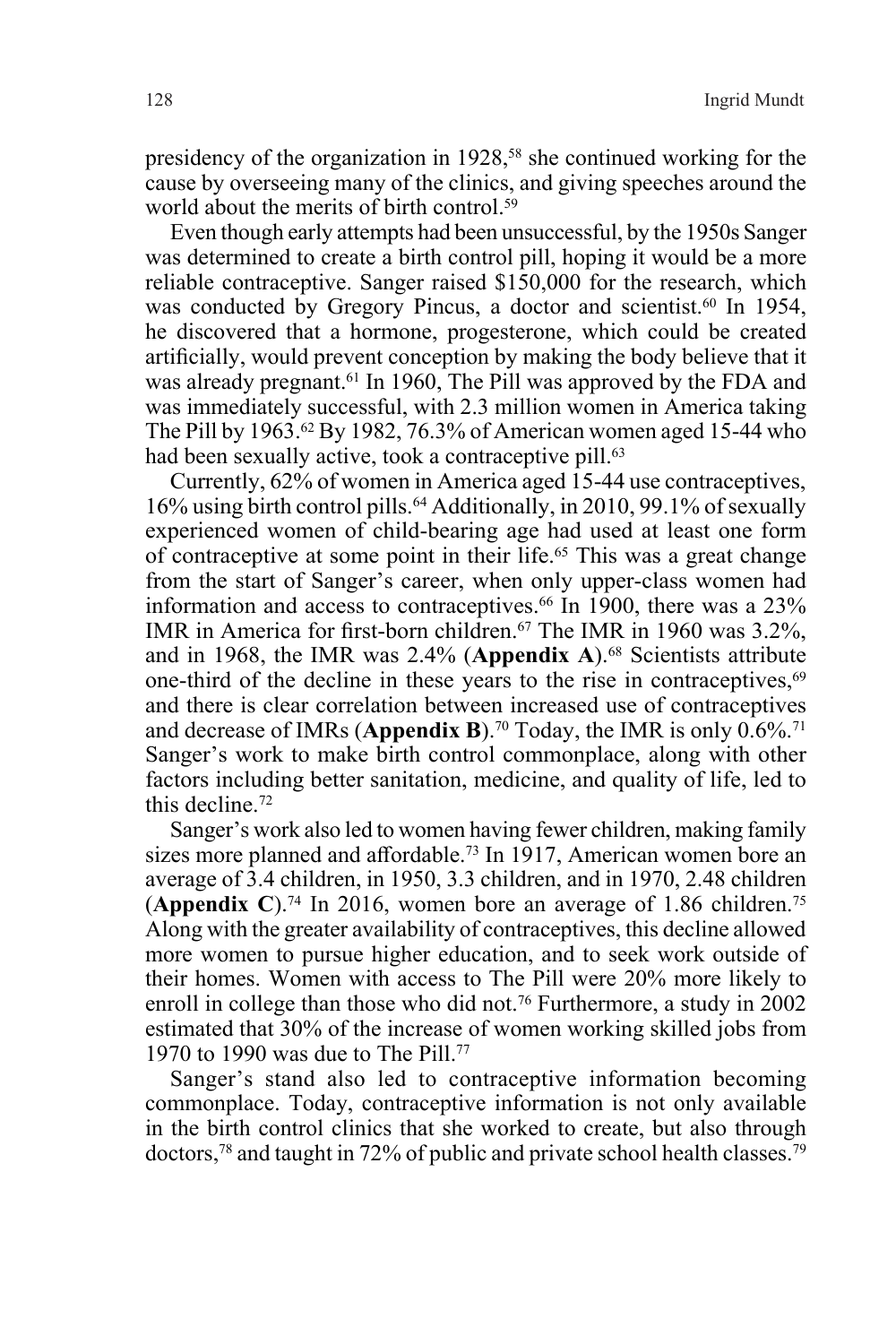#### **Conclusion**

Margaret Sanger first took a stand against the Comstock laws when she published *Woman Rebel* and *Family Limitation*, which garnered the publicity and support needed to start the first birth control clinic in America. The creation of this clinic gained more national attention for the birth control movement, taking a stand against traditional religious beliefs and political indifference. This gave her the platform needed to start the first birth control conference in America, and later, help to develop The Pill. Sanger's stand changed attitudes and education about birth control. It led to safer, more reliable contraceptives, resulting in the decrease in IMRs and average family size, allowing more women to pursue higher education and employment.

#### Notes

1. Goldstein, James J., "Sanger, Margaret. The people of the State of New York, respondent, against Margaret H. Sanger, defendant-appellant: appellant's statement and points." New York, Hecla Press, 1916. "A person who sells, lends, gives away, or in any manner exhibits or offers to sell, lend or give away, or advertises, or offers for sale, loan or distribution, any instrument or article, or any recipe, drug, or medicine for the prevention of contraception, or for causing unlawful abortion, or purporting to be for the prevention of conception, or for causing unlawful abortion, or advertises or holds out representations that can be used or applied, or any such descriptions as will be calculated to lead another to use or apply any such article, recipe, drug, medicine or instrument, or who writes or prints, or causes to be written or printed, a card, circular, pamphlet, advertisement, or notice of any kind, or gives information orally, stating when, where, how, of whom, or by what means such an instrument, article, recipe, drug, or medicine can be purchased or obtained, or who manufactures any such instrument, article, recipe, drug, or medicine is guilty of a misdemeanor, and shall be liable to the same penalties as provided in the section eleven hundred and forty one of this chapter."

2. Sanger, Margaret. *The Pivot of Civilization*. Elmsford, NY: Maxwell Reprint, 1969. Print.

3. Sanger, Margaret. *Margaret Sanger: An Autobiography*. New York: Dover Publications, 1971. Print.

4. S., J., Mrs. "To the Editor of Woman Rebel." Letter to *Woman Rebel*. Sept. 1914. MS. Chicago, Illinois. "I am the mother of six children. I am not well enough to have any more, and hardly strong enough to work for these.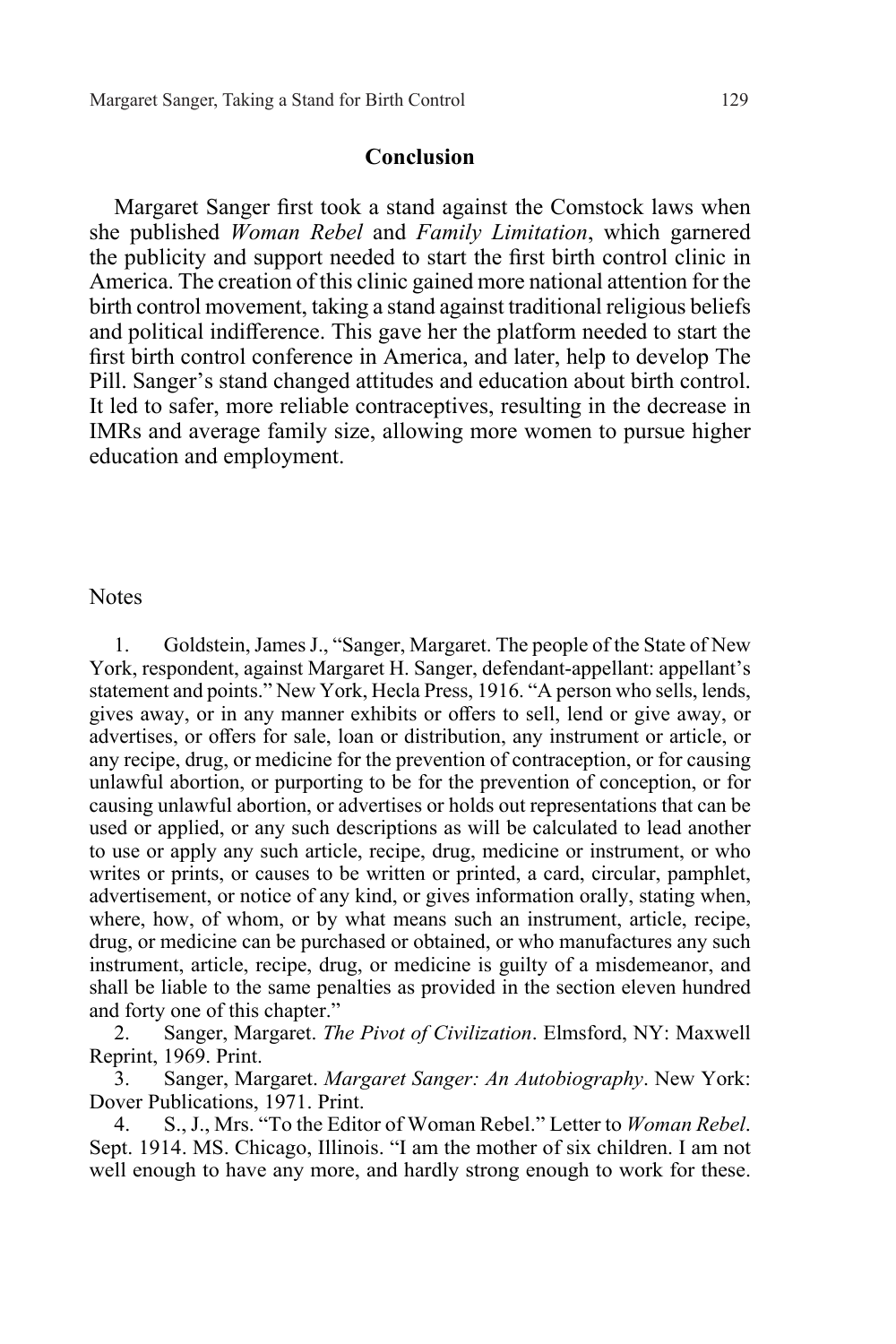My husband is sick too, had an operation a month ago, will not be able to work for some time yet. With winter coming on it is awful. Will you please send me the information you speak of in your paper, so I can prevent me having another child."

5. "Contraception: Past, Present and Future Factsheet." FPA. Web. 19 Feb. 2017.

6. American Birth Control League, "The greatest need in America." New York, The American Birth Control League, 1924. "I am to be married in May, and my one great fear is that I will bring into the world children that can't be properly taken care of… I just cannot and must not bring into this world children to whom I can offer nothing but poverty and want."

7. Sanger, Margaret. *The Case for Birth Control, a Supplementary Brief and Statement of Facts*. New York: Modern Art Print., 1917. Print.

8. Sanger, Margaret. *Margaret Sanger: An Autobiography*.

9. "History of the Birth Control Movement." *Infoplease*. Columbia University Press, 2012. Web. 26 Feb. 2017.

10. Sanger, Margaret. *The Case for Birth Control, a Supplementary Brief and Statement of Facts*.

11. Goldstein, James J., "Sanger, Margaret. The people of the State of New York, respondent, against Margaret H. Sanger, defendant-appellant: appellant's statement and points."

12. Sanger, Margaret. *Margaret Sanger: An Autobiography*.

13. Sanger, Margaret. *The Pivot of Civilization*. "It was not inertia or any lack of interest on the part of the masses that stood in our way. It was the indifference of the intellectual leaders."

14. Sanger, Margaret. *Margaret Sanger: An Autobiography*.

15. Sanger, Margaret. *The Pivot of Civilization*.

16. Sanger, Margaret. *Margaret Sanger: An Autobiography*.

17. Ibid. "Day after day such tales were poured into my ears—a baby born dead, great relief."

18. Sanger, Margaret, Esther Katz, Cathy Moran Hajo, and Peter Engelman. *The Selected Papers of Margaret Sanger*. Vol. 1. Urbana: University of Illinois, 2003. Print. "The very thought is nauseous, that where there are thousands of able bodied men willing and glad to work, these little pale-faced girls with shoulders already bent, should spend their childhood days struggling for an existence. The parents of these little ones are loathe to send them to work, but each added baby makes it harder for them to fight off starvation."

19. Sanger, Margaret. *Margaret Sanger: An Autobiography*.

20. Sanger, Margaret. "A Better Race Through Birth Control." 104 5th Avenue, New York City. Nov. 1923. *The Public Papers of Margaret Sanger*. Web. 23 Feb. 2017.

21. Sanger, Margaret. *Margaret Sanger: An Autobiography*.

22. "Margaret Sanger." *Margaret Sanger*. Web. 26 Feb. 2017.

23. Sanger, Margaret. "The Woman Rebel." *Apache Cocoon: Welcome!*  Web. 27 Jan. 2017.

24. Sanger, Margaret. *Margaret Sanger: An Autobiography*.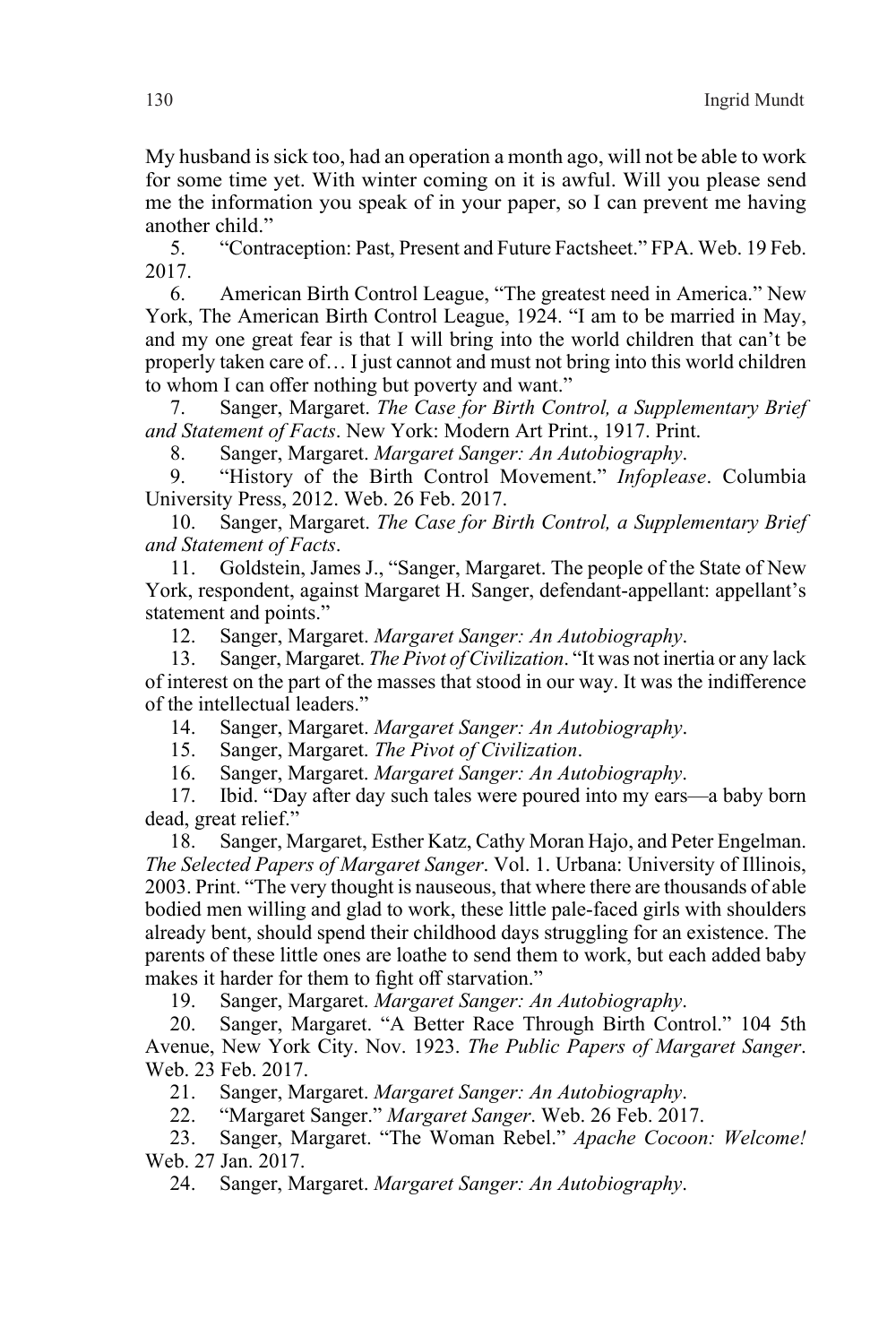Margaret Sanger, Taking a Stand for Birth Control 131

25. Goldman, Emma. Letter to Margaret Sanger. 9 Apr. 1914. MS. Chicago, Illinois. "I only hope that it will prove a false alarm, because the law pertaining to obscene literature embraces almost every channel of distribution—the express and freight, and also those who circulate or sell so-called objectionable matter. Therefore it would be almost impossible for you to continue the *Woman Rebel*  if the authorities place their damnable seal upon it. However, meanwhile I am pushing the paper all I can."

26. Sanger, Margaret. *Family Limitation*. New York City: Review, 1914. Print.

27. Sanger, Margaret. *Margaret Sanger: An Autobiography*.

28. Sanger, Margaret. *Family Limitation*.

29. Sanger, Margaret. *Margaret Sanger: An Autobiography*. "Now, however, as it was realized that the indictment was two years old, and that Mrs. Sanger was not a disorderly person and did not make a practice of publishing such articles, the Government had considered there was reason for considerable doubt."

- 30. Ibid.
- 31. Ibid.

32. Ibid. "In Holland there are fifty-two clinics with nurses in charge, and the medical profession has practically handed the work over to nurses. In these clinics, which are mainly in the industrial and agricultural districts, any woman who is married or old enough to be married, can come for information and be instructed in the care and hygiene of her body."

33. Robinson, William J. Letter to Margaret Sanger. 13 Sept. 1916. MS. New York, New York. "And the first and most important thing for you to do is have every woman who applies for advice sign a slip that she is a married woman and that she wants the information for her personal use, as for either hygienic, hereditary, or economic reasons she feels herself unable to have any more children. Of course you cannot demand of the women to bring their marriage certificates, but the fact alone that they sign such a statement would absolve you from any blame and from any possible accusations of fostering immorality. If you should publicly declare yourself willing to give that information to unmarried women you would have the law down on you at once. If you do as I say and if you don't charge people anything for advice, which I know you won't, they would have great difficulty in doing anything to you, and this birth control clinic might become the germ of thousands of similar clinics."

34. Sanger, Margaret. *Margaret Sanger: An Autobiography*.

35. "Doctors Against Legalizing Birth Control." *The Day Book* [Chicago] 27 Dec. 1916, Last ed.: 5. Print.

36. Sanger, Margaret. *Margaret Sanger: An Autobiography*.

37. Martin, George. "Margaret Sanger Says Officials Might Just As Well Accept Birth Control." *The Day Book* [Chicago] 21 Oct. 1916, Late ed.: 3. Print.

38. Sanger, Margaret. *Margaret Sanger: An Autobiography*. "Women who had seen the brief, inconspicuous newspaper accounts came even from Massachusetts, Pennsylvania, New Jersey, and the far end of Long Island. Newly married couples with little but love, faith and hope to save them from charity,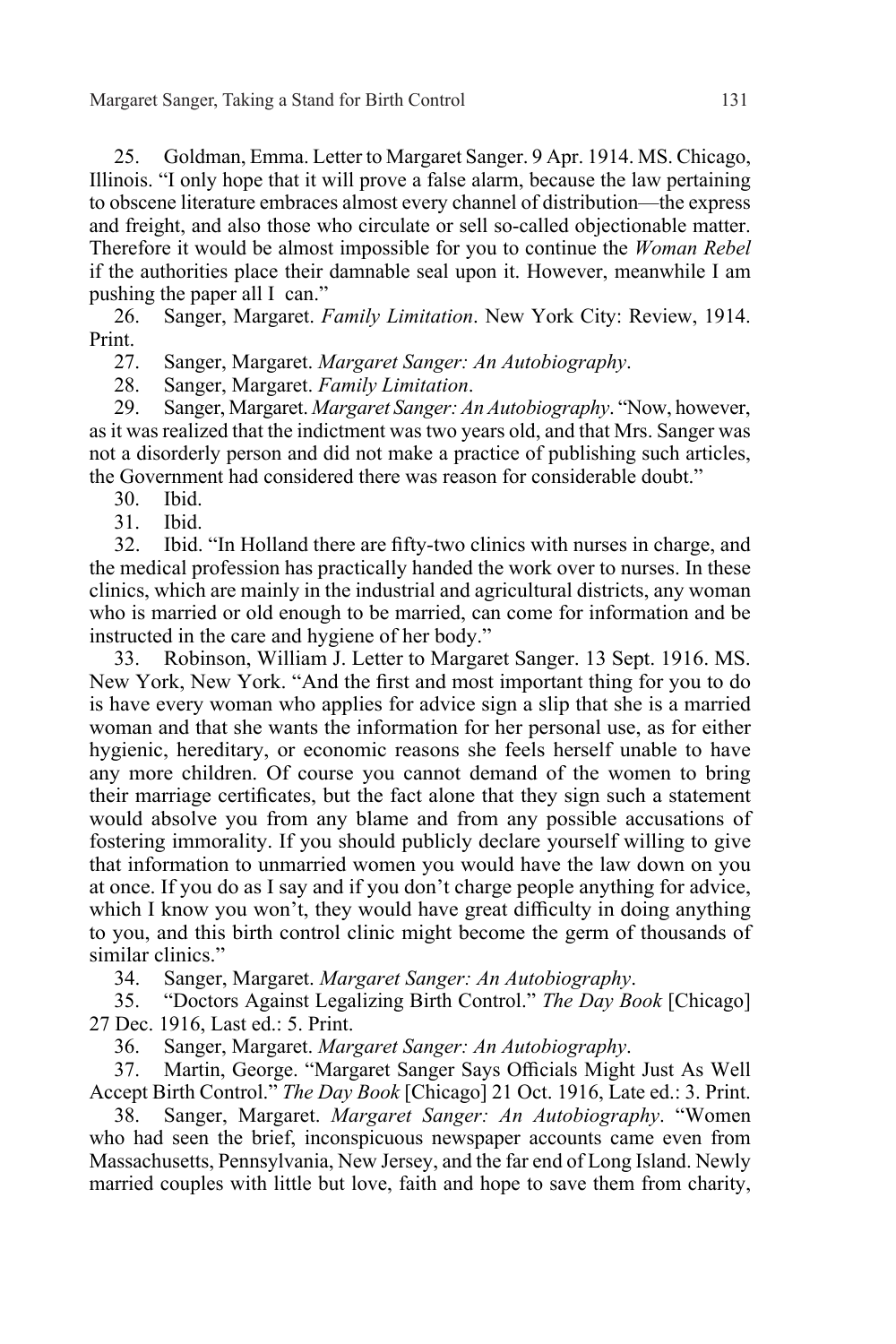told of the tiny flats they had chosen, and of their determination to make a go of it together if only the children were not born too soon."

39. Sullivan, Taylor. "Posts about Brownsville Clinic on Margaret Sanger Papers Project." *Margaret Sanger Papers Project*. N.p., 14 Oct. 2016. Web. 08 May 2017.

40. "'Police Can't Stop Me,' Says Margaret Sanger." Interview by George Martin. *New York Call* 22 Oct. 1916: n. pag. Print. "They can't find it. If they should, they can't hurt it. It is an oral clinic, and the law says nothing about not spreading birth control information orally. If they do try to interfere, I am legally prepared to carry a hard and bitter fight to the highest tribunal in the land, with the best legal talent there is."

41. Sanger, Margaret. *Margaret Sanger: An Autobiography*.

42. Ibid.

43. Ibid.

44. "New York v. Sanger—The Door Is Opened." *Control, Birth, Act, and Law – JRank Articles*. Web. 11 Feb. 2017.

45. Sanger, Margaret. *Margaret Sanger: An Autobiography*. "Since the hospitals were laggard in this matter, I decided to open a second clinic of my own. It was to be in effect a laboratory dealing in human beings instead of mice, with every consideration for environment, personality, and background. I was going to suggest to women that in the Twentieth Century they give themselves to science as they had in the past given their lives to religion.'

46. Dennett, Mary Ware. Letter to Margaret Sanger. 29 July 1921. MS. New York, New York. "Despite the terrific heat, things are moving here. Plans are under way at last for that long anticipated New York Clinic for diseased parents and Dr. Stopes is to come over in October specially for a V.P.L., public meeting to describe to Americans her London Clinic and all that it means. I hear that the plans for your November Conference are also developing fast. It ought surely to be a great service and impetus to the movement."

47. Sanger, Margaret. "The Morality of Birth Control." Park Theatre, New York City. 18 Nov. 1921.*The Public Papers of Margaret Sanger*. Web. 23 Feb. 2017.

48. Sanger, Margaret. *Margaret Sanger: An Autobiography*.

49. Ibid. "'Why is it such an act of enmity to advocate contraceptives rather than abortions? Abortions, as you know yourself, may be quite dangerous, whereas reliable contraceptives are harmless. Why do you oppose them?' To my horror he replied, 'We will never give over the control of our numbers to the women themselves. What, let them control the future of the human race? With abortions it is in our hands; we make the decisions, and they must come to us.'"

50. Ibid. "'Wouldn't you agree that contraception as an immediate necessity to help millions of women is of equal importance with wearing glasses to read the bible? As a good Christian Scientist you should not use them. Until you get enough faith to go without, don't you think it better to read Mary Baker Eddy through some such means as glasses that not at all?' In one second she beamed. 'You're perfectly right. That's only reasonable.'"

51. Sanger, Margaret. *Margaret Sanger: An Autobiography*.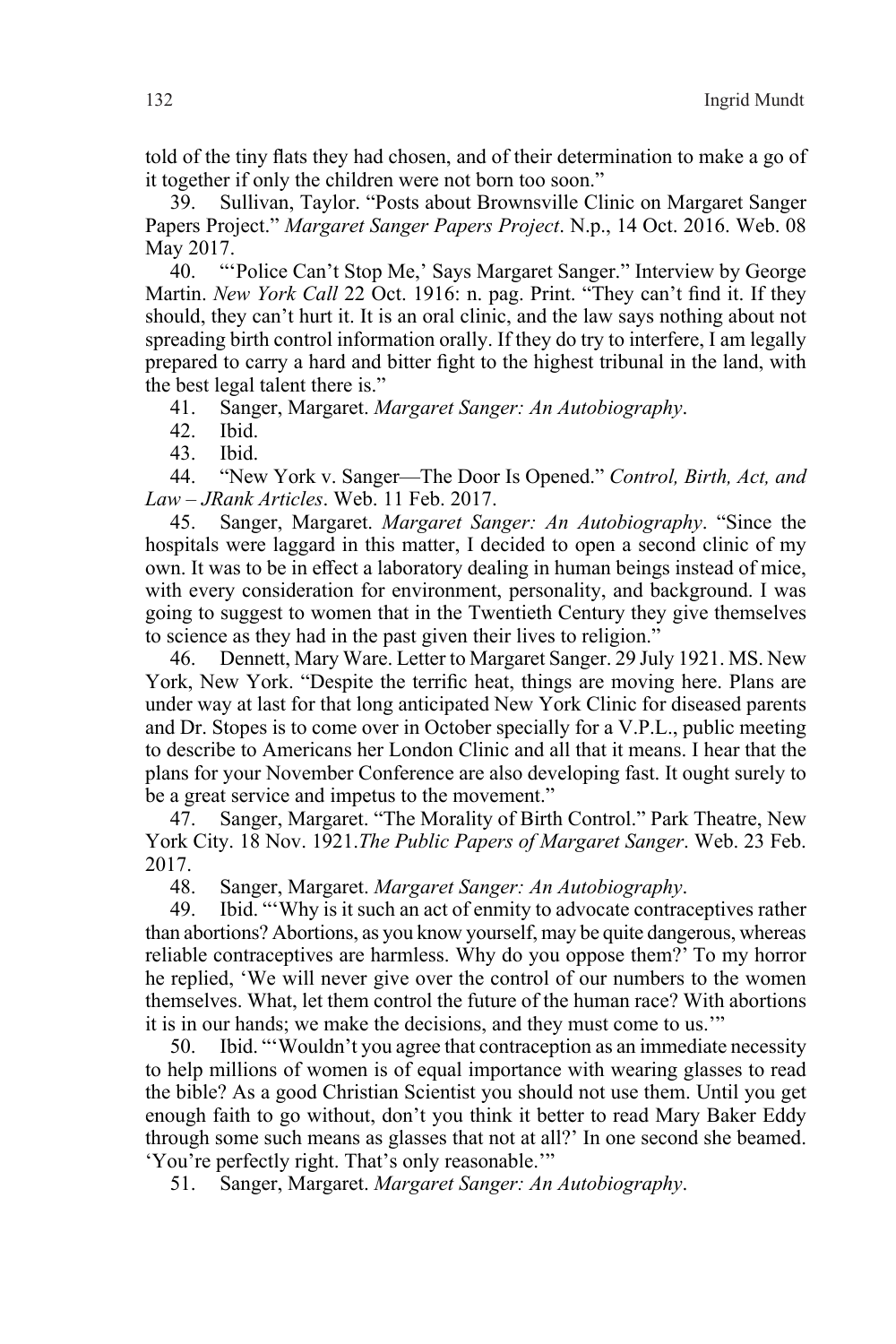52. Ibid.

53. Ibid. "The women want to start a clinic." "But there wasn't any enthusiasm when I suggested it the other morning." "The people around here don't express much openly. They were moved to quietness. But just the same they're starting a clinic in Brattleboro."

54. Ibid.

55. "Comstock Law of 1873." *The Free Dictionary*. Farlex, Web. 26 Feb. 2017.

56. Bailey, Martha J. "Fifty Years of Family Planning: New Evidence on the Long-Run Effects of Increasing Access to Contraception." *Brookings Papers on Economic Activity*. U.S. National Library of Medicine, 2013. Web. 30 Apr. 2017.

57. "Our History." Planned Parenthood - Heartland. Planned Parenthood of the Heartland, 22 Nov. 2016. Web. 20 Feb. 2017.

58. Sanger, Margaret. Letter to ABCL Board of Directors. 8 June 1928. MS. New York, New York. "In offering my resignation as President of the American Birth Control League, I do so fully confident that its progress will not be impeded or its activities slackened by any lack of these motive powers. What some call fanaticism is never dangerous to the life of such an organization as this one. Apathy and languid convictions are. I am offering my resignation fully convinced that the work will go on as before, even that new life, new people, and new energies, may be brought in."

59. Sanger, Margaret. *Margaret Sanger: An Autobiography*.

60. "The Pill: Timeline." *PBS*. PBS, 2001. Web. 11 Feb. 2017.

61. Buttar, Aliya, and Sheredan Seward. "The Embryo Project Encyclopedia." *Enovid: The First Hormonal Birth Control Pill*—*The Embryo Project Encyclopedia*. 20 Jan. 2009. Web. 20 Feb. 2017.

62. "The Pill: Timeline." *PBS*.

63. Daniels, K., W.D. Mosher, and J. Jones. "Contraceptive methods women have ever used: United States, 1982-2010." National health statistics reports; no 62. Hyattsville, MD: National Center for Health Statistics. 2013.

64. "Contraceptive Use in the United States." *Guttmacher Institute*. 23 Sept. 2016. Web. 11 Feb. 2017.

65. Daniels, K., W.D. Mosher, and J. Jones. "Contraceptive methods women have ever used: United States, 1982-2010." National health statistics reports; no 62. Hyattsville, MD: National Center for Health Statistics. 2013.

66. Sanger, Margaret. *The Pivot of Civilization*.

67. Sanger, Margaret. *The Case for Birth Control, a Supplementary Brief and Statement of Facts*.

68. "Achievements in Public Health, 1900-1999: Healthier Mothers and Babies." Centers for Disease Control and Prevention. Centers for Disease Control and Prevention, 1 Oct. 1999. Web. 02 May 2017.

69. Wright, Nicholas H. "Family Planning and Infant Mortality Rate Decline in the United States." *American Journal of Epidemiology* 101, no. 3 (1975): 182-186. John Hopkins University, 18 Sept. 2016. Web. 30 Apr. 2017. "About one-third of the infant mortality decline between 1960 and 1968 has thus been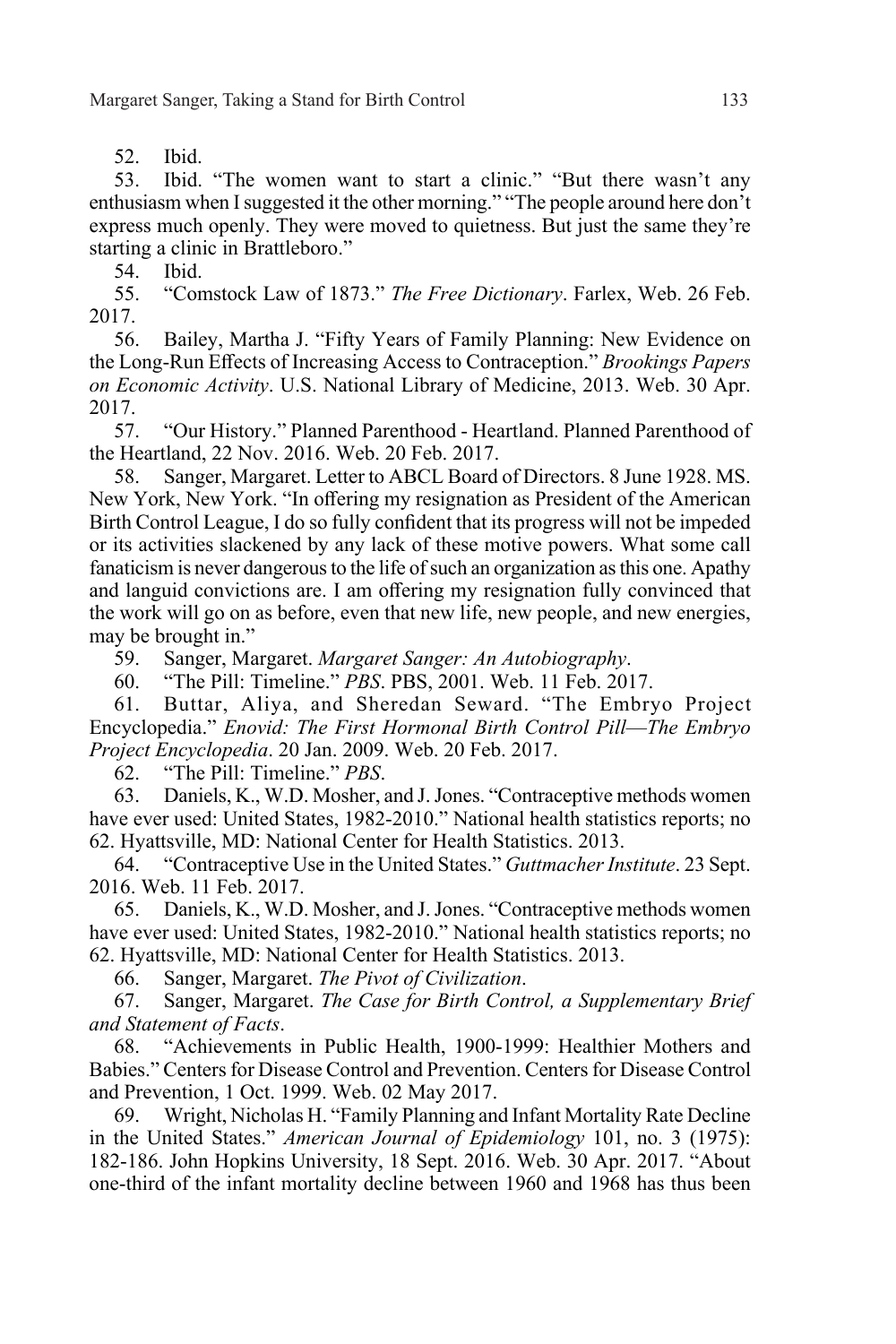attributed to change in the distribution of live births by maternal age and birth order, mostly through individual family planning."

70. "Family Planning Can Reduce High Infant Mortality Levels." *Guttmacher Institute*. Guttmacher Institute, 15 Mar. 2016. Web. 20 Feb. 2017.

71. Geoba.se. "Gazetteer - The World - Infant Mortality Rate - Top 100+ By Country (2017)." *Geoba.se: Gazetteer - The World at Your Fingertips*. CantyMedia, n.d. Web. 11 Feb. 2017.

72. "Family Planning/Contraception." *World Health Organization*. World Health Organization, Dec. 2016. Web. 01 May 2017. "Family planning can prevent closely spaced and ill -imed pregnancies and births, which contribute to some of the world's highest infant mortality rates."

73. "Achievements in Public Health, 1900-1999: Family Planning." *Centers for Disease Control and Prevention*. Web. 25 Feb. 2017 "Smaller families and long birth intervals have contributed to the better health of infants, children, and women, and have improved the social and economic role of women…Modern contraception and reproductive health care systems that became available later in the century further improved couples' ability to plan their families."

74. Ibid.

75. "Contact CIA." Central Intelligence Agency. Central Intelligence Agency, n.d. Web. 02 May 2017.

76. Sonfield, Adam, Kinsey Hasstedt, Megan L. Cavenaugh, and Ragnar Anderson. "The Social and Economic Benefits of Women's Ability To Determine Whether and When to Have Children." (2013): 3-48. *Guttmacher Institute*. Guttmacher Institute, Mar. 2013. Web. 1 May 2017.

77. Ibid. "Goldin and Katz's 2002 study led the way on research regarding these historic proessional advances and found that the initial increase in access to the pill was linked to a sharp rise in the number of unmarried, college educated women who invested in careers requing many years of education. They estimated the pill accounted for more than 30% of the increase in the proportion of women in skilled careers from 1970 to 1990."

78. "BBC - Ethics - Contraception: Medical Ethics and Contraception." *BBC News*. BBC, 2014. Web. 25 Feb. 2017.

79. "American Teens' Sources of Sexual Health Education." *Guttmacher Institute*. Guttmacher Institute, 27 Oct. 2016. Web. 25 Feb. 2017.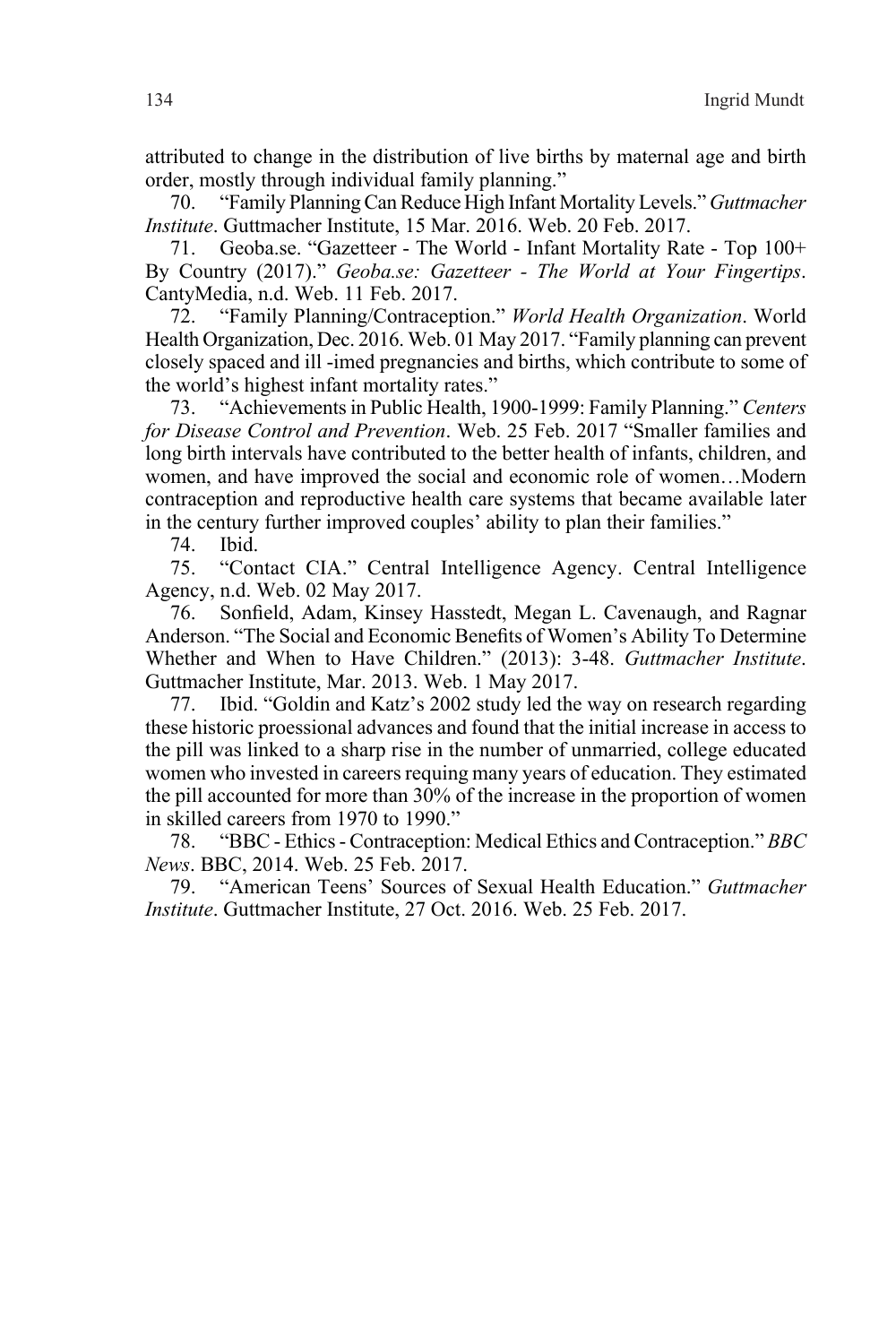## FIGURE 1. Infant mortality rate,\* by year - United States, 1915-1997 120 100 80 Rate 60 40 20 0 mm 1915 1925 1935 1945 1955 1965 1975 1985 1995 Year \*Per 1000 live births.

## Appendix A

Infant Mortality Rate, by year - United States, 1915-1997 (Figure 1) from "Achievements in Public Health, 1900-1999: Healthier Mothers and Babies." Centers for Disease Control and Prevention, 1 Oct. 1999. Web. 02 May 2017. <https://www.cdc.gov/mmwr/preview/mmwrhtml/mm4838a2.htm>.

This graph illustrates the decline in the IMR throughout the twentieth century, and shows how the IMR decreased as contraceptive availability increased.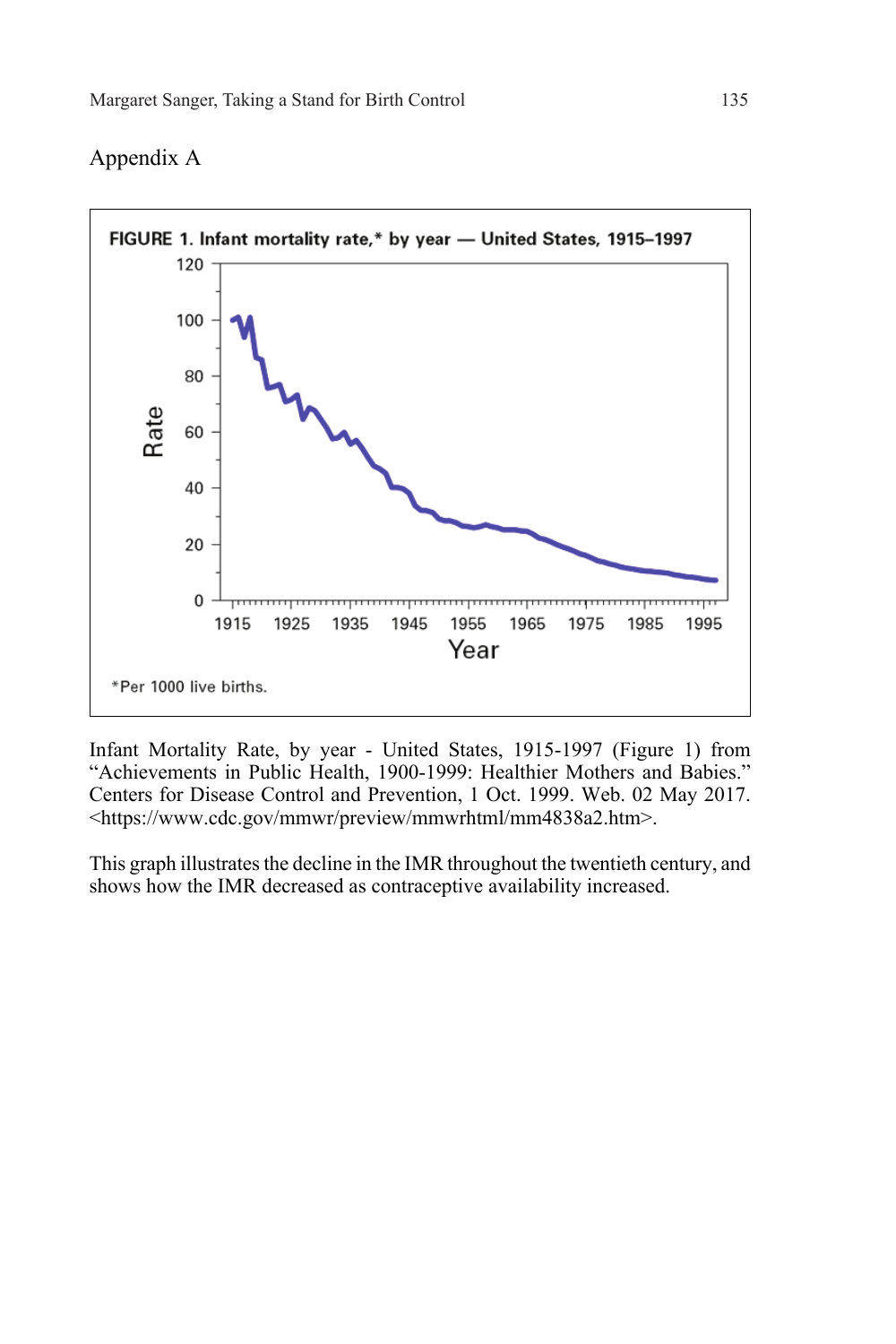## Appendix B



"Family Planning Can Reduce High Infant Mortality Levels." Guttmacher Institute, 15 Mar. 2016. Web. 20 Feb. 2017. <https://www.guttmacher.org/report/ family-planning-can-reduce-high-infant-mortality-levels>.

This graph represents how contraceptives and infant mortality rates are directly related on a global level.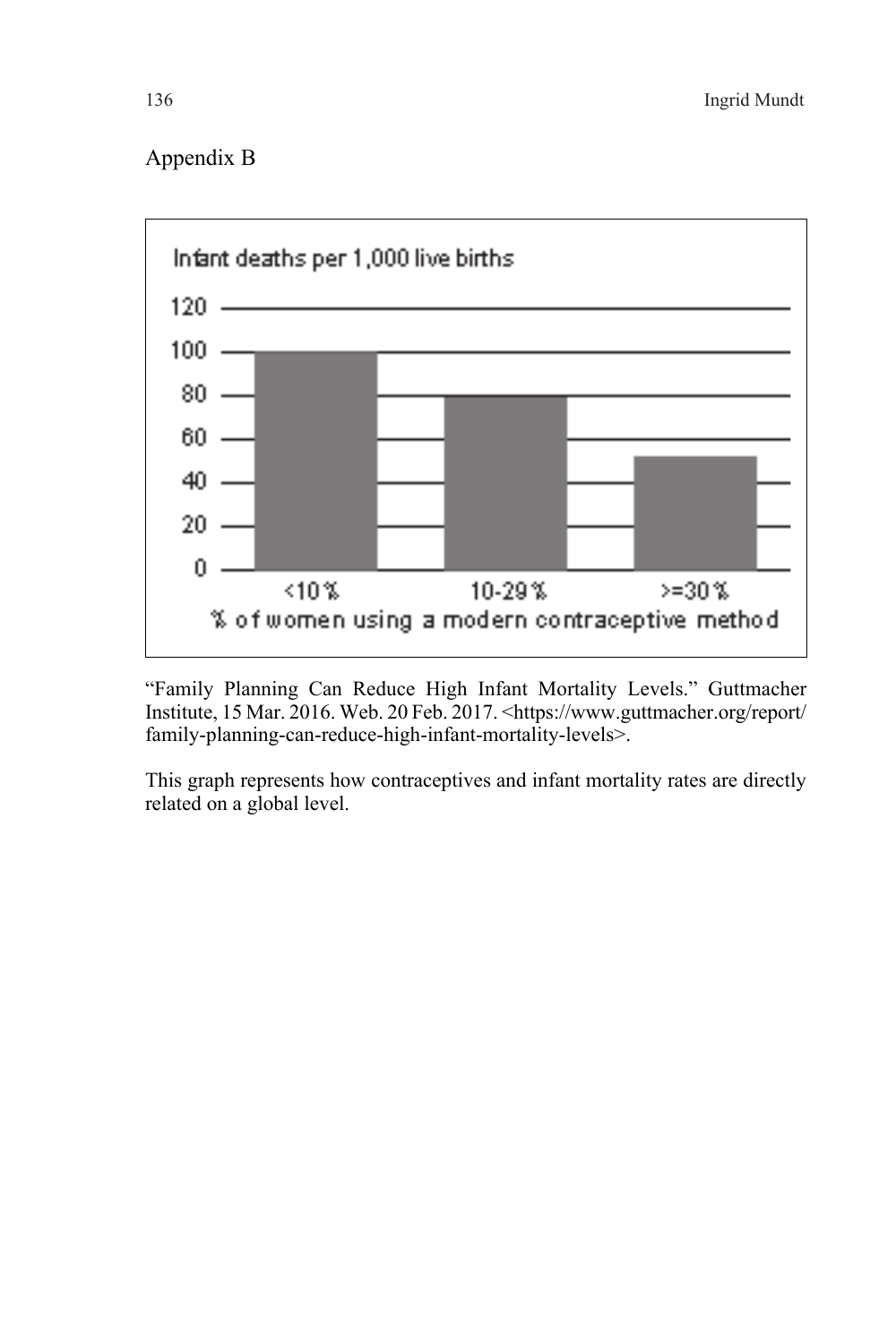## Appendix C



Fertility Rates - United States, 1917-1997 (Figure 1) from "Achievements in Public Health, 1900-1999: Family Planning." Centers for Disease Control and Prevention, n.d. Web. 25 Feb. 2017. <https://www.cdc.gov/mmwr/preview/ mmwrhtml/mm4847a1.htm>.

This graph portrays the fertility rates throughout the twentieth century, and demonstrates the decrease in fertility rates following The Pill's creation.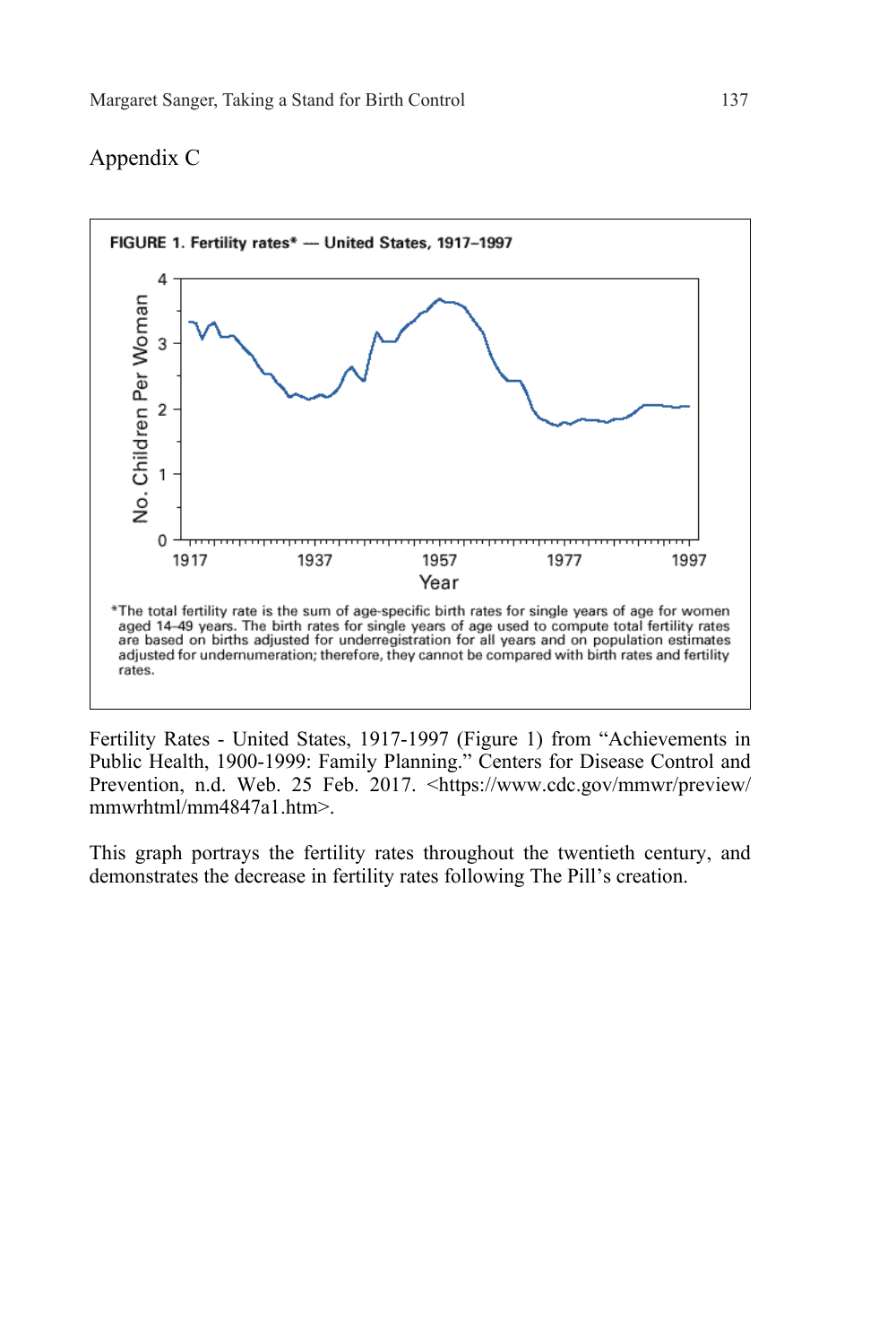## Annotated Bibliography

#### **Primary Sources**

Access to Birth Control Act, H.R. H.R. 728, 113th Cong. (2013). Print.

This bill helped me learn about modern contraceptive laws, especially about how today, lawmakers are trying to ensure that pharmacies always have contraceptives, and always give said contraceptives to people who need it. I also used this source to compare the laws of today to the laws of the 1900s, regarding birth control, and to take a look at priorities of said lawmakers in the differing times.

Access to Birth Control Act, S. S. 2960, 114th Cong. (2016). Print.

Using this bill, I learned about how the same Act was attempted to pass as the aforementioned one, only three years later and in the senate, and how neither of them were passed. I looked at the current legislature and legislative plans for birth control. I used it to compare the laws of today to the laws that existed when Margaret Sanger was working for the birth control movement, as well as to learn about what changes current lawmakers hope to make regarding birth control. I also used this source to learn about how difficult it is for bills about contraceptives to be passed, even today, helping me to compare the values of lawmakers in Sanger's time, and the values that they have today.

American Birth Control League, "The Greatest Need in America." New York, The American Birth Control League, 1924. Print.

This pamphlet described individual testimonies that the American Birth Control League sought out as to why they want birth control to be available to them. It also described why the American Birth Control League believed that contraceptives should be known about and be common, helping me to compare Sanger's beliefs to the birth control movement as a whole beliefs. It also helped me learn about the types of public campaigns that the American Birth Control League did to gain support for their cause.

American Birth Control League. "What We Stand For: Principles and Aims of the American Birth Control League." New York City: n.p., 1921. Print.

I used this informational pamphlet to learn about the early parts of the birth control movement that Margaret Sanger was a part of. I used it to learn about the aims of the American Birth Control League, which Margaret Sanger was the president of, as well as to compare these aims to her goals described in her various books, and the differentiating goals that she had throughout her life. This pamphlet also helped to make clear the type of work that the American Birth Control League was doing to make discussion about contraceptives common.

"Anarchists in Wild Defiance Curse Judges In Court." *The Evening World* [New York] 10 Sept. 1915, Final Edition ed.: 1-2. Print.

This newspaper article described how Margaret Sanger's husband, William Sanger, distributed *Family Limitation* for her while Margaret Sanger was in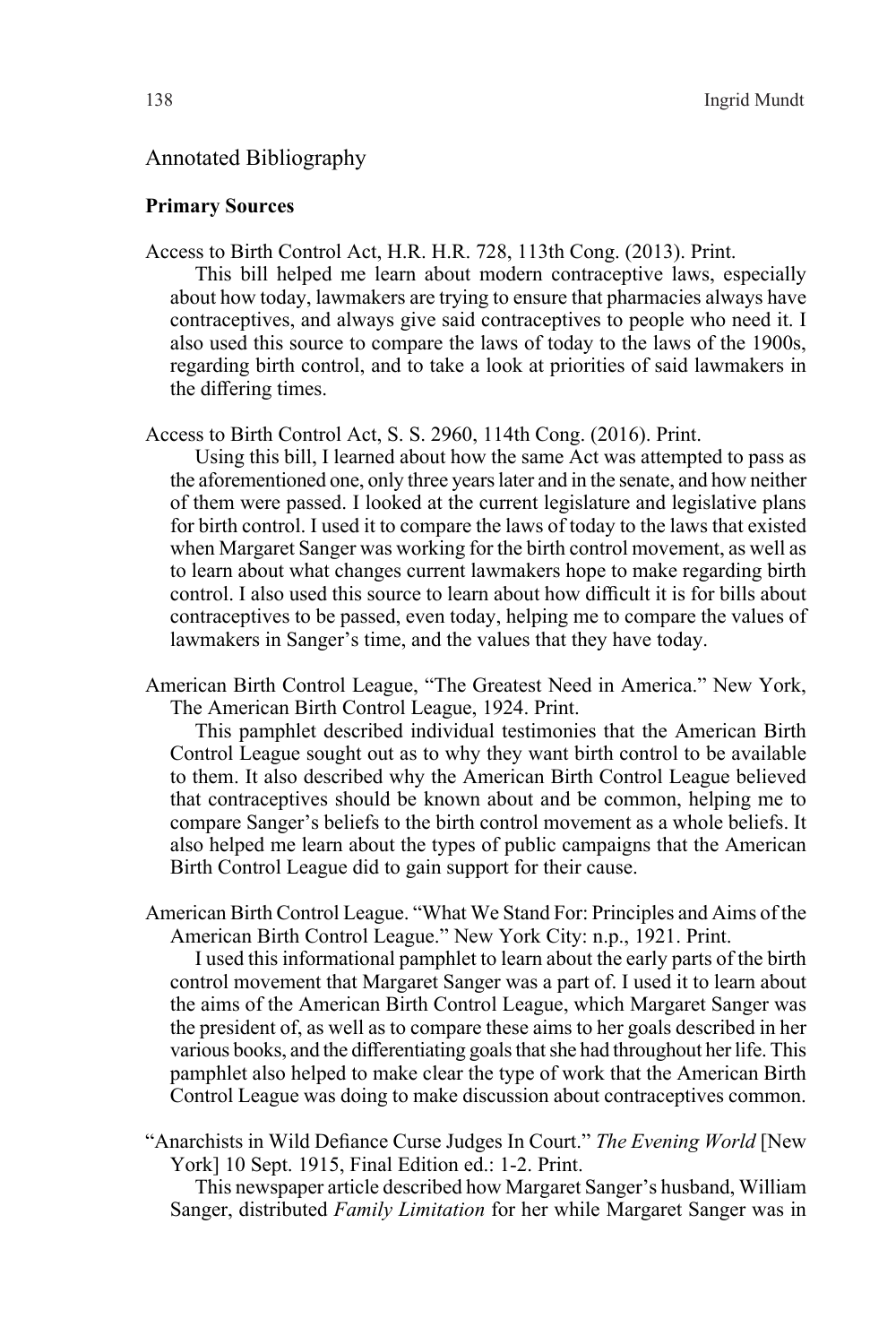Europe. It described how William Sanger was told to pay a fine for breaking the Comstock laws, but he refused, and was thus sent to jail. In response, supporters gathered at the Court of Special Sessions in protest, and although they caused a lot of mayhem, they were eventually forced to leave the premises and William Sanger was arrested under the Comstock Laws. This helped me learn about what was going on with the birth control movement during Margaret Sanger's absence in Europe, and also helped me learn about how much support the Sangers had due to their political allies.

Andersson, Thor. "A Letter to the Mother of the World Population Union." Letter to Margaret Sanger. 5 Sept. 1927. MS. Stockholm, Sweden.

In this correspondence between Thor Andersson and Margaret Sanger, Thor Andersson thanked Sanger for working tirelessly for the birth control movement, and thanked her because it had caused the movement to grow on a global level. I used this source to learn about birth control movement leaders across the world's response to Margaret Sanger's work, as well as to learn about how Margaret Sanger's work impacted people all the way in Sweden, and how this impact fueled other countries' birth control movements.

"Birth Control Advocate Is On Way to Chicago - Will Explain Doctrine." *The Day Book* [Chicago] 1 Apr. 1916, Last ed.: 8. Print.

I used this newspaper article to look at Margaret Sanger's early advocacy, as well as to learn how others were responding to it. This article described how Sanger was going across America in early 1916, trying to persuade women to support contraceptives and the birth control movement. Sanger also encouraged women to start birth control clinics modeled after the clinics in Europe, although it was a few months before Sanger created her own clinic in November. This article showed how many women were skeptical of Sanger's beliefs, but that many women in Chicago were excited for her to come there, because they had heard so much about her so they wanted to hear her speak for themselves.

"Birth Control Is Aim of New League." *The Day Book* [Chicago] 12 May 1915, Noon ed.: 1-2. Print.

This newspaper article described how Sanger was starting the National Birth Control League, and starting a magazine entitled *Woman Rebel*, sparking controversy. It wrote about the reactions that the public had to Sanger starting the National Birth Control League, most thinking that it was either unnecessary or scandalous, as well as to learn about the government's reactions to *Woman Rebel* being published, which is that it was illegal. As well as this, I used this article to learn about the other leaders of the National Birth Control League, and why they believed in the cause.

*Birth Control: What It Is, How It Works, What It Will Do: The Proceedings of the First American Birth Control Conference Held at the Hotel Plaza*, New York, November 11, 12, 1921.

This book was a transcript of everything that happened during the first birth control conference in America, which Margaret Sanger helped to start. I used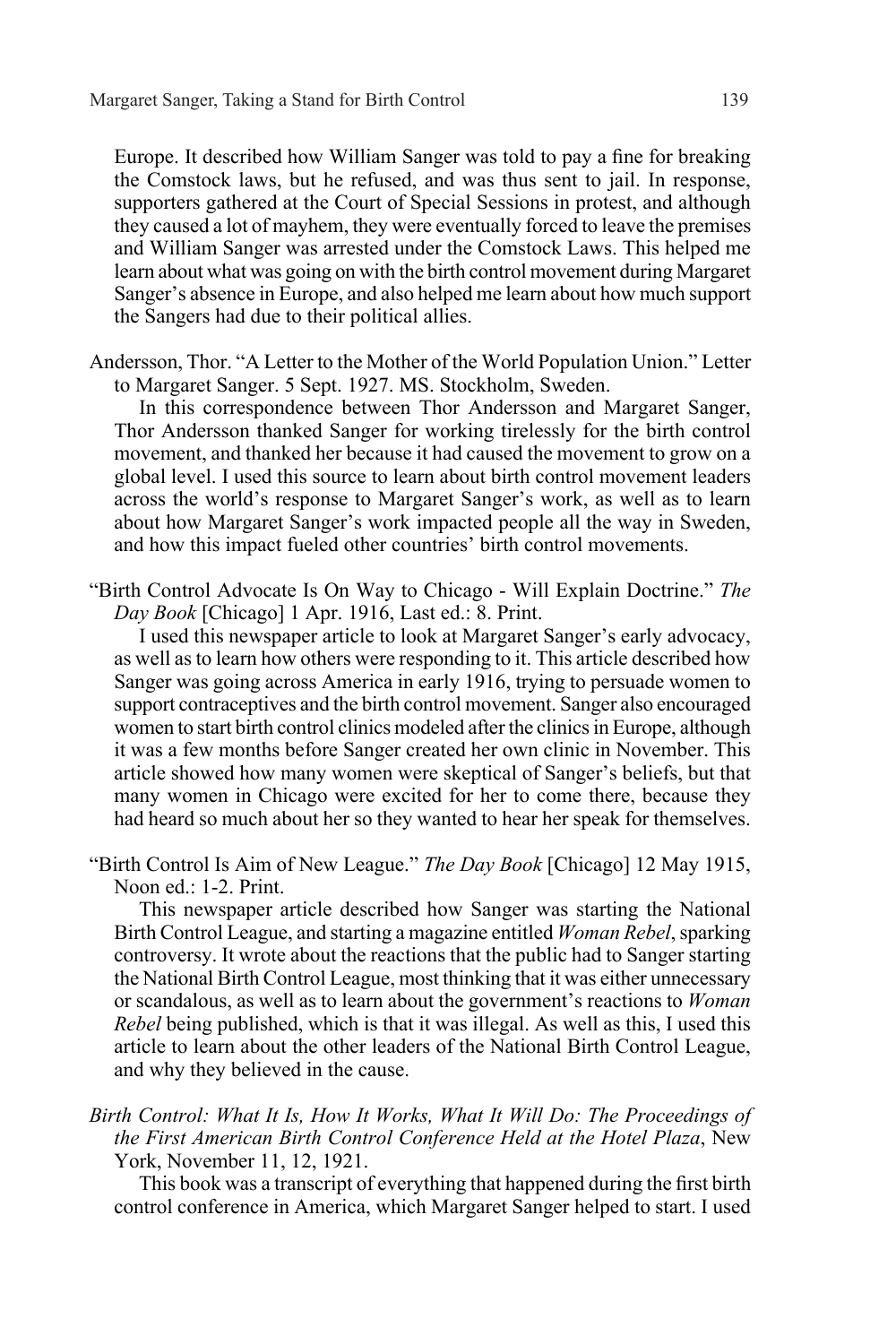it to learn about the various speeches on the merits of birth control, the legality of birth control, the morality of birth control, and the probability of reliable birth control. I also used it to learn about how large of an event this conference was, and to learn about the various speakers who gave speeches during the conference. It also gave me insight on how the movement was progressing outside of Sanger's work, and helped me learn about why many birth control advocates supported this movement.

"Bollinger Baby Case Agitation May Carry Birth Control Fight to Congress." *The Day Book* [Chicago] 29 Nov. 1915, Last ed.: 31-32. Print.

I used this newspaper article to learn about the other factors besides Margaret Sanger's work that led to the advocacy and public interest in birth control. This article described how the death of a child in Chicago spurred the parents and the community to try and repeal laws preventing information about contraceptives, or the Comstock laws. Margaret Sanger had no involvement in these acts, however, they greatly helped her cause by spurring public interest.

Cooper, John M. *Birth Control*. Washington, D.C.: National Catholic Welfare Council, 1923.

This book written by John Cooper, a professor at a Catholic university, outlined why the Catholic Church found contraceptives to be immoral, explaining that activists such as Sanger used extremist cases to gain support and gain the belief that birth control is moral, while ignoring that the extremist cases are a rarity and that most people would have access to contraceptives, which the author believed that the Christian religion outlined as an immoral method. I used this primary source book on the morality of birth control to learn more about why many opposed birth control and Margaret Sanger's work.

Dennett, Mary Ware. Letter to Margaret Sanger. 29 July 1921. MS. New York, New York.

In this letter, Mary Dennett described what her plans for the year of 1921 regarding the birth control movement. She also gave advice to Sanger on what she should do to manage to start the first birth control conference in America, as well as to create the first legal birth control clinic. I used this letter to learn more about all of Sanger's plans during the year of 1921, as well as what she and her friends were doing to prepare for them. I also used it to learn more about the early plans for the birth control convention, and how Margaret Sanger went about creating the legal birth control clinic in 1921.

"Doctors Against Legalizing Birth Control." *The Day Book* [Chicago] 27 Dec. 1916, Last ed.: 5. Print.

I used this newspaper article to learn about how some doctors during the time felt about birth control, and how that differed from how Sanger wanted said doctors to feel about birth control. This article described how many doctors felt that not only were contraceptives immoral, but they were also dangerous and a health risk. They also said that contraceptives would cause a population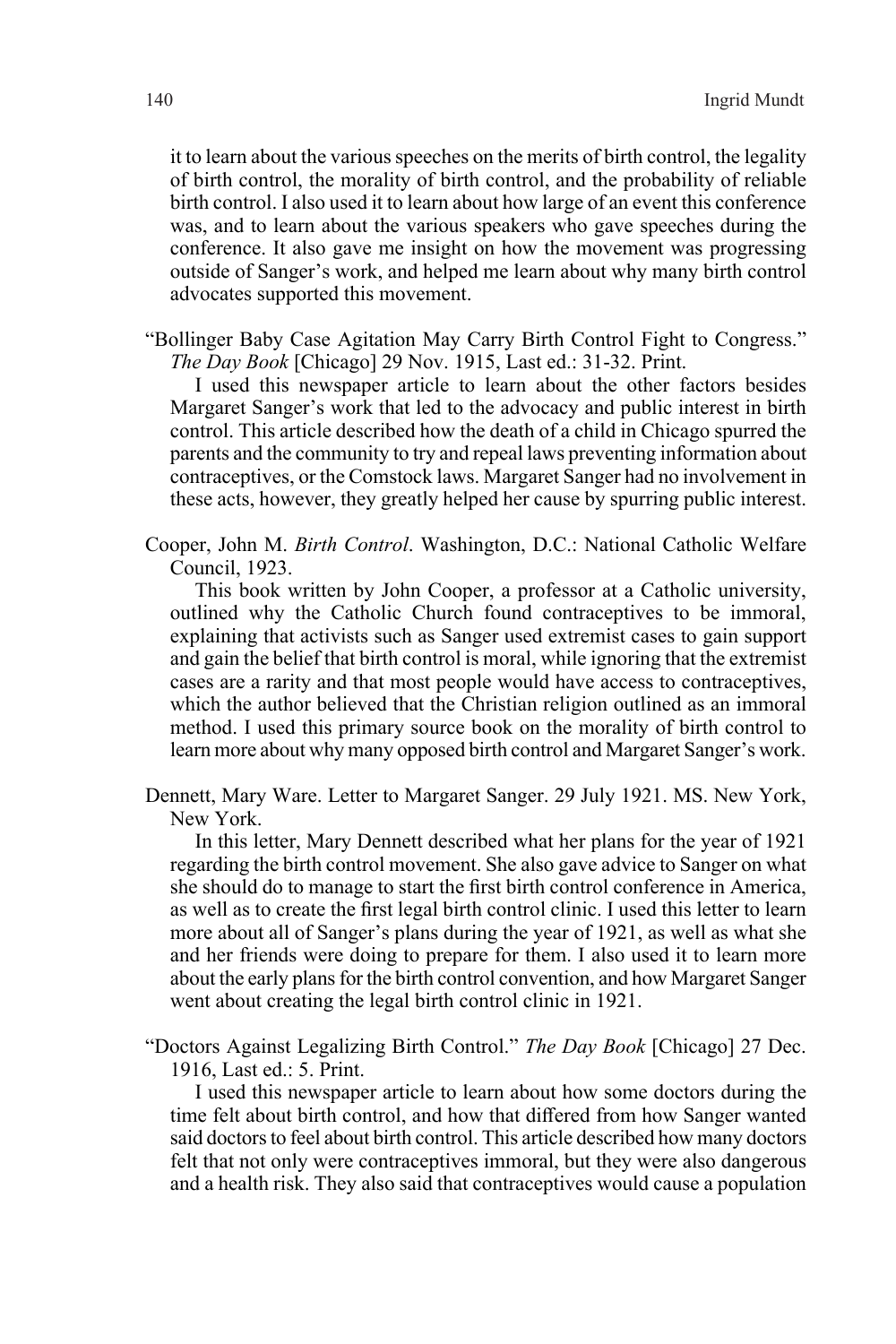crisis, and that women should either be abstinent or have children. Sanger on the other hand believed that contraceptives were perfectly safe and moral, would solve a population crisis, and give women the freedom to choose. I used it to learn about why many doctors felt that there shouldn't be birth control, and why many doctors refused to give contraceptive advice to any patient, as well as to learn about the opposition to the birth control movement in general.

Drysdale, C. V., Havelock Ellis, William J. Robinson, and A. Grotjahn. *Small or Large Families*. New York: Critic and Guide, 1917. Print.

*Small or Large Families* was about how some of the medical professionals of the early twentieth century felt about contraceptives. It described how there were many pros and cons of contraceptives, and never provided a clear answer as to whether they should be used or not. I used it to learn about why some felt so morally opposed to contraceptives, while others felt so morally in support of contraceptives. I also used this source to learn more about the eugenics movement, and the medical reasons people had for supporting it, and to learn why some doctors felt that contraceptives were bad for the population and for women's health.

Drysdale, C. V., *The Empire and the Birth-Rate*. 1914. Print.

This book talked about the birth control movement from a Neo-Malthusian standpoint. I learned about the Neo-Malthusian movement, its goals, and its differences and similarities when compared to the birth control movement in America. This report described how the author felt that birth control was necessary for Britain to expand its empire, and showed how the population growth rates were unsustainable. This author argued that contraceptives must be used to combat overpopulation, contrary to Margaret Sanger and the American birth control movement, which focused more on high infant mortality rates, poverty, and a mother's freedom to choose.

Fitzpatrick, James. "New York Birth Control Rebel Is Fed Forcibly-Mrs. Sanger Explains Fight." *The Day Book* [Chicago] 27 Jan. 1917, Last ed.: 30-31. Print. I used this newspaper article to learn about Margaret Sanger's and Ethel Byrne's strike against their punishment for the creation of their birth control clinic by refusing to eat unless they were forced. This article described how when Ethel Byrne was convicted, which happened before Sanger's conviction, she went on a hunger strike until she was force fed through a tube. Sanger later followed suit when she was thrown in jail, taking a stand against the Comstock laws. I also used this article to learn about how people across the nation were reacting to Sanger's work, and to see whether people agreed with her actions or not.

Greeley-Smith, Nixola. "'Woman Rebel' Set Against Poor People Having Large Families." *The Day Book* [Chicago] 13 Mar. 1915, Noon ed.: 1-3. Print.

This article was centered around how people felt that Sanger was saying that poor people should never have children, and that's why they opposed birth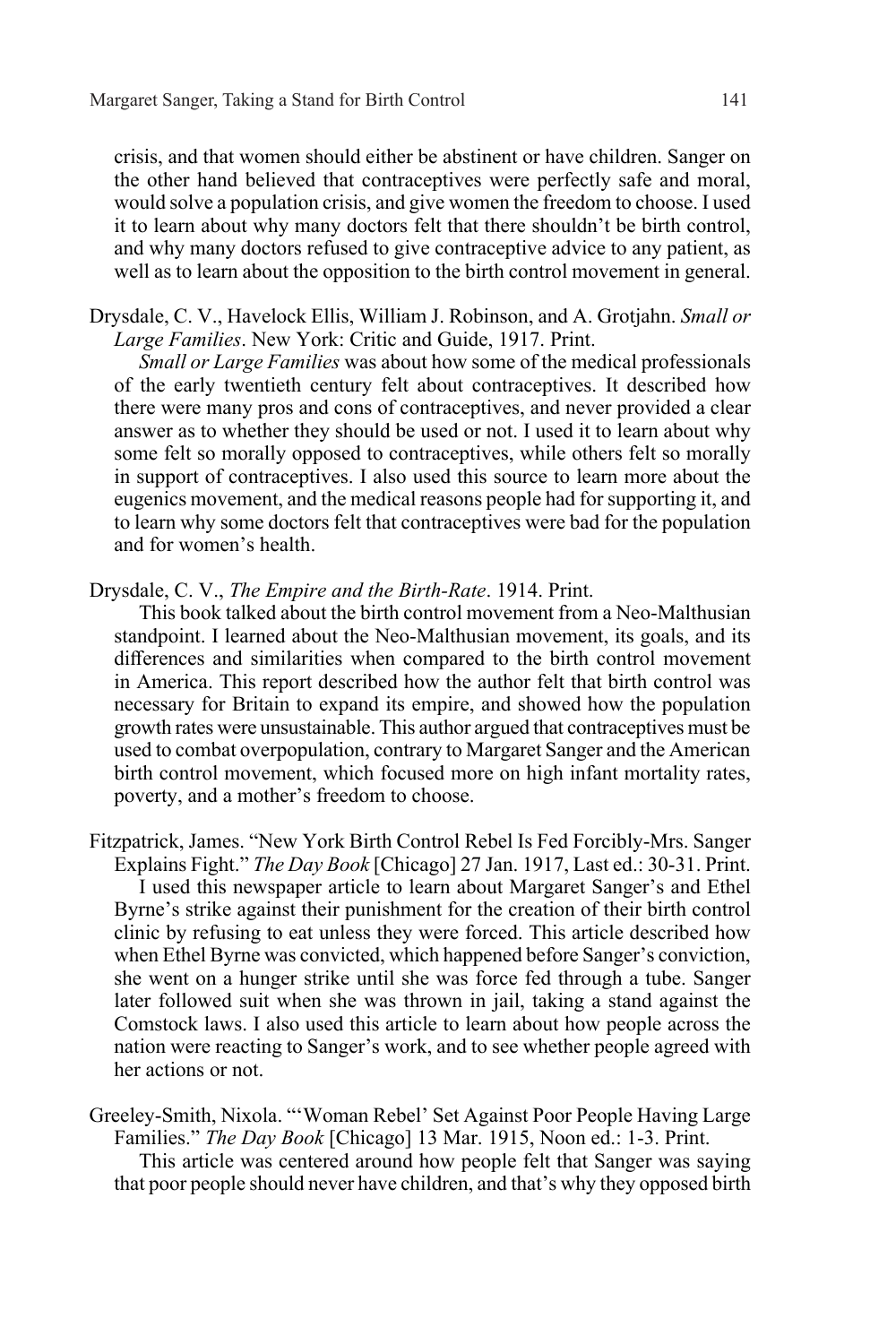control. Sanger, unlike the Neo-Malthusian movement, used poverty to argue that contraceptives should be available, causing many to believe that Sanger hated poor people and didn't want to have children, rather than how Sanger just wanted people to have the option not to have children. I used this newspaper article to learn about how the idea of birth control was perceived back then, and to learn about why it was difficult for the birth control movement to gain support, because many felt that the birth control movement was attempting to force others to use contraceptives rather than letting it be an option available for everyone but not required for anyone.

- Goldman, Emma. Letter to Margaret Sanger. 9 Apr. 1914. MS. Chicago, Illinois. Emma Goldman was one of Margaret Sanger's main associates within the birth control movement, corresponding with her regularly. This letter showed how the Comstock Laws first affected Margaret Sanger and the creation of *Woman Rebel* in 1914. This letter let me know just how immediate the Post Office's retaliation against Sanger was, and how little Sanger could do because of these acts. It also showed me the reactions of other birth control advocates, and taught me about Sanger's associates within the birth control movement and how she interacted with them. As well as this, it showed how Sanger and her colleagues thought very little of the threat of the Comstock law, believing that they wouldn't be punished, until it was too late.
- Hamilton, Alice. *Poverty and Birth Control*. New York City, American Birth Control League, 1921.

This book described how lack of contraceptives and poverty were directly correlated, and argued that the only way to eliminate poverty was to make birth control accessible for everyone. I used this book to learn about other members of the American Birth Control League during the time that Margaret Sanger was president. I used this source to learn about how other activists for birth control felt, and to learn about how the belief that large families caused poverty, and that contraceptives would cause family sizes to decrease, and subsequently poverty, was a very common belief.

"Harvard Mirador Viewer." *Harvard Mirador Viewer*. N.p., n.d. Web. 16 Jan. 2017. <https://iiif.lib.harvard.edu/manifests/view/drs:3889709\$4i>.

This is a primary source book that was published online that contained the court case of Margaret Sanger's trial for the creation and distribution of the magazine, *Woman Rebel*. I used this to find out more about the Comstock Laws, and what exactly the Comstock Act detailed and what the laws in New York added to as well as to learn more about how the trial transpired. It helped me understand the court ruling, and why she was brought to trial in the first place.

"Japan Will Permit Mrs. Sanger to Land." *The Evening World* [New York] 20 Feb. 1922, Final ed.: 4. Print.

I used this newspaper article to learn about the challenges that Margaret Sanger faced while traveling to advocate for birth control. Sanger spent much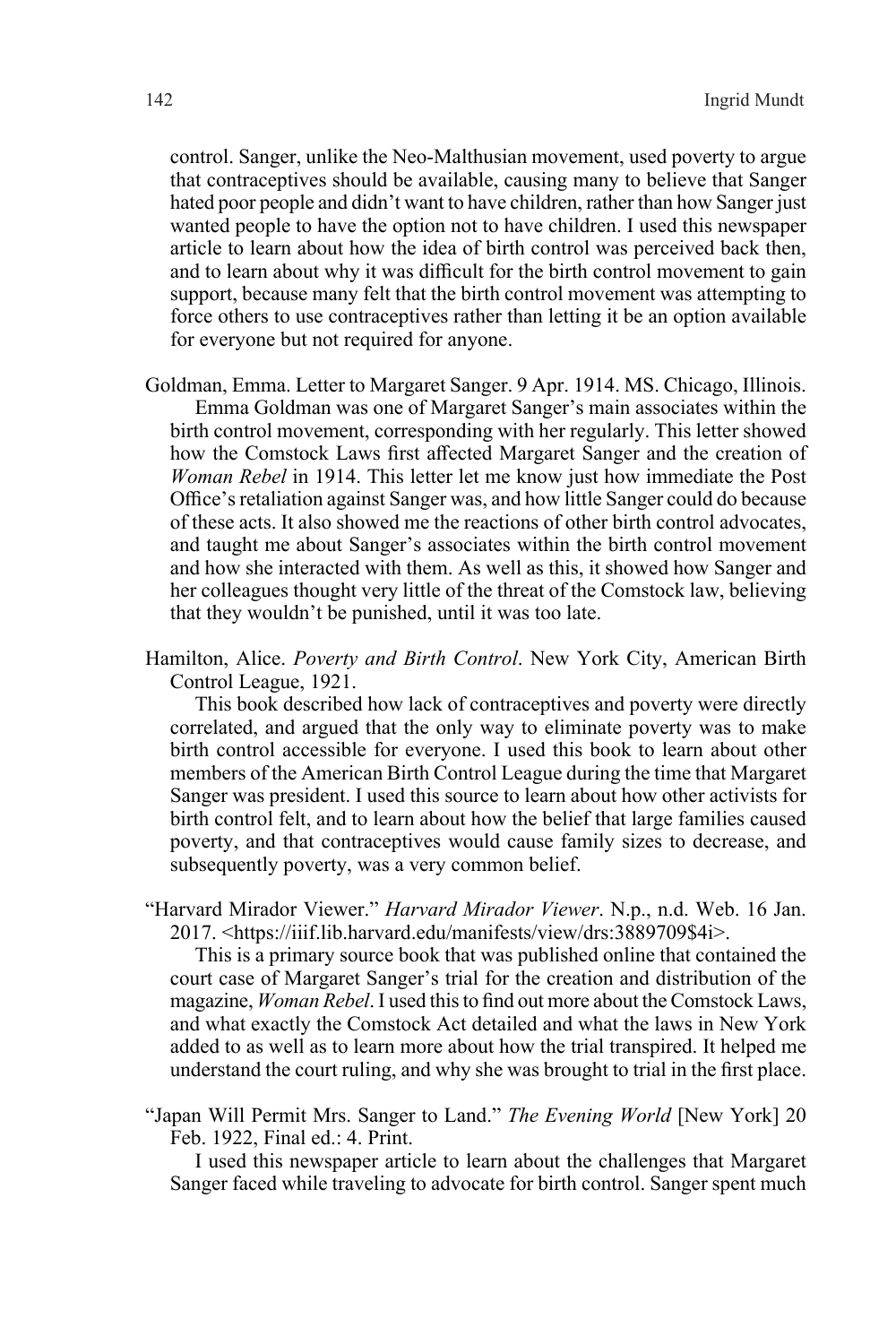of the 1920s and 1930s traveling throughout the world giving speeches on the merits of birth control, however, some countries did not welcome her arrival. This article describes how Sanger was only allowed to land in Japan after she promised that she wouldn't advocate for birth control while she was there, although in the end she gave many speeches about birth control while she was in Japan.

Goldstein, James J., "Sanger, Margaret. The people of the State of New York, respondent, against Margaret H. Sanger, defendant-appellant: appellant's statement and points." New York, Hecla Press, 1916.

This case described why Sanger believed that she shouldn't be punished, and described why she thought that the Comstock laws were Unconstitutional. I used this case to learn more about Sanger's reasoning for being able to create the first American birth control clinic. I used it to learn about why her lawyer thought that she shouldn't legally be punished, as well as to learn about how the law both did and didn't support Sanger's case.

Lawrence, David. "Woman Advocate of Birth Control Put Under Arrest." *The Evening World* [New York City] 2 Dec. 1921, Final Extra ed.: 1. Print.

This article described how Sanger was arrested after the secretary to Archbishop Hayes called for her arrest at the last meeting during the first birth control conference, held in the church. It showed how Archbishop Hayes and Sanger had actually arranged for them to use the space, but the secretary decided to have Sanger arrested nonetheless. I used this newspaper to learn about Sanger's arrest at the birth control conference in 1921. I used it to learn more on why she was arrested initially, as well as to learn what Sanger's reaction to being arrested was, and what the public's reaction to Sanger being arrested was.

Little, C., "Over-Population as a Cause of War." New York: American Birth Control League, 1928.

This article was written by a member of the Neo-Malthusian movement and later published by the American Birth Control League since the two groups were very interconnected. It described how the author felt that overpopulation caused World War One, and therefore contraceptives must be used to prevent overpopulation and subsequently, another world war. I used this article to learn about the other activists' motivations for working for the birth control movement. I used it to learn about the neo-Malthusian movement and how advocates for it worked with Sanger closely and corresponded with her regularly. I also used this article to learn about how the idea that overpopulation led to World War One was an important reason for many as to why contraceptives should be legal and widely used.

Martin, George. "Margaret Sanger Says Officials Might Just As Well Accept Birth Control." *The Day Book* [Chicago] 21 Oct. 1916, Late ed.: 3. Print.

In this article, Margaret Sanger defiantly stated that the police wouldn't be able to close the first birth control clinic, and that they should give up and accept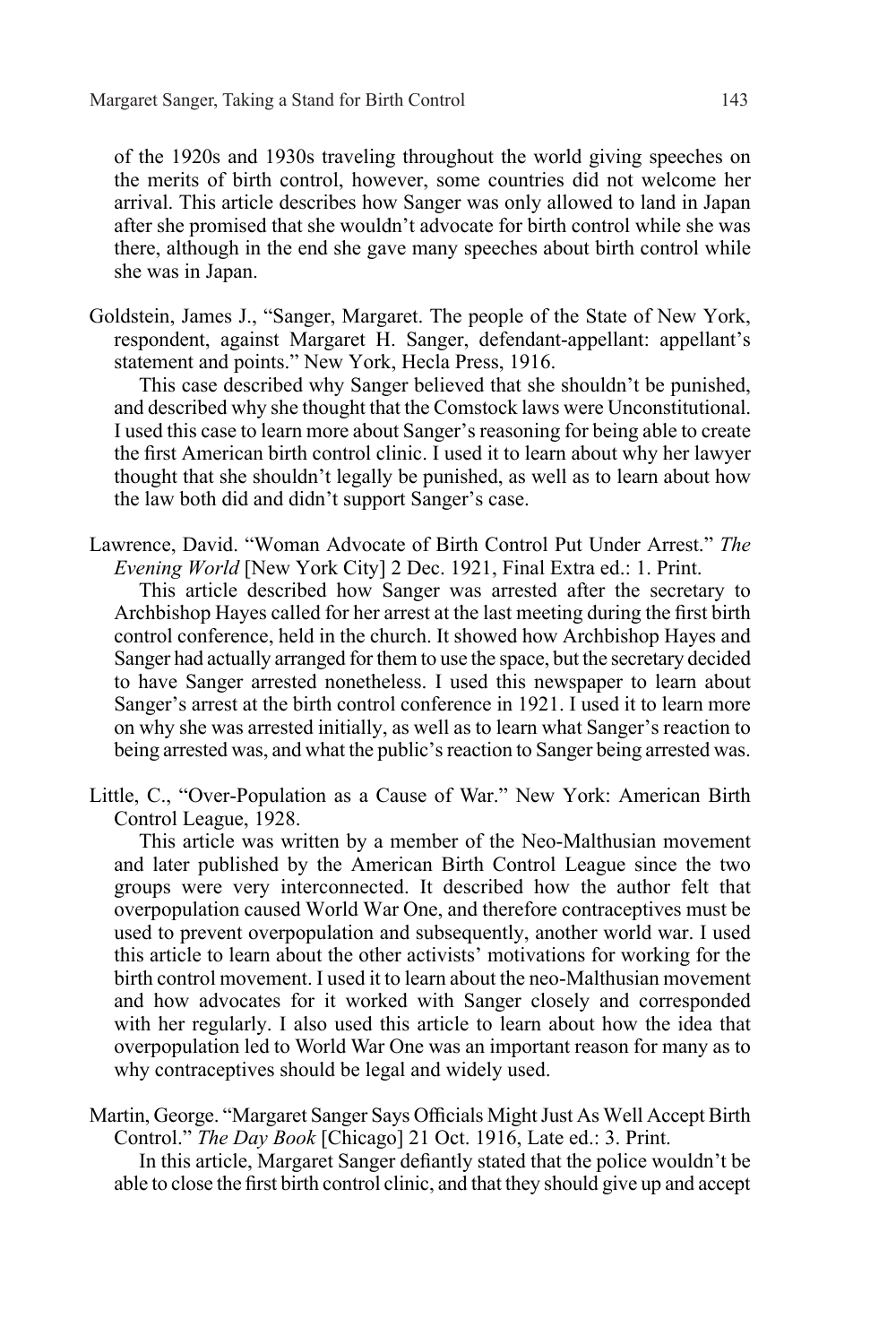birth control. I used this newspaper article to learn about how the police tried to shut down Margaret Sanger's first birth control clinic almost immediately after its opening, as well as to learn about the public's reaction to the birth control clinic's existence. I also used this article to learn about Sanger's reaction to the police trying to shut down her clinic, and her unwavering faith that she wouldn't be punished due to the Comstock laws.

"'Police Can't Stop Me,' Says Margaret Sanger." Interview by George Martin. *New York Call* 22 Oct. 1916: n. pag. Print.

This interview took place shortly after Sanger created the first birth control clinic in America. Sanger talked about how the clinic was going wonderfully, and how the police would never be able to close it. I used this interview to learn about how Sanger felt that the birth control clinic was going shortly after its creation. I used it to learn about how she thought that she would not be punished for the creation of said clinic, as well as to learn how the public had reacted to its creation. I also used this source to learn how Sanger, along with many others, were misinformed about the Comstock Act and subsequent laws, and to learn about the public's reaction to Margaret Sanger's clinic.

"People of the State of New York ex rel. Margaret H. Sanger, Ethel Byrne and Fannie Mindell, relators-appellants, against warden or keeper of detention pen of the Court of Special Sessions, Kings County, or the warden or keeper of the County Jail of Kings County, or any other person in charge, custody or control of the bodies of Margaret H. Sanger, Ethel Byrne and Fannie Mindell, respondents: appellants' brief in support of motion for stay of proceedings." New York, Hecla Press, 1916.

This book was a copy of the transcript for the trial that was held for the creation of the first birth control clinic. I used this to learn more about Margaret Sanger's trial for creating the first birth control clinic, as well as to learn about how drawn out the trial was and how controversial the subject was.. I used these court proceedings to learn about what Margaret Sanger, Ethel Byrne, and Fannie Mindell's argument against prosecution was, what the reasoning for their eventual prosecution was, and what the laws were regarding this matter.

Pusey, William Allen, *Dr. Medicine's Responsibilities in the Birth Control Movement*. N.p.: n.p., 1925. Print.

I used this book to learn about other birth control movements during Sanger's time. This book described the actions and beliefs of the late Neo-Malthusian movement. I used this to learn about how that movement compared to the birth control movement in America, the former focusing on preventing overpopulation, the latter focusing on preventing poverty and unplanned families. I also used it to learn about how most people of the time viewed sex, and how that influenced opinions regarding contraceptives.

Robinson, William J. Letter to Margaret Sanger. 13 Sept. 1916. MS. New York, New York.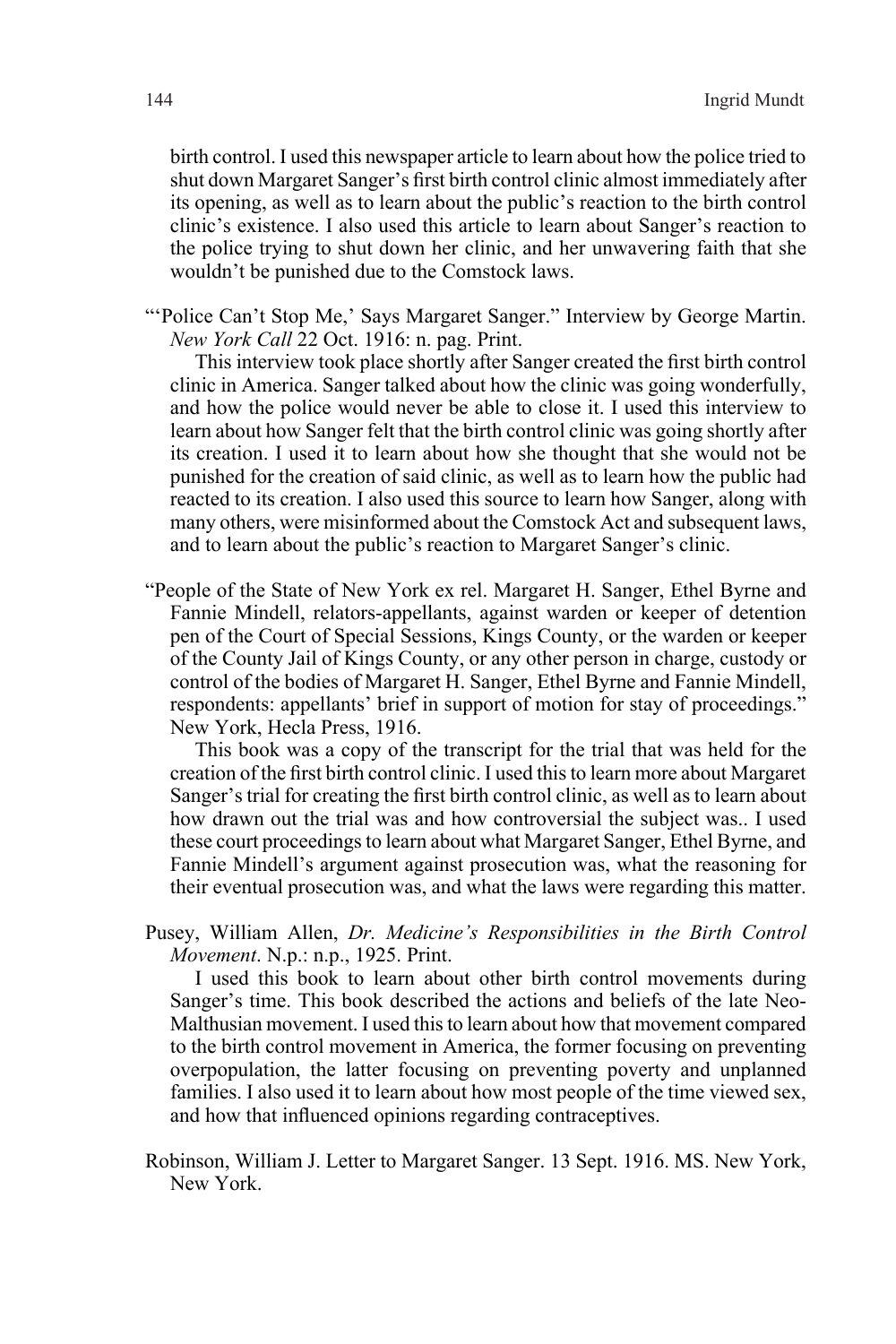William Robinson was a doctor in New York, as well as an advocate for the birth control movement and one of Sanger's close correspondents throughout her activism. In this letter, he gave advice to Sanger about the creation of the first birth control clinic, as well how it would be possible to create said clinic in a legal manner, saying that she would need doctors to give contraceptive advice, although he would not give said advice. I used this letter to understand the other advocates for the birth control clinic, and to understand the process that was the decision to make the first birth control clinic.

Robinson, William J. *Population and Birth Control*. New York: Critic and Guide, 1917. Print.

I used this book written by a doctor of the twentieth century who was also an advocate for birth control and an associate of Margaret Sanger to learn about how other birth control activists felt about the progress of the birth control movement. I used this source to learn about the other occurrences in the birth control movements, outside of Sanger's work to bring birth control into the public in a positive light. I also used this source to learn about how many felt that birth control's only purpose was to avoid overpopulation, even though Sanger felt that contraceptives should be used so that women have a choice as to whether or not they give birth.

Sanger, Margaret. "A Better Race Through Birth Control." 104 5th Avenue, New York City. Nov. 1923. *The Public Papers of Margaret Sanger*. Web. 23 Feb. 2017. <https://www.nyu.edu/projects/sanger/webedition/app/documents/show. php?sangerDoc=306638.xml>.

This was a speech given by Margaret Sanger about why birth control was important so that it could be used for eugenics. I used this speech to learn more about the eugenics movement, and to learn about how Margaret Sanger supported eugenics. I used it to learn about how her support was because she wanted humanity to obtain a 'perfect race' through selective breeding. I also used this speech to learn that eugenics was widely accepted among people, especially among those in the birth control movement.

Sanger, Margaret. *Family Limitation*. New York City: Review, 1914. Print.

I used this pamphlet written by Margaret Sanger to learn about the various contraceptive methods that were available during the time, as well as to learn about why Sanger almost went to jail for creating this pamphlet, and to learn about how effective contraceptives were during this time. This pamphlet described the available contraceptives, though it did not say how to obtain them, and urged women to use them to control the size of their family.

Sanger, Margaret. Letter to ABCL Board of Directors. 8 June 1928. MS. New York, New York.

This was the letter that Margaret Sanger sent to the American Birth Control League to resign from her presidency of the organization. She wrote about how she was confident that they would continue to do their work without her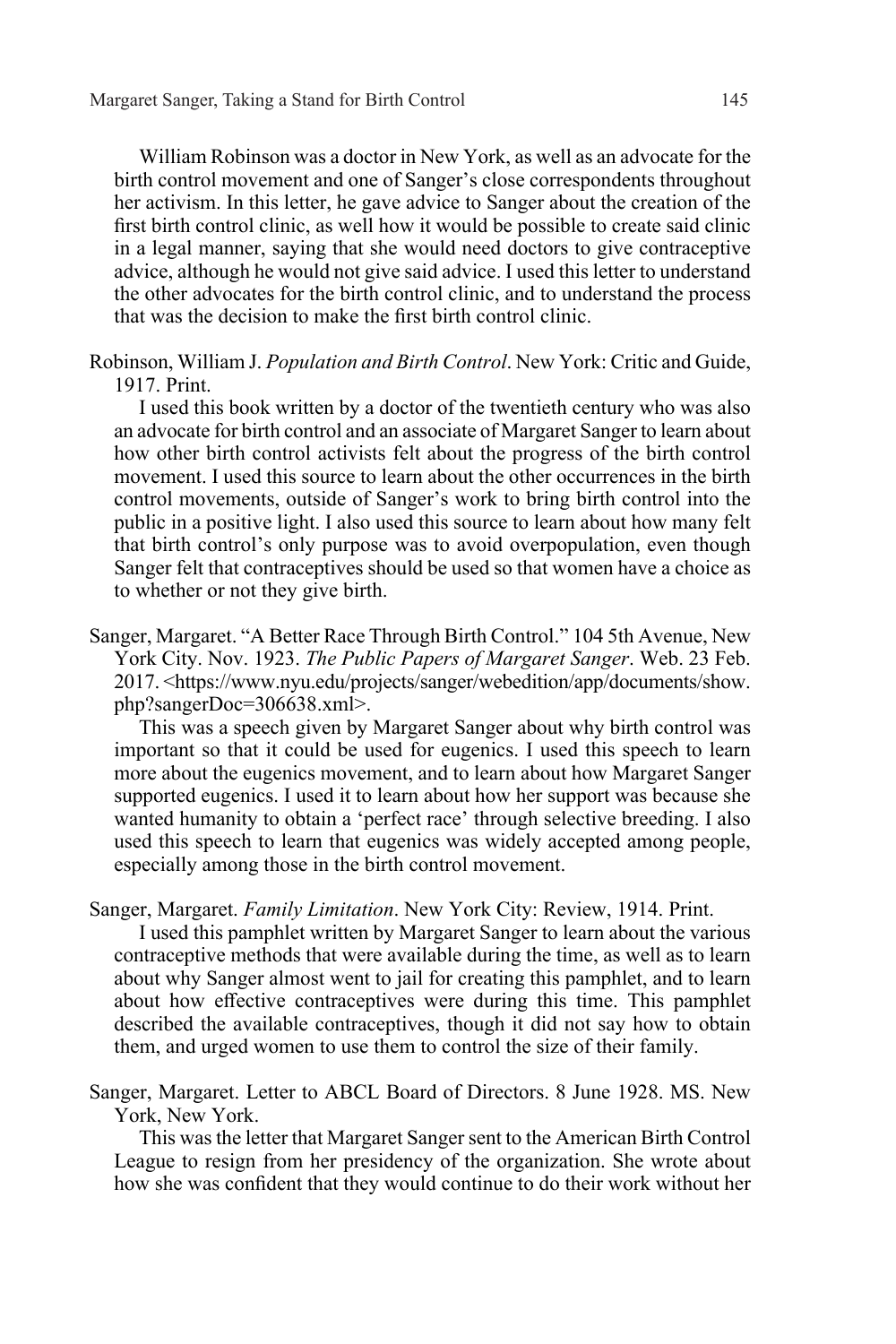as president, and urged them to keep on fighting for birth control. I used this letter to learn about how Margaret Sanger resigned from the American Birth Control League in 1928. I used it to learn about her motivations for doing so, as well as to learn about her plans for the future after her resignation. I also used it to learn about the relationship between Sanger and the other directors of the American Birth Control League.

Sanger, Margaret. *Margaret Sanger: An Autobiography*. New York: Dover Publications, 1971. Print.

This book was used to find out the details of Margaret Sanger's life through her own eyes. I used it to learn why she chose to start the magazine *Woman Rebel*, why she chose to start the first birth control clinic, how she accomplished these things, as well as how the general public reacted to her acts, and the background as to why she decided that she wanted to do these things. I also used this source as a base for my project, it being the first source used to learn about the general layout of Sanger's activism. It helped me learn what parts of her life I needed to research on, and what parts were not crucial to her activism.

- Sanger, Margaret. *Motherhood in Bondage*. New York: Brentano's, 1928. Print. I used this book to get more information on Margaret Sanger's opinions on birth control and family management. I used it to learn why she was such a large supporter of birth control, as well as to learn about the individual experiences of people Sanger had helped and worked with, and their experiences with being forced into large families due to not having contraceptives. In this book Sanger described how she believed that women would never be truly free until they had contraceptive access, believing that large families were the reason for the lack of women in the workplace.
- Sanger, Margaret. *My Fight for Birth Control*. New York: Farrar & Rinehart, Incorporated, 1931. Print.

I used this primary source book to learn more about Sanger's early experiences with working for birth control, especially the creations of her birth control clinics, and the reactions of the public towards these. I used it to learn more about Sanger's perspective on her actions, and to learn more about the specific incidences she experienced during her work. This book described how difficult it was to create the first birth control clinic, and showed that the clinic gained a lot of much needed national attention for the birth control movement.

Sanger, Margaret. "The Birth Control Movement in 1923." 104 5th Avenue, New York City. Apr. 1924. *The Public Papers of Margaret Sanger*. Web. 23 Feb. 2017. <https://www.nyu.edu/projects/sanger/webedition/app/documents/show. php?sangerDoc=300368.xml>.

This speech described how Sanger felt about the progress of the birth control movement during the 1920s, as well as what actions had been taken to advance the movement. I used this speech given by Sanger to learn about the birth control movement, and Margaret Sanger's opinions on how far the movement had come,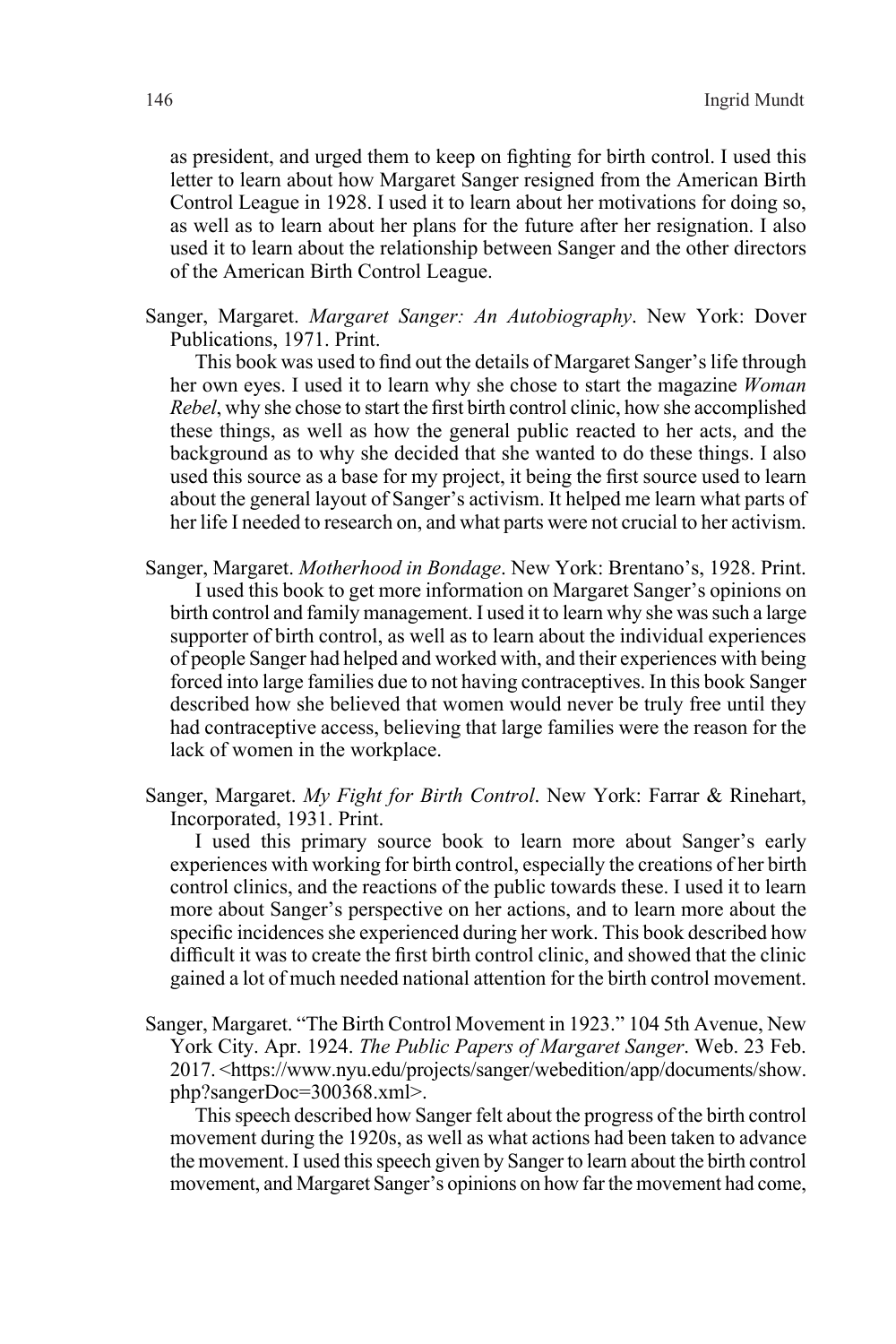especially in regards to how far the movement had come since Sanger started working for the birth control movement in 1914. I also used this speech to learn about the various projects that Sanger was working on during the early 1920s.

Sanger, Margaret. *The Case for Birth Control, a Supplementary Brief and Statement of Facts*. New York: Modern Art Print, 1917. Print.

This book described various statistics on birth control, and Sanger used these statistics to argue that birth control was necessary and should be made legal and accessible. I used this book by Margaret Sanger to learn more about how the lack of birth control influenced people's lives, as well as to learn about statistics regarding infant mortality rates, maternal mortality rates, and how poverty correlated to the number of children that a family had.

Sanger, Margaret. "The Morality of Birth Control." Park Theatre, New York City. 18 Nov. 1921. *The Public Papers of Margaret Sanger*. Web. 23 Feb. 2017. <https://www.nyu.edu/projects/sanger/webedition/app/documents/show. php?sangerDoc=238254.xml>.

I used this speech by Margaret Sanger given during the first birth control conference to learn more about her opinions on the morality of birth control, and to learn about the different parts of the birth control movement that were so highly debated, one of them being whether it was moral to have birth control or not. I used it to learn about how Sanger argued rather that it was immoral to oppose contraceptives, because they limited a woman's freedom to choose, and often caused families remained impoverished. I also used this speech to gain insight on how the first birth control conference was conducted.

Sanger, Margaret. *The Pivot of Civilization*. Elmsford, NY: Maxwell Reprint, 1969. Print.

I used this book written by Margaret Sanger to learn more about the early aspects of birth control. This book described how society viewed contraceptives as immoral, and Sanger argued in the book about the various conditions of poverty facing women, using them as arguments in support of birth control. I also used this book to learn about what Sanger's opinions on birth control were in the 1920s, as well as how these beliefs differed to those of the general public.

Sanger, Margaret. "'Woman Rebel' and the Fight for Birth Control." 163 Lexington Avenue, New York City. Apr. 1916. *The Public Papers of Margaret Sanger*. Web. 25 Feb. 2017. <https://www.nyu.edu/projects/sanger/webedition/ app/documents/show.php?sangerDoc=306320.xml>.

In this speech, Sanger described why she started *Woman Rebel*, what the issues were about, why she stopped publishing *Woman Rebel*, and what she believed the impact that she had was due to this publication. I used this speech to learn more about why Margaret Sanger decided to stop publishing *Woman Rebel*. I also used this speech to learn about why Margaret Sanger decided to publish *Woman Rebel* in the first place, and what she thought that she accomplished by publishing *Woman Rebel* for the brief amount of time that she did.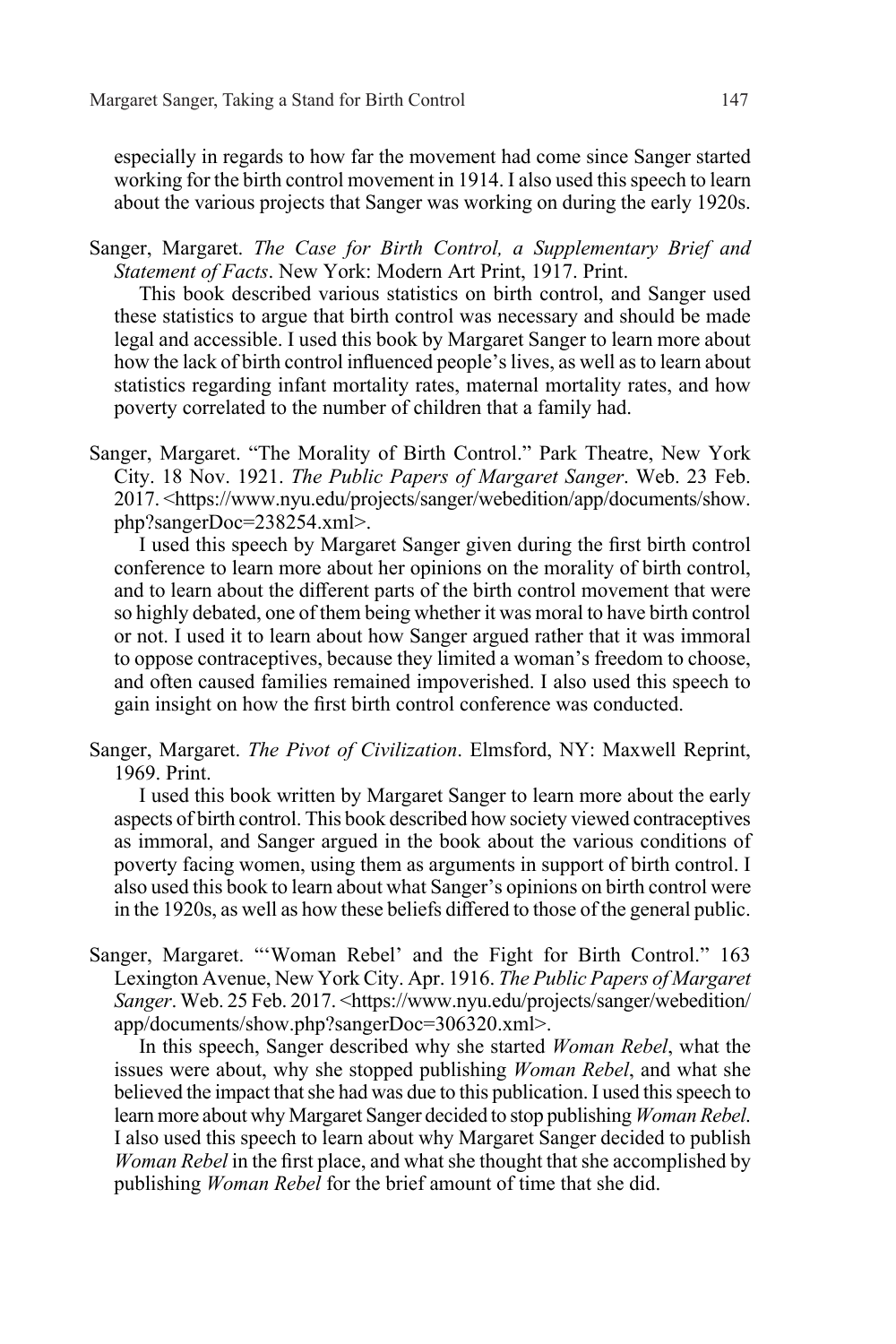Sanger, Margaret. "The Woman Rebel." *Apache Cocoon: Welcome!* N.p., n.d. Web. 27 Jan. 2017. <http://wyatt.elasticbeanstalk.com/mep/MS/xml/ ms308396.html>.

I used this primary source magazine created by Margaret Sanger to learn more about what the magazine she started was about, what the articles ended up relating to, what the initial intent of the magazine was, to learn about the magazine that started her involvement in the birth control movement, and to find quotes to use in my paper. The magazine was used both for Sanger and her associates to write articles about the events in the birth control movement and about why birth control should be supported, as well as a place for other women to contribute by writing in articles to be published.

"Sex Ignorance Called Menace Of Poor by Judge Stelk." *The Day Book* [Chicago] 29 Dec. 1916, Last ed.: 1-3. Print.

This newspaper article was used to learn more about how the birth control movement was progressing outside of New York, and how the public was reacting to it. I also used this article to learn about how the birth control movement worked when separated from Sanger. I used this article to learn about women in Chicago's reaction to being told that birth control could help bring them out of poverty, and having this news told to them by a judge, though outside of a court. This occurrence caused many women to start to consider birth control as an option, and brought the movement more to light with such a public figure addressing the issue.

S., J., Mrs. "To the Editor of Woman Rebel." Letter to *Woman Rebel*. Sept. 1914. MS. Chicago, Illinois.

This letter was written to Margaret Sanger during the time of the publication of *Woman Rebel*. The author described how she desperately wanted contraceptives, and just didn't have access to them, and asked Sanger for advice on what to do, because she couldn't afford another pregnancy. I used this letter written to Margaret Sanger, who was the editor, and one of the authors of *Woman Rebel*. I used this letter to learn about the situation that many women across America faced due to the lack of information due to the Comstock laws. I also used this letter to learn about what people wrote to the *Woman Rebel* magazine about.

"The Methods and Conditions of Birth Control." S.l.: s.n., 1927.

I used this pamphlet to learn more about how people other than Margaret Sanger felt about the use of contraceptives. This pamphlet detailed the various methods that were available for birth control, as well as the specific circumstances that it was deemed moral by the author to use said methods of birth control. This taught me about how many in the birth control movement had differing beliefs to her, with Sanger not believing in any specific conditions that must be met for people to use contraceptives.

"Threat of Prison Won't Stop 'Woman Rebel' from Advocating 'Birth Control'." *The Day Book* [Chicago] 13 Jan. 1916, Noon ed.: 14-15. Print.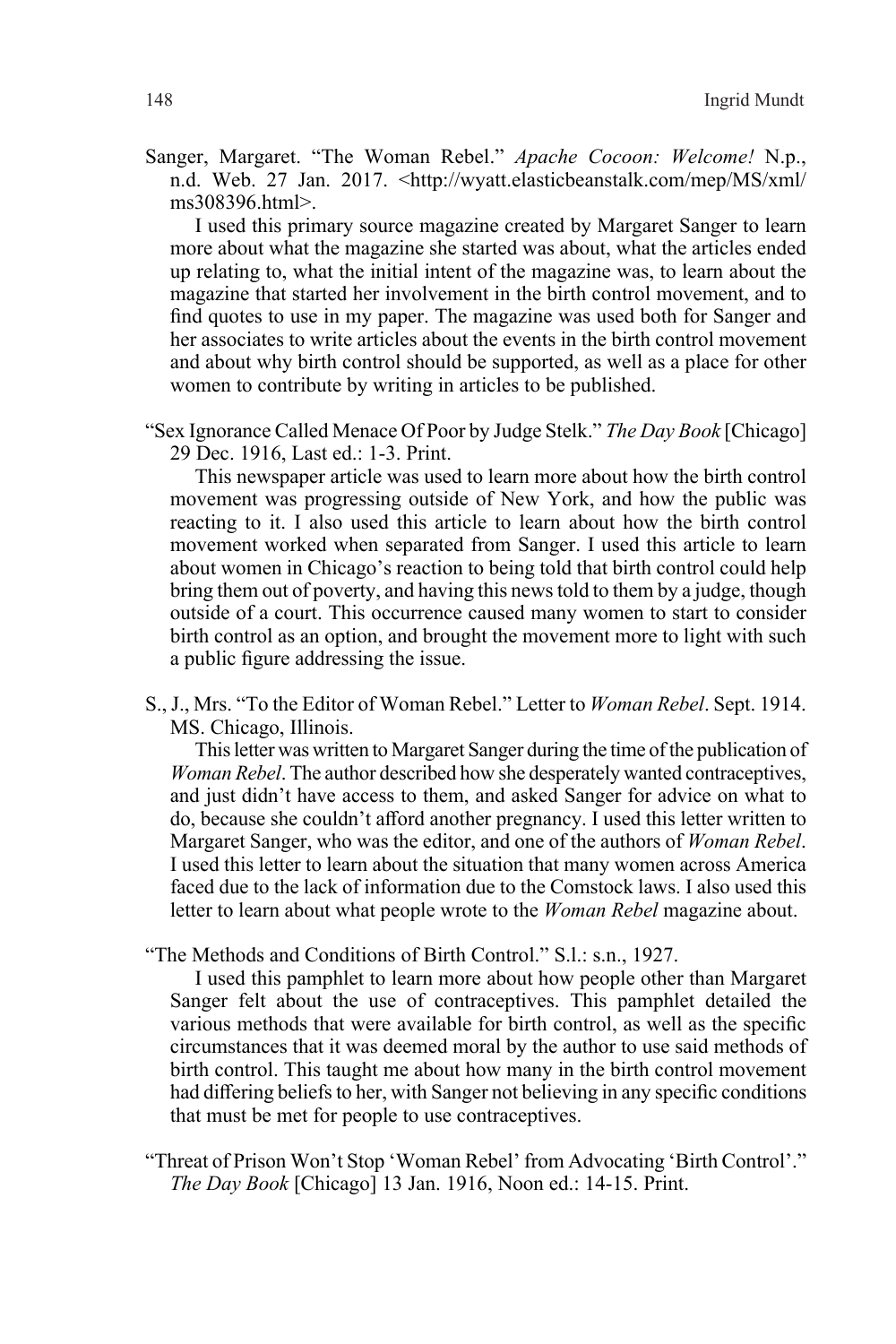This newspaper article detailed how determined and tenacious Sanger was even when threatened with prison. I used this article to find out more about Sanger's trial for *Woman Rebel* and *Family Limitation*. I used it to learn about how outsiders were reacting to this occurrence,as well as to learn about how the the trial happened, as well as whether people approved or disapproved of Margaret Sanger during the time.

#### **Secondary Sources**

"82.06.03: The History of Birth Control." *82.06.03: The History of Birth Control*. N.p., 2016. Web. 25 Feb. 2017. <http://teachersinstitute.yale.edu/curriculum/ units/1982/6/82.06.03.x.html>.

This was a website that gave the main overview of the birth control movement during the twentieth century. I used this website to learn more about why the Comstock laws were initially put into place, as well as to learn about the various methods of contraception that were used at the time. I also used this website to learn about abortion and infanticide, and how those methods were viewed and how those views changed as the world moved into the twentieth century.

"Achievements in Public Health, 1900-1999: Family Planning." Centers for Disease Control and Prevention, n.d. Web. 25 Feb. 2017. <https://www.cdc. gov/mmwr/preview/mmwrhtml/mm4847a1.htm>.

I used this website to learn more about how the birth rate per woman changed during the twentieth century. I also used this website to learn more about how this change in rate correlated to the increasing popularity of contraceptives, and to learn about how this compares to worldwide statistics.This website gave all the main statistics revolving family planning, most notably family sizes, and correlated it to the rise of contraceptives, which was much in part to Sanger's work, helping me to prove my thesis.

"Achievements in Public Health, 1900-1999: Healthier Mothers and Babies." Centers for Disease Control and Prevention, 1 Oct. 1999. Web. 02 May 2017. <https://www.cdc.gov/mmwr/preview/mmwrhtml/mm4838a2.htm>.

This article to was about the changes in infant and maternal mortality throughout the 1900s. It showed how the infant mortality rate was extremely high in the beginning, but decreased more and more rapidly as time went on and contraceptives grew in popularity. I used this website to learn about the various reasons for those declines. I also used this source to learn about how this decline correlates to Margaret Sanger's work and advocacy for birth control.

"American Teens' Sources of Sexual Health Education." Guttmacher Institute, 27 Oct. 2016. Web. 25 Feb. 2017. <https://www.guttmacher.org/fact-sheet/ facts-american-teens-sources-information-about-sex>.

I used this website to learn more about modern day contraceptives. I used it to learn about how many schools, both public and private, teach about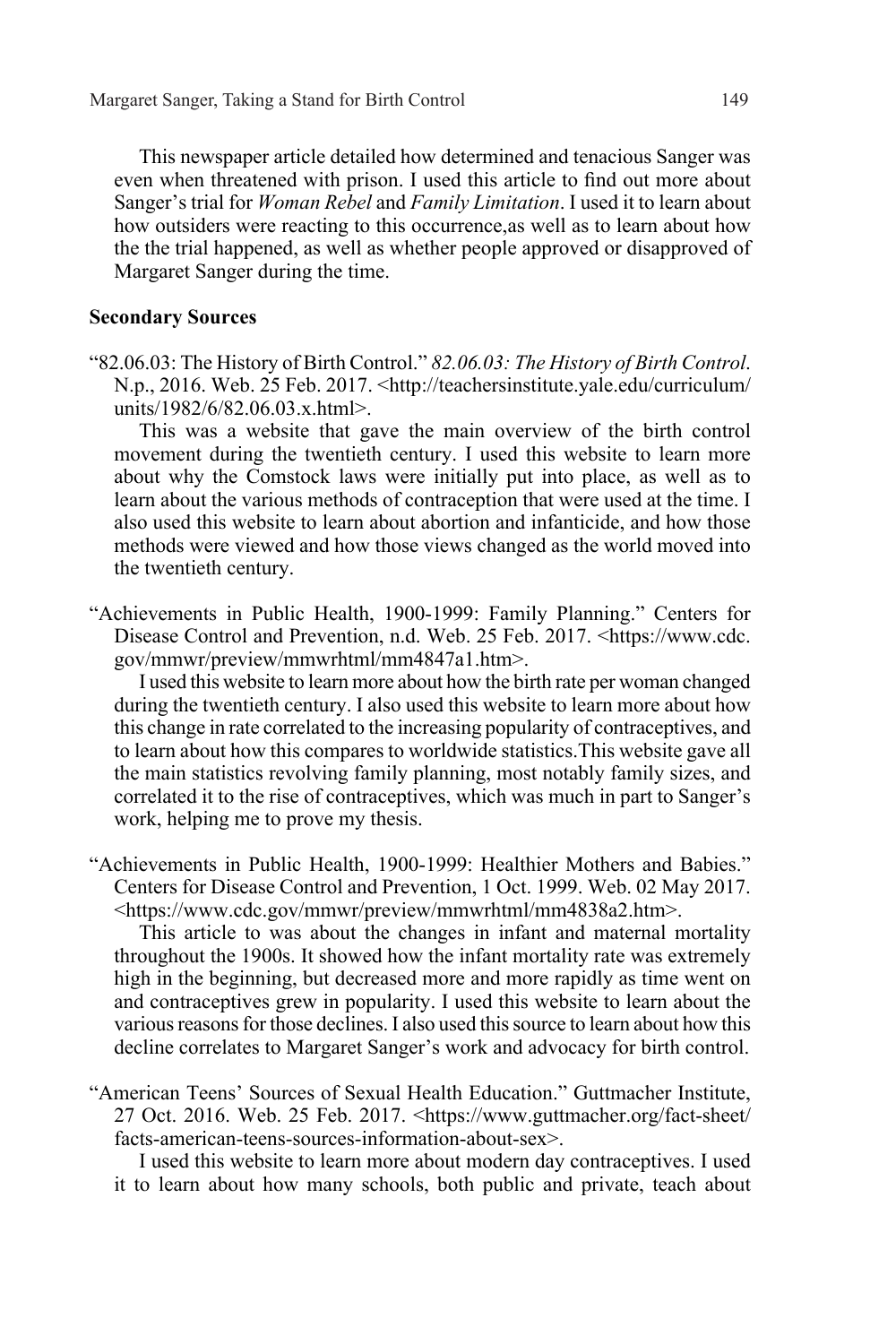contraceptives, and how effective this teaching is. I also used this website to learn more about how this education has changed in the past 20 years, with education on the subject going from a more abstinence-only teaching to a teaching that educates young people about contraceptives.

"Anti-Birth Control Arguments in the Birth Control Movement." *Forem108*. N.p., 21 May 2015. Web. 08 May 2017. <https://forem108.wordpress.com/ anti-birth-control-arguments-in-the-birth-control-movement/>.

This article was about the various modern day arguments against birth control, and how they compare to the past, though the arguments are similar seeing as they normally revolve around religion. I used this website to learn about why people have opposed contraceptives both during Margaret Sanger's time, and modern day. I used it to learn how many used to view women who used contraceptives as sluts. I also used it to learn about the modern struggles of accessing contraceptives, and to learn about court cases such as *Burwell v. Hobby Lobby Stores Inc*., where Hobby Lobby refused to pay for its employees' contraceptives, and won their court case surrounding the issue.

Bailey, Martha J., Brad Hershbein, and Amalia R. Miller. "The Opt-In Revolution? Contraception and the Gender Gap in Wages." *American Economic Journal. Applied Economics*. U.S. National Library of Medicine, July 2012. Web. 30 Apr. 2017. <https://www.ncbi.nlm.nih.gov/pmc/articles/PMC3684076/>.

I used this article to learn about the connections between the rise of contraceptives, specifically The Pill, and the rise of women in the workplace. I also used it to learn about the rise of women getting education, and to learn about Sanger's long lasting impact by giving women the freedom to plan their family sizes, helping them to enter the workforce. This article described various statistics correlating the rise in contraceptives to the rise in women pursuing higher education and employment, helping me to prove my thesis.

Bailey, Martha J. "Fifty Years of Family Planning: New Evidence on the Long-Run Effects of Increasing Access to Contraception." *Brookings Papers on Economic Activity*. U.S. National Library of Medicine, 2013. Web. 30 Apr. 2017. <https://www.ncbi.nlm.nih.gov/pmc/articles/PMC4203450/>.

In this article, the author talked about how the rise in contraceptive availability after The Pill's creation and after *Griswold v. Connecticut*, a court case allowing contraceptives to be sold, and their effects on family life. I used this article to take a look at the correlations between contraceptives, government programs promoting family planning, and the decline of infant mortality and incline of wealth. I used it to learn about the support of contraceptives over the years, as well as about Margaret Sanger's impact surrounding long term contraceptive projects.

Baker, Jean H. *Margaret Sanger: A Life of Passion*. New York: Hill and Wang, Farrar, Straus and Giroux, 2012. Print.

I used this biography to learn about Margaret Sanger's life as a whole. I used it to learn about Margaret Sanger's motivations for becoming an advocate for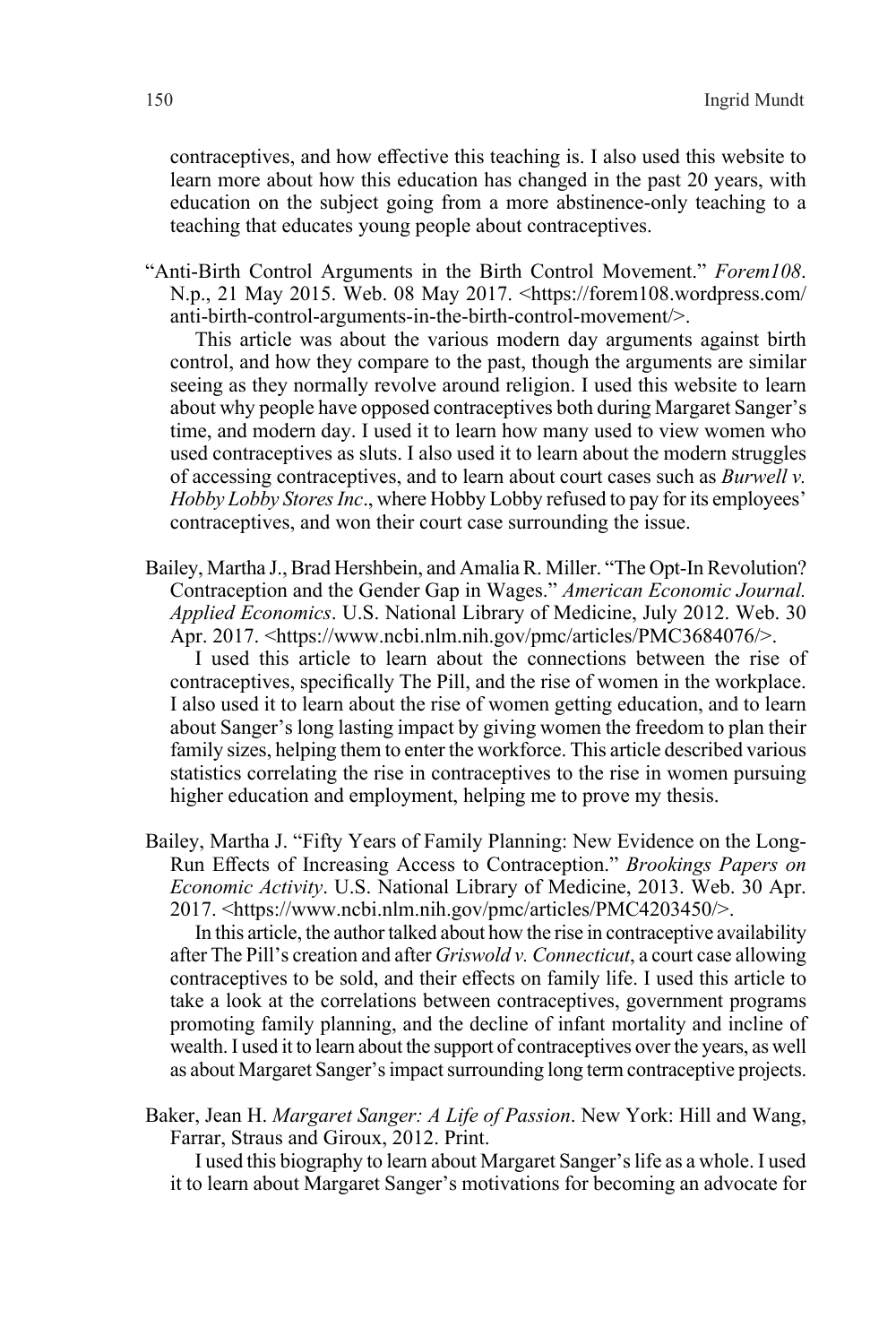the birth control movement, and to learn about common misconceptions that caused many to disapprove of contraceptives. I also used this to learn about the immediate responses and impacts of Margaret Sanger's work.

"BBC - Ethics - Contraception: Medical Ethics and Contraception." *BBC News*. BBC, 2014. Web. 25 Feb. 2017. <http://www.bbc.co.uk/ethics/contraception/ ethics\_contraception\_1.shtml>.

This article was about the various moral components that come with giving contraceptive advice, as well as the struggles of being a doctor who does not believe in contraception, yet has to legally give contraceptive advice. I used this website to learn about how doctors have adapted to being able to give contraceptive advice, and what the different moral components they face when they give contraceptive advice. I also used this website to learn about how now, all doctors must give contraceptive advice, free of personal bias, if their patient requests said advice.

Branum, Amy M., Ph.D., and Jo Jones, Ph.D. "Trends in Long Acting Reversible Contraception Use Among US Women Aged 15-44." *NCHS Data Brief, Number 188, February 2015* (2015): n. pag. National Center For Health Statistics, Feb. 2015. Web. 7 May 2017. <https://permanent.access.gpo.gov/ gpo57612/db188.pdf>.

In this government report, the authors described the use of contraception and how it has risen in popularity, as well as described various statistics regarding contraception. I used this report to look at birth control usage today. I used it to learn about which contraceptive methods are the most popular, and to learn about which methods have decreased in use over time. I used it to learn about how the age group of 25-34 uses contraceptives the most out of the age range of 15-44, and I used it to learn about how contraceptive pills have grown less and less popular.

Buttar, Aliya, and Sheredan Seward. "The Embryo Project Encyclopedia." *Enovid: The First Hormonal Birth Control Pill - The Embryo Project Encyclopedia*. N.p., 20 Jan. 2009. Web. 20 Feb. 2017. <https://embryo.asu.edu/pages/enovidfirst-hormonal-birth-control-pill>.

This website described the various events that led up to The Pill, such as Sanger's fundraising and Pincus' research, as well as described how difficult it was to get FDA approval for The Pill. I used this website to learn about how progesterone prevented conception by making the body believe that it was already pregnant, and how it was artificially made so that it could be used in the first contraceptive pill. I also used this website to learn about how Enovid, the contraceptive pill, worked, and how it was created, as well as who the various contributors to the project were and why they decided to help.

Buttar, Aliya. "The Embryo Project Encyclopedia." *Katharine McCormick (1876-1967) - The Embryo Project Encyclopedia*. Arizona Board of Regents, 18 Mar. 2015. Web. 20 Feb. 2017. <https://embryo.asu.edu/pages/katharinemccormick-1876-1967>.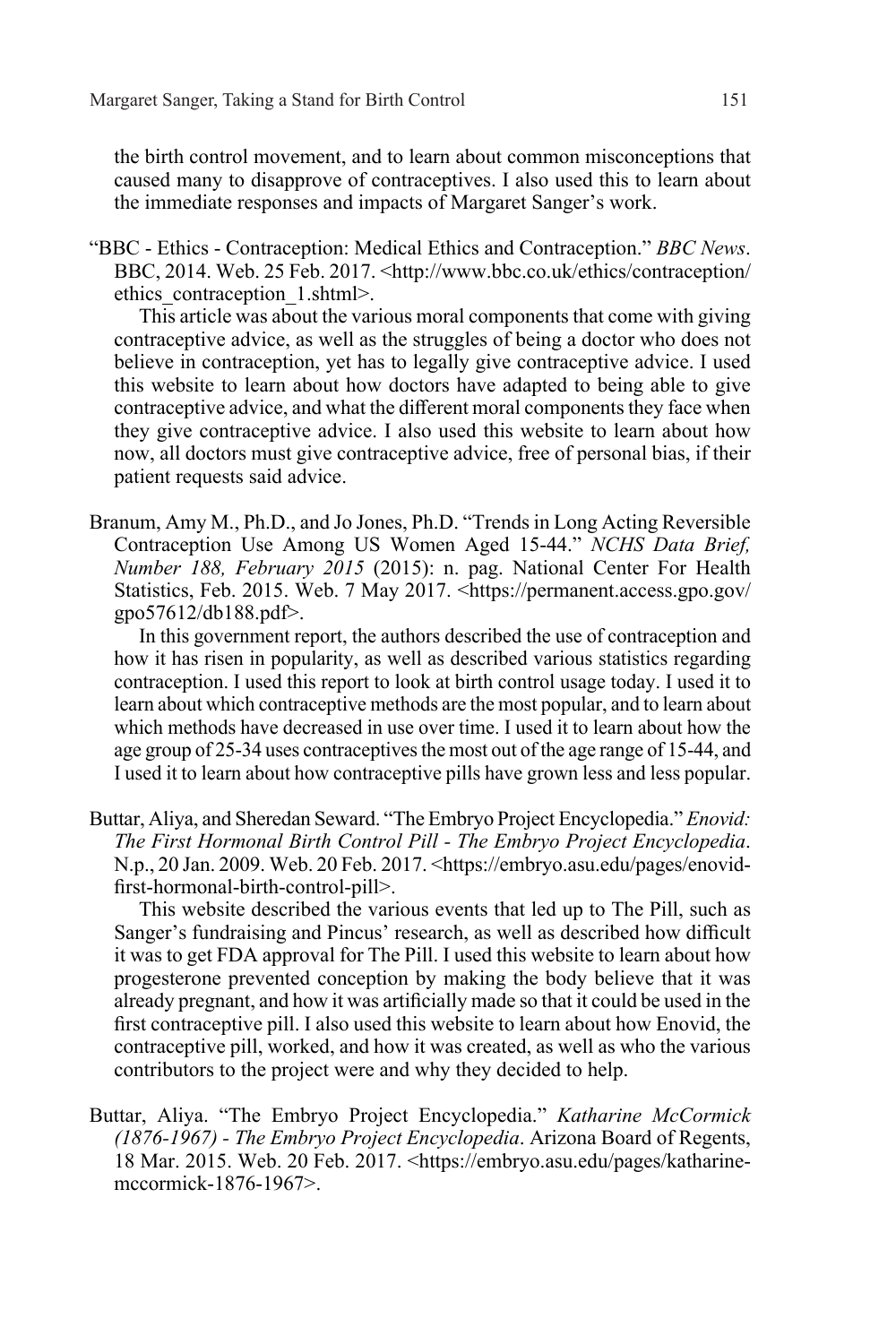This article described Sanger's search for someone to fund The Pill, and about how she found Katherine McCormick, who donated 150,000 dollars, covering most of the project. I used this website to learn more about Katherine McCormick, who donated most of the money used to research and create the first contraceptive pill. I used this website to learn about what drew Katherine McCormick to Sanger's project, and to learn about how Katherine McCormick was involved with the creation of the first birth control pill.

Chou, Jessica, "What Life Was Like Before The Pill." *Life Before The Pill*. N.p., 2 Jul. 2015. Web. 23 Oct. 2016.

In this article, women who were born before the 1930s and later, and thus never had access to The Pill described how not having The Pill impacted their lives, and described the changes they saw in relationships people had once The Pill became available. I used this website to help me better understand the short term effects of the creation of the birth control pill. It helped me learn about different people's experiences before its existence, as well as the reaction to it directly after its creation.

Cobble, Dorothy Sue. *Feminism Unfinished: A Short, Surprising History of American Women's Movements*. New York: Liveright, 2015. Print.

I used this book to learn about the birth control movement both what Margaret Sanger took part of and what she influenced, and what she didn't, and to learn what other birth control activists, such as Emma Goldman, were contributing to the movement. I also used this book to learn about how the birth control movement compared to other feminist movements of the twentieth century, and to learn about how these movements influenced each other and influenced America.

"Contact CIA." Central Intelligence Agency. Central Intelligence Agency, n.d. Web. 02 May 2017. <https://www.cia.gov/library/publications/the-worldfactbook/fields/2127.html>.

This government factbook had information about America's current fertility rate of 0.6%, and how said rate compares to other countries of the world. I used this source to compare the current fertility rate to the rates of the 1900s both before and after Margaret Sanger's work.

- "Contraception: Past, Present and Future Factsheet." FPA. N.p., n.d. Web. 19 Feb. 2017. <http://www.fpa.org.uk/factsheets/contraception-past-present-future>. I used this secondary source website to learn about which contraceptive methods used in the early 1900s were effective, and which ones weren't. I also used it to learn about which contraceptives are still used today, and about the opinions society held about each contraceptive, and which contraceptive methods were most popular.
- "Contraceptive Use in the United States." *Guttmacher Institute*. N.p., 23 Sept. 2016. Web. 11 Feb. 2017. <https://www.guttmacher.org/fact-sheet/ contraceptive-use-united-states>.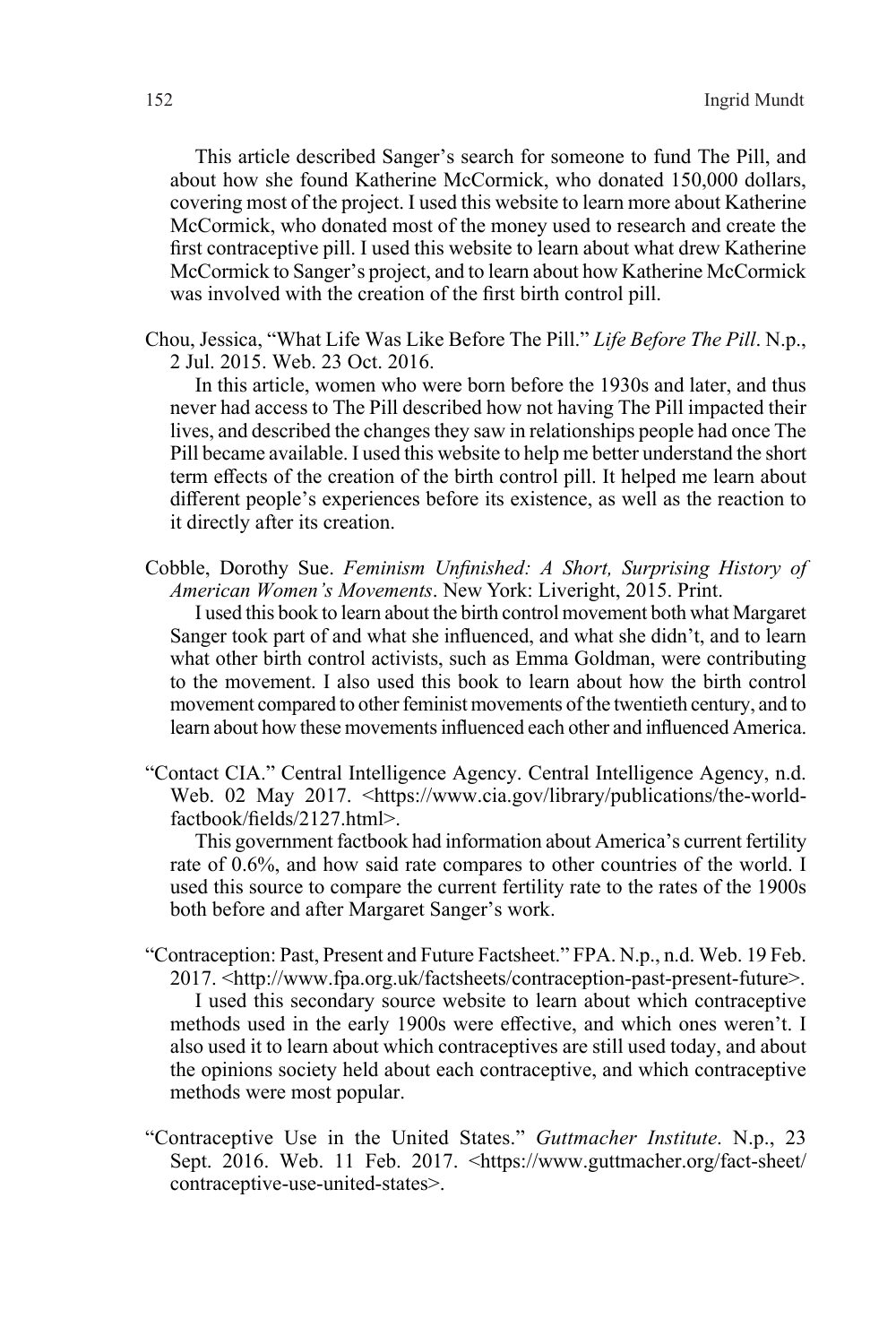The Guttmacher Institute is an Institute created by a former president of Planned Parenthood. This organization takes statistics on anything related to reproductive health, most commonly statistics on contraceptive use, abortion, and infant mortality rate. People from both sides of the political spectrum quote the Guttmacher, seeing that it is a highly respected source. I used this website to gain more information about what birth control in America looks like today, with 99.1% of women of childbearing age having used a contraceptive at least once in their life. I used it to learn about how that differs to what it looked like during Sanger's lifetime, as well as to learn about which methods are more popular than others, specifically in regards to using contraceptive pills, which Sanger had been the first to work to create.

"Comstock Act." *Encyclopedia Britannica Online*. Encyclopedia Britannica, n.d. Web. 22 Oct. 2016.

I used this secondary source website to learn more about how the Comstock Act worked. It gave me the foundation of when and why this act was created, and how it affected the citizens of America at that time, allowing me to understand why contraceptives were not common in America, and why Sanger was punished so frequently for breaking the Comstock Act and the related Comstock laws.

"Comstock Law of 1873." *The Free Dictionary*. Farlex, n.d. Web. 26 Feb. 2017. <http://legal-dictionary.thefreedictionary.com/Comstock+Law+of+1873>.

This website described the Comstock laws and why they were put into place, most specifically talking about its creator, Anthony Comstock, who believed very strongly that contraceptives were obscene. I also used this website to learn about how they were repealed, and to learn about how that didn't happen until 1983, even though there were many exceptions made in the Comstock laws before that, and even though the Comstock laws were no longer strictly enforced. I also used this website to learn about how it finally became legal to sell contraceptives in 1965 with the case of *Griswold v. Connecticut*.

Craats, Rennay. *History of the 1900s*. Mankato, MN: Weigl, 2002. Print.

I used this book to learn about the American birth control movement in the context of the rest of American history. This book described the various movements and major events of the 1900s, helping me place Margaret Sanger's work in historical context and helping me to learn about the global events that impacted Margaret Sanger's decisions and the way that the birth control movement impacted American history.

Daniels, K, W.D. Mosher, and J. Jones. *Contraceptive Methods Women Have Ever Used: United States, 1982-2010*. National Health Statistics Reports; no 62. Hyattsville, MD: National Center for Health Statistics. 2013.

This report described the various methods of contraception that have been popular from the late twentieth century to modern day. It described methods such as contraceptive pills, and how they were really popular until more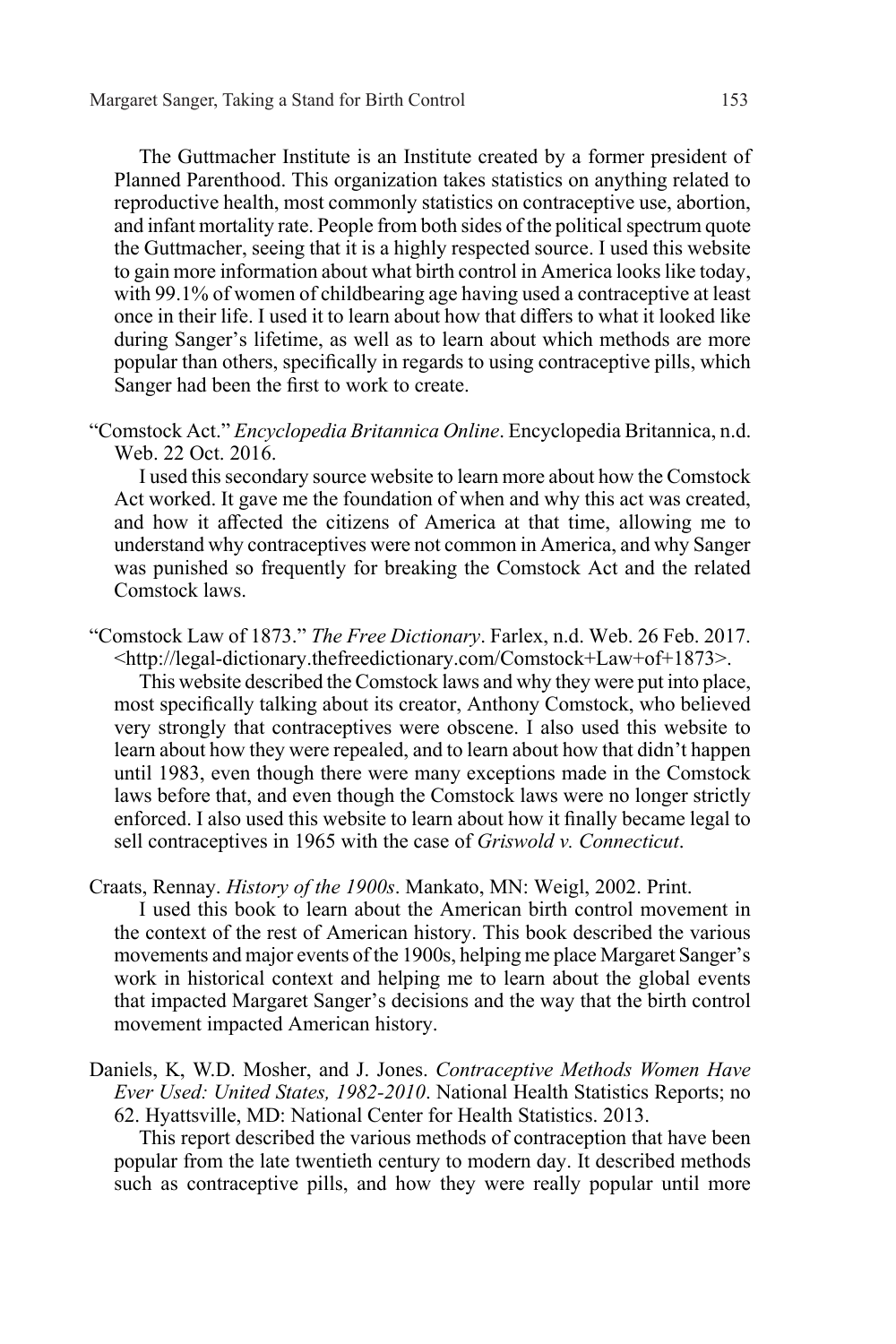recently. I used report to learn more about the effects The Pill had on society, as well as to learn about the various methods of contraception that gained and lost popularity as time went on. I used it to learn of statistics about the number of women using each method of contraception, and how that historically related to Margaret Sanger's work.

"Family Planning Can Reduce High Infant Mortality Levels." Guttmacher Institute, 15 Mar. 2016. Web. 20 Feb. 2017. <https://www.guttmacher.org/ report/family-planning-can-reduce-high-infant-mortality-levels>.

I used this website to learn about how birth control correlates with infant mortality rates, what other factors lead to infant mortality rates, and to find out about other figures and statistics relating to infant mortality rates in correlation to contraceptives. I also used this website to learn about how infant mortality rates have decreased over the years, and how this decrease relates to contraceptives, as well as other factors such as general health. This website also included a graph correlating contraceptives and infant mortality rates on a global level, which I included in my appendix.

"Family Planning/Contraception." World Health Organization, Dec. 2016. Web. 01 May 2017. <http://www.who.int/mediacentre/factsheets/fs351/en/>.

This report by the World Health Organization talked about the effects of contraceptives on the health of mothers and children. I used this secondary source article to learn about how major institutions, such as the World Health Organization view the rise of contraceptives. I used it to learn that the World Health Organization contributes the decline in infant mortality in part to the rise in contraceptive use, and to learn about the current statistical use of contraceptives in various parts of the world.

"Fertility Rate, Total (births per Woman)." *Fertility Rate, Total (births per Woman) - Data*. N.p., n.d. Web. 25 Feb. 2017. <http://data.worldbank.org/ indicator/SP.DYN.TFRT.IN?locations=US>.

This website gave statistics on the birth per woman throughout history while also putting it in historical context with the drastic decline in the 1930s due to the Great Depression, the major increase in the 1950s due to the baby boom caused by World War Two, and the immediate decline after the creation of the contraceptive pill in 1960. I used this website to help me understand the change in births per woman since 1960, specifically looking at the statistics that correlated with the first contraceptive pill's growing popularity. I used this source to help me understand the impact that Sanger had on the size of families.

"Figure 1.1. Families Are Changing." *Doing Better for Families* (2011): n. pag. OECD, 2011. Web. 30 Apr. 2017. <https://www.oecd.org/els/soc/47701118.pdf>. This report published by the OECD took a look at the statistics of member countries of the OECD regarding contraceptives and the decrease in family sizes and increase of women pursuing employment. I used this website to learn about the increase of women working and the increase of women getting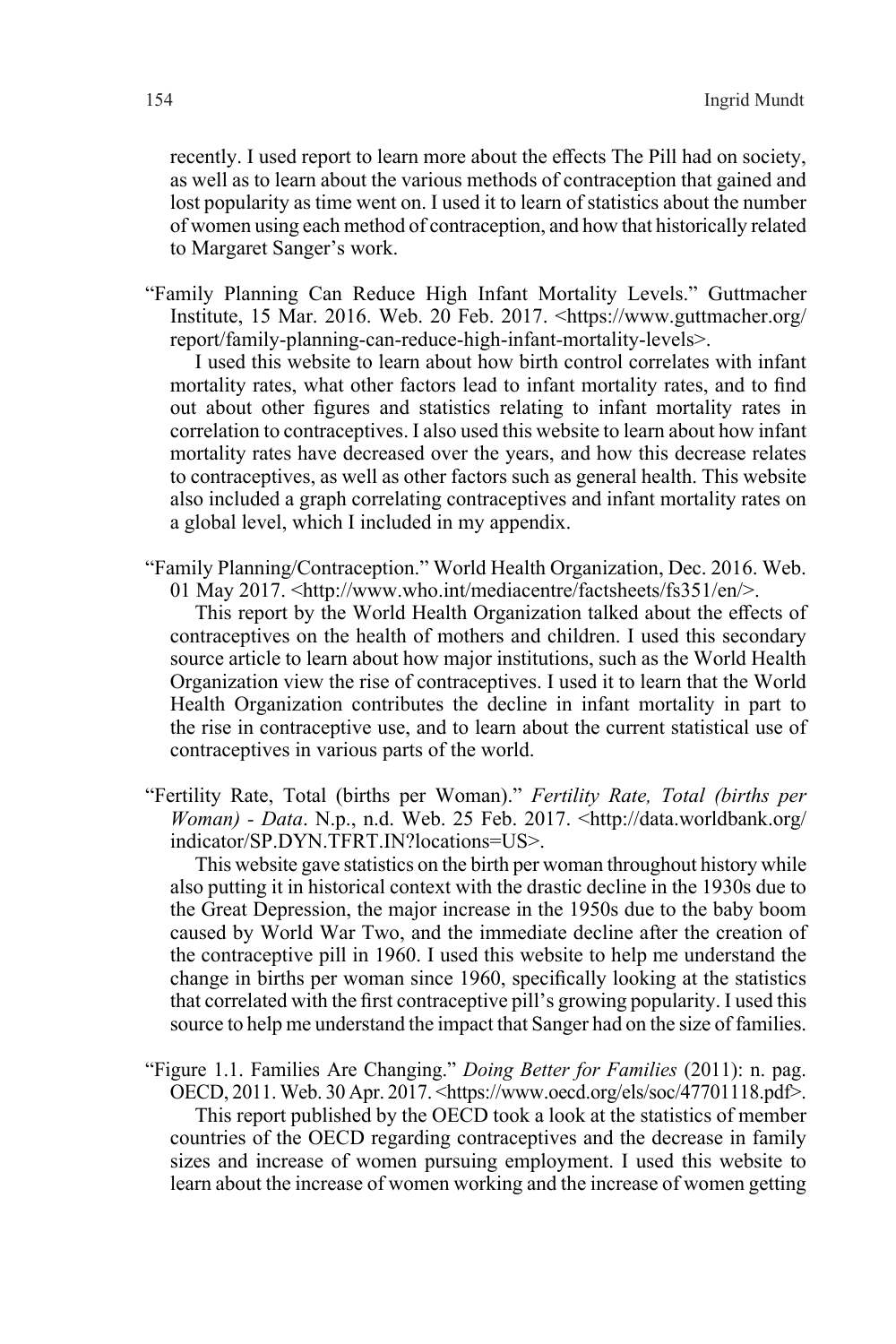higher education, and how that correlated with the decline of family sizes, and the different way that families looked. I also used this article to learn about the impacts on the economy this rise had, and to learn about how these events connected to the timeline of Margaret Sanger's work.

Freudenheim, Ellen. "America's First Birth Control Clinic Opened a Century Ago, in Brooklyn." *The Huffington Post*. 30 Sept. 2015. Web. 08 May 2017. <http://www.huffingtonpost.com/ellen-freudenheim/planned-parenthoodharks- b 8205064.html>.

In this website, the author described the Brownsville neighborhood, and the Brownsville clinic that Sanger created. I used this website to learn more about the Brownsville Clinic that Margaret Sanger helped to create. This article explained how the clinic was automatically a success, with 100 women coming to its doors on the first day of its opening. It described how these women were of all nationalities, for the Brownsville neighborhood was incredibly diverse, and how they were all responding to Sanger's flyer advertising the clinic.

Geoba.se. "Gazetteer - The World - Infant Mortality Rate - Top 100+ By Country (2017)." *Geoba.se: Gazetteer - The World at Your Fingertips*. CantyMedia, n.d. Web. 11 Feb. 2017. <http://www.geoba.se/population. php?pc=world&type=019&page=2>.

This website described the infant mortality rates of every country in the world, and what those statistics were historically. I used this website to learn more about the United States' current infant mortality rate, so that I could compare it to the infant mortality rate when Sanger was starting her research. I used this to learn about how far the United States has come with preventing infant deaths in comparison to where the United States used to be.

Gray, Madeline. *Margaret Sanger: A Biography of the Champion of Birth Control*. New York: Marek, 1979. Print.

I used this book to learn about Margaret Sanger's life and work, as well as her relatively immediate impact on the use of contraceptives in America. I used it to learn in detail how and why Sanger decided to create the first birth control clinic in America, as well as to fact check the things written in Margaret Sanger's books, since there were occasionally minor inaccuracies.

"History of Contraception, Anthony Comstock." *History of Contraception, Anthony Comstock*. Case Western Reserve University, 2010. Web. 20 Feb. 2017. <https://case.edu/affil/skuyhistcontraception/online-2012/Comstock.html>.

This website described how the Comstock Act was enacted, and talked about how Anthony Comstock believed contraception to be immoral due to religious beliefs. I used this website to learn more about the Comstock Act, and to specifically learn about Anthony Comstock. I used this website to learn about how Anthony Comstock got the Comstock Act passed, as well as to learn about why Anthony Comstock was such a strong opposer of contraceptives. I also used this website to learn about the public's reactions to this act.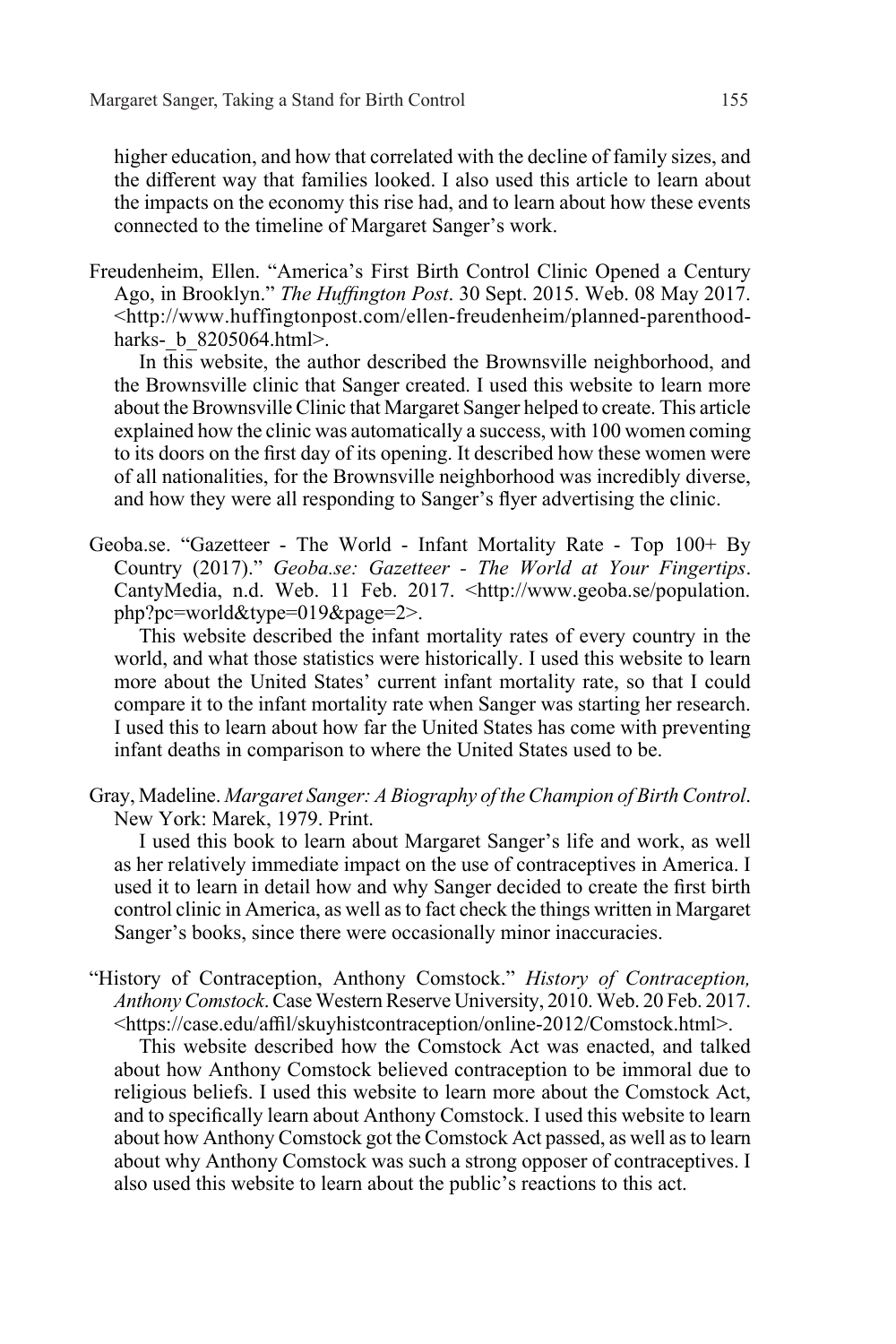"History of the Birth Control Movement." *Infoplease*. Columbia University Press, 2012. Web. 26 Feb. 2017. <http://www.infoplease.com/encyclopedia/science/ birth-control-history-birth-control-movement.html>.

I used this website to learn more about how the birth control movement evolved over time. I also used this website to learn more about the birth control movement in Europe, how it got started, and how the birth control movement first happening in Europe influenced the birth control movement in America, as well as influenced Margaret Sanger's work.

"Infant Mortality Rates 1950-2010." *Infoplease*. Infoplease, n.d. Web. 25 Feb. 2017. <http://www.infoplease.com/ipa/A0779935.html>.

This website gave the statistics on infant mortality rates in the past 60 years, allowing me to directly see Margaret Sanger's impact. I used this secondary source website to learn about how the infant mortality rate has decreased in the last 60 years. I also used this website to determine the correlation between the infant mortality rate and the increased use of contraceptives because of Margaret Sanger's work.

Janet A. Kohen (1981) ,"Housewives, Breadwinners, Mothers, and Family Heads: the Changing Family Roles of Women," in *NA - Advances in Consumer Research* Volume 8, eds. Kent B. Monroe, Ann Abor, MI : Association for Consumer Research, Pages: 576-579. <http://www.acrwebsite.org/ volumes/5862/volumes/v08/NA-08>.

In this paper, the author described the roles of women throughout history, and how those roles changed due to contraceptives, specifically bringing more women into the workplace. I used this secondary source article to learn more about the effects that birth control had on women's role in the workplace. I used it to learn about how widespread use of reliable contraceptives led to lower fertility rates, which then led to more women pursuing higher education, as well as more women joining the workforce.

Johnson, John W. *Griswold v. Connecticut: Birth Control and the Constitutional Right of Privacy*. 1st ed. Kansas: University of Kansas, 2005. Print.

I used this book to learn about the case of *Griswold v. Connecticut*, which was the decision that finally allowed contraceptives to be bought and sold legally, rather than purchasing them on the black market. This book described the entire court case and why the decision was made, under the belief that it would improve women's and children's health, as well as the immediate impacts, such as contraceptives becoming more common and the infant mortality rate declining.

Kennedy, David M. *Birth Control in America*. N.p.: n.p., 1970. Print.

This book described the birth control movement as a whole, how it impacted America, and who was involved in the movement. I used it to learn about the birth control movement in America as a whole, rather than just the parts that Margaret Sanger was a part of. I used it to learn about how Margaret Sanger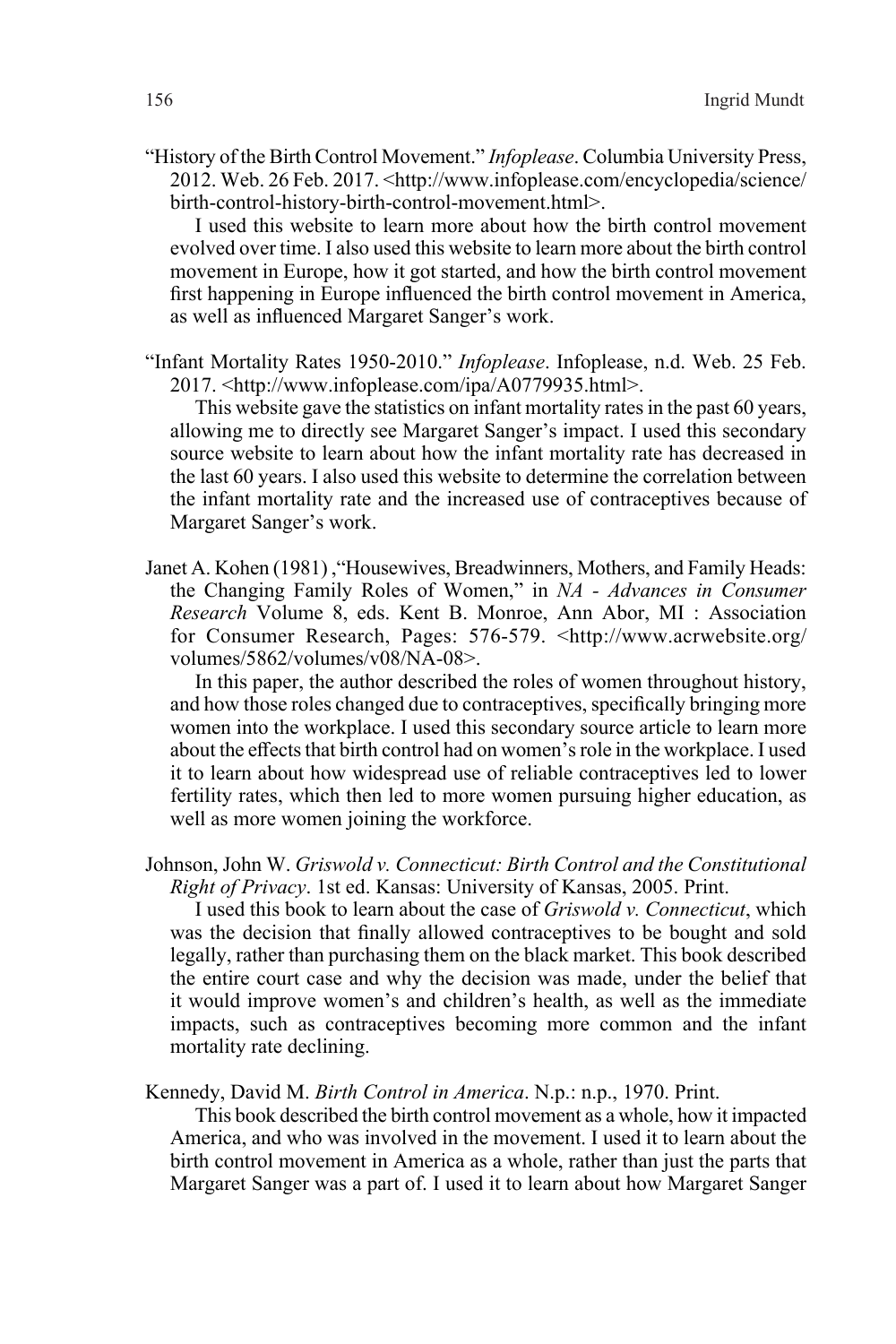impacted the rest of the birth control movement, and how various members of the birth control movement influenced Margaret Sanger's beliefs and actions. I also used it to learn about the widely differentiating beliefs and motivations throughout the entire birth control movement.

Levitan, Sar A., and Richard S. Belois. "Working Wives and Mothers: What Happens to Family Life?" *Monthly Labor Review* (1981): 26-30. Web. 30 Apr. 2017. <https://www.bls.gov/opub/mlr/1981/09/art4full.pdf>.

In this book, the author layed out how women were using contraceptives and leaving working at home for working in a job, and described the various potential pros and cons of this. I used this book to look at how others viewed the rise of contraceptives, and subsequent rise of women in the workplace. I used it to learn about how many attribute more women joining the workplace at least in part to family planning methods becoming more available, and how this directly affected the economy and home life of the time.

"Margaret Sanger." *Margaret Sanger*. N.p., n.d. Web. 26 Feb. 2017. <http:// www.u-s-history.com/pages/h1676.html>.

This website described the main events in Sanger's life that pertained to the birth control movement. I used this website to learn more about why Margaret Sanger started the National Birth Control League. I also used it to learn more about why she fled to Europe instead of facing trial after being called to court for the publishing of *Woman Rebel*. As well as all of this, I used this website to learn about why Margaret Sanger primarily decided to join the birth control movement.

Mosher, William D., and Jo Jones. *Use of Contraception in the United States: 1982-2008*. Hyattsville, MD: U.S. Dept. of Health and Human Services, Centers for Disease Control and Prevention, National Center for Health Statistics, 2010. Print.

I used this article to look at the use of contraceptives and their impact in America. This article looked the popularity of different contraceptive methods, as well as the impact they have had on the infant mortality rate, the total fertility rate, the maternal mortality rate, and women's health in general. I also used this source to learn about various contraceptive methods and how they work.

"New York v. Sanger - The Door Is Opened." *Control, Birth, Act, and Law - JRank Articles*. N.p., n.d. Web. 11 Feb. 2017. <http://law.jrank.org/pages/24655/ New-York-v-Sanger-Door-Opened.html>.

This article described the court case of *New York v. Sanger*, in which Sanger tried to get the Comstock laws removed, arguing that they were unconstitutional, and managed to get doctors the freedom to give contraceptive advice. I used this website to learn about the decision made after *New York v. Sanger*, which was called the Crane decision, making it so that doctors could give advice on contraceptives to married women without having to worry about being arrested for offering such advice.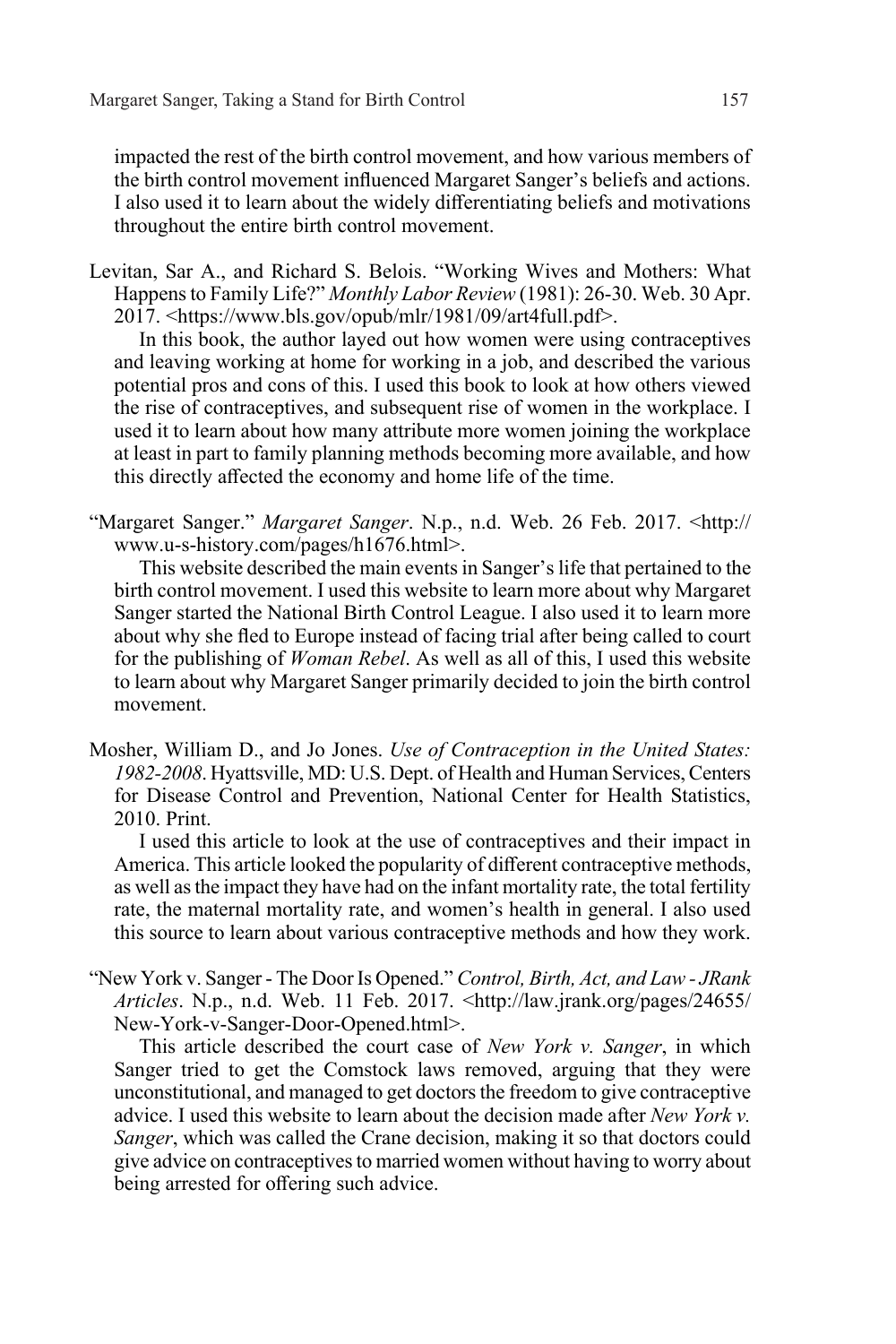"Our History." Planned Parenthood - Heartland. Planned Parenthood of the Heartland, 22 Nov. 2016. Web. 20 Feb. 2017. <https://www.plannedparenthood. org/planned-parenthood-heartland/who-we-are/history>.

In this website, the author detailed the various changes that Planned Parenthood has gone through throughout history, such as the change from the American Birth Control League to Planned Parenthood in 1944. I used this website to learn more about the timeline of Planned Parenthood, as well as to learn the effect that Sanger had in said timeline. I used it to learn about Sanger's affiliations with Planned Parenthood after she had resigned as board of directors from the American Birth Control League, and I used it to learn about the different projects that Planned Parenthood has taken on, such as helping fund The Pill's development.

Palmer, Niall A. *The Twenties in America: Politics and History*. Edinburgh: Edinburgh University Press, 2006. Print.

This book detailed every major political movement that occurred in the 1920s, including the birth control movement. I used this book to learn about how the American birth control movement affected and was affected by the other events of the 1920s. This book detailed the major events of the 1920s, including many of Sanger and the rest of the birth control movements projects. It also showed what other events were going in during Sanger's work in the 1920s, helping me to see the birth control movement's impact on other events of the 1920s.

"Posts about Birth Control Review on Margaret Sanger Papers Project." *Margaret Sanger Papers Project*. N.p., n.d. Web. 08 May 2017. <https://sangerpapers. wordpress.com/category/birth-control-review/>. *New York: Birth Control Review*, 1922. Print.

I used this website to learn more about the writing projects that were crucial to the birth control movement, as well as the people who made them happen. I used it to learn about *The Birth Control Review*, a magazine created in 1917, which gave updates on the birth control movement, as well as to learn more about how the public recieved the creation of *Woman Rebel* and *Family Limitation*. I also learned about Sanger's associates that helped her to make this magazine possible.

Sanger, Margaret, Esther Katz, Cathy Moran Hajo, and Peter Engelman. *The Selected Papers of Margaret Sanger*. Vol. 1. Urbana: University of Illinois, 2003. Print.

This book was a collection of Margaret Sanger's letters, speeches, and diaries. This book also included background information, such as who the person Sanger was writing a letter to or who wrote a letter to Sanger was, and why they were affiliated with Sanger, or what event a speech was given at and how the speech was received by its audience. I used this secondary source collection of primary source letters, speeches, and diary entries by Sanger to learn more about how she started the first birth control clinic, how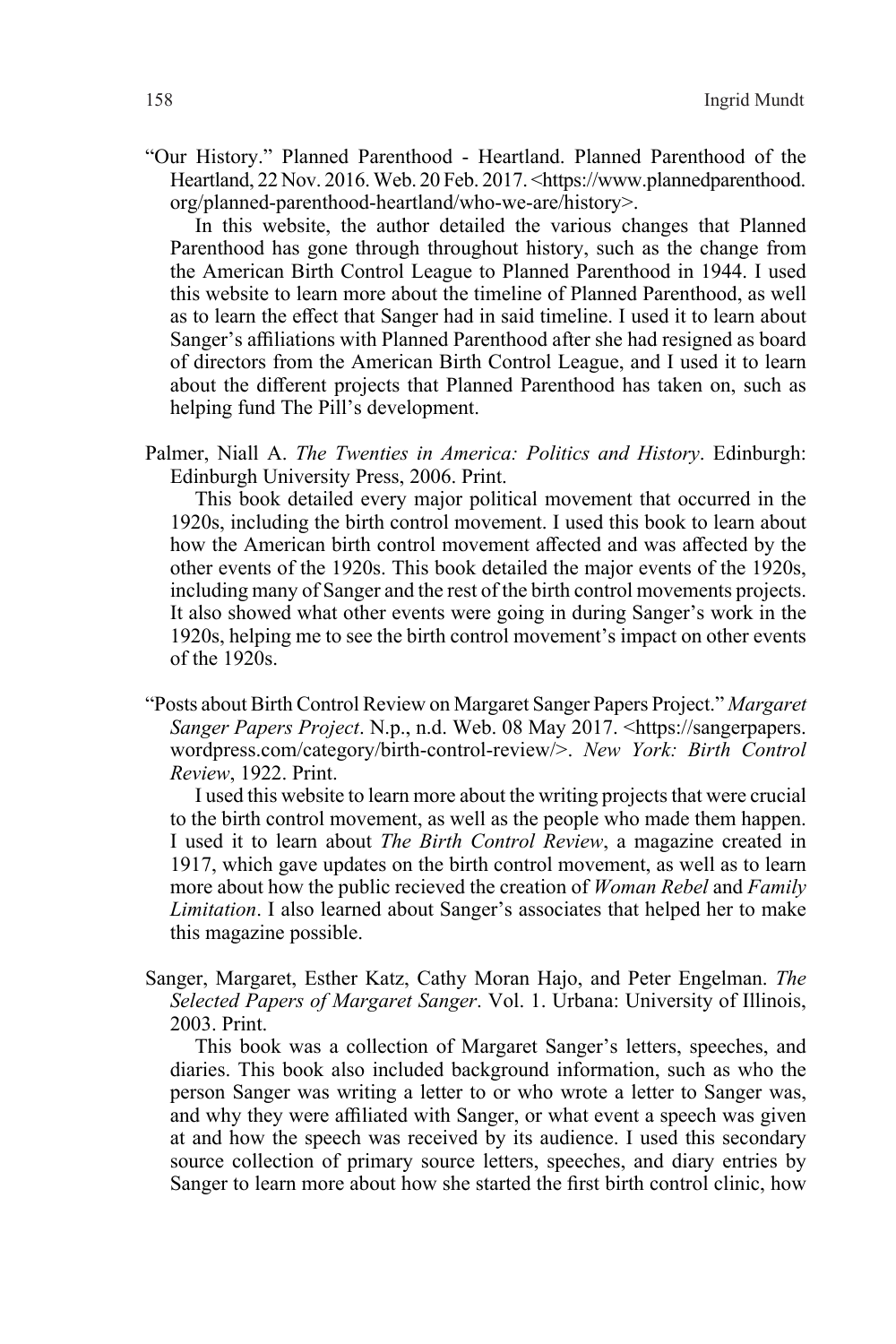she gained support from others, and overall, just a look into what she and her correspondents thought of the birth control movement, and how that subsequently influenced the movement.

Sanger, Margaret, and Esther Katz. *The Selected Papers of Margaret Sanger*. Vol. 2. Urbana, IL: University of Illinois, 2007. Print.

This is the second volume of the aforementioned book, including documents from the 1930s and onwards, whereas the previously mentioned book had sources from the 1900s through the 1920s. I used this book of letters, interviews, and speeches either by Sanger, or addressed to Sanger, to learn more about Sanger's interactions with fellow birth control advocates, with scientists, and with political leaders. I used it to learn about the spread of birth control clinics across America, and I used it to learn more about who Sanger worked closely with, and who those associates themselves were.

Sawhill, Isabel V., and Quentin Karpilow. "Three Facts about Birth Control and Social Mobility | Brookings Institution." Brookings. 28 July 2016. Web. 08 May 2017. <https://www.brookings.edu/blog/social-mobility-memos/2013/10/31/ three-facts-about-birth-control-and-social-mobility/>.

I used this website to learn about current statistics regarding contraceptives. This website showed how the percent of women using contraceptives has drastically gone up, yet the number of unintended pregnancies remains high. This website also shows which methods of birth control have remained common and which aren't used as much anymore, like how the percent of women using contraceptive pills used to be over 70%, but now only 16% people using contraceptives have chosen contraceptive pills.

- "Science Museum. Brought to Life: Exploring the History of Medicine." *Early Methods of Birth Control*. N.p., n.d. Web. 25 Feb. 2017. <http://www. sciencemuseum.org.uk/broughttolife/techniques/earlymethodsofbirthcontrol>. In this website, the author described various methods for contraception that were common before modern contraceptives were developed. These methods included early forms of the condom, spermicides, and diaphragms. I used this website to learn more about the different methods of contraceptives that were used during the ancient times, and how those methods worked. I also used this website to learn about how those methods became more modern birth control methods, and I used this website to learn about which methods became more popular in which regions as time went on.
- Sonfield, Adam, Kinsey Hasstedt, Megan L. Cavenaugh, and Ragnar Anderson. "The Social and Economic Benefits of Women's Ability To Determine Whether and When to Have Children." (2013): 3-48. Guttmacher Institute, Mar. 2013. Web. 1 May 2017. <https://www.guttmacher.org/sites/default/files/report\_pdf/ social-economic-benefits.pdf>.

This report detailed how the rise of women pursuing higher education and employment directly related to the number of women using contraceptives, I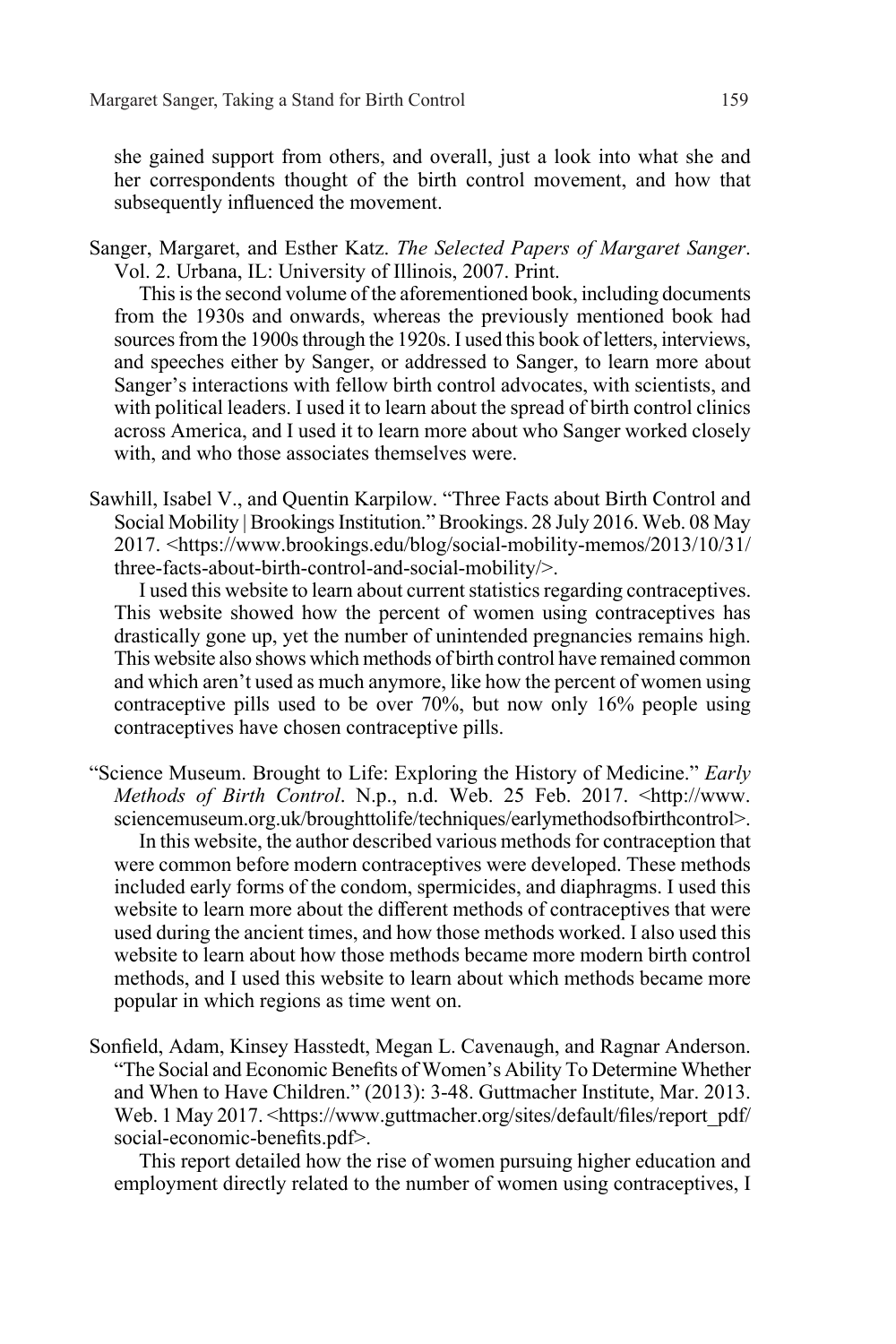used this research paper to learn more about the impact of Sanger's work. I used it to learn about how widespread use of contraceptives led more women to get secondary education, as well as more women to get a job. I also used this research paper to learn about the quantitative data behind the impact of the birth control pill.

Sullivan, Taylor. "Posts about Brownsville Clinic on Margaret Sanger Papers Project." *Margaret Sanger Papers Project*. N.p., 14 Oct. 2016. Web. 08 May 2017. <https://sangerpapers.wordpress.com/tag/brownsville-clinic/>.

I used this website to learn about how the first birth control clinic in America operated. This website described how Sanger started this clinic with the help of her associates Ethel Byrne and Fannie Millen, and explained how around 450 women flocked to the clinic during its brief opening. This website also showed how the clinic was closed by the police, and taught me about how Sanger and her colleagues fought legal punishment as much as they could.

"The First American Birth Control Conference." *Margaret Sanger Papers Project*. N.p., 12 Nov. 2010. Web. 11 Feb. 2017. <https://sangerpapers.wordpress. com/2010/11/12/the-first-american-birth-control-conference/>.

This article detailed the various speeches and events that took place during the first birth control conference in America. I used this article to learn more about the first birth control conference in November of 1921. I used it to learn about how Sanger started said conference, as well as who was at the conference, what was discussed at the conference, and what the impact of this first conference was.

"The Pill." PBS, n.d. Web. 22 Oct. 2016.

I used this website to get a general understanding of Margaret Sanger's life, specifically about how and why she decided to develop the first contraceptive pill. I mainly used it to gain background information on the creation of the first contraceptive pill, so that I knew how to refine my searches and what I specifically wanted to research, specifically focusing on the long-term impact of the birth control pill.

"The Pill: Timeline." PBS, 2001. Web. 11 Feb. 2017. <http://www.pbs.org/wgbh/ amex/pill/timeline/timeline2.html>.

This website detailed the basic layout of how The Pill was created, and what worldwide events were happening at the same time. I used this website to learn more about how the first contraceptive pill was created, and how that pill evolved into the ones used more currently. I also used it to learn about how Sanger decided to try and start this project, and to learn about the different scientists that were involved in the creation of this pill.

Tobin, Kathleen A. *The American Religious Debate over Birth Control 1907- 1937*. Jefferson, NC: McFarland, 2001. Print.

This book gave an overview of the various reasons that people were morally opposed to contraceptives, the book going over the Bible quotes that they used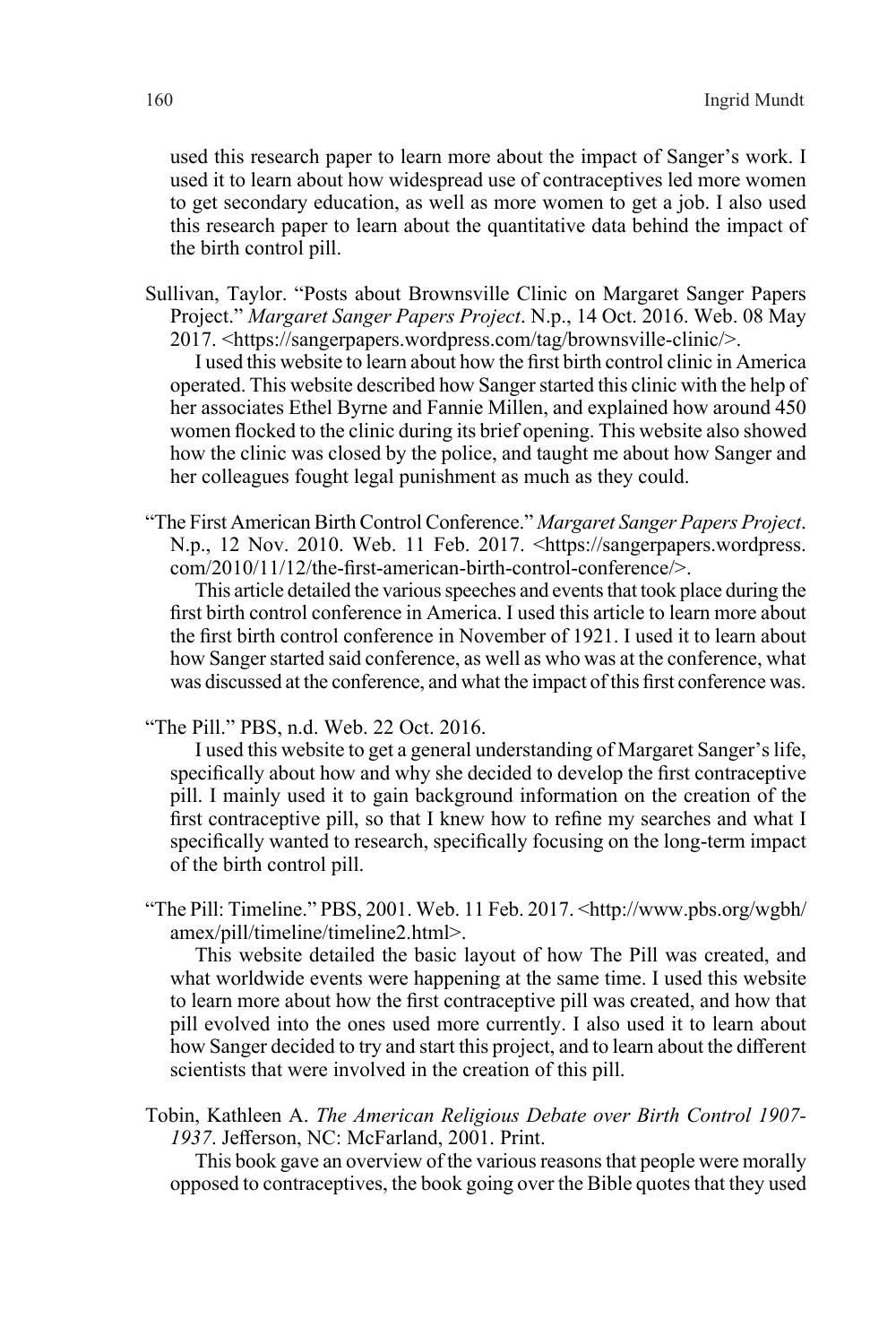in their arguments. I used this book to learn about why many opposed birth control during the time of Margaret Sanger's work. I used it to learn about the Catholic Church's beliefs regarding sex, and how that influenced early opinions about contraceptives. I also used this source to learn about other religious opposition regarding birth control outside of the Catholic Church, and to learn about how those who supported birth control reacted to those who opposed it.

Weschler, Toni. *Taking Charge of Your Fertility: The Definitive Guide to Natural Birth Control, Pregnancy Achievement, and Reproductive Health*. New York: William Morrow, an Imprint of HarperCollins, 2015. Print.

I used this book to learn about modern contraceptive methods that are gaining popularity. This book detailed the pros and cons of contraceptives such as birth control pills, while suggesting that more women should use natural methods that this book attempted to prove as effective. I used this book to compare contraceptive methods of Sanger's time to the methods that are being used today.

Wittenstein, Vicki O. *Reproductive Rights: Who Decides?* Minneapolis: Twenty-First-Century, 2016. Print.

This book went over the modern birth control movement and compared it to the movement Margaret Sanger was a part of, while posing the question of: Should women have the right to birth control, and how far does that right go? I used this book to learn more about modern contraceptives. I used it to learn about the history of birth control, as well as Margaret Sanger's role in this, but also to learn about the controversies around birth control today. I used it to learn about how the advancements in technology lead to new contraceptives, and to learn about the surrounding controversies behind each method.

- "World Population Data Sheet 2012." *Fact Sheet: The Decline in U.S. Fertility*. N.p., 2012. Web. 25 Feb. 2017. <http://www.prb.org/publications/ datasheets/2012/world-population-data-sheet/fact-sheet-us-population.aspx> I used this website to learn about the number of children per woman rate has changed over the years. I used this website primarily to learn about how these statistics correlate not only to the birth control movement, but also to learn about how they correlated to other world events, such as the Great Depression.
- Wright, Nicholas H. "Family Planning and Infant Mortality Rate Decline in the United States." *American Journal of Epidemiology* 101, no. 3 (1975): 182-186. John Hopkins University, 18 Sept. 2016. Web. 30 Apr. 2017. <http://citeseerx. ist.psu.edu/viewdoc/download?doi=10.1.1.1015.5702&rep=rep1&type=pdf>.

In this research paper, the author looked at how the infant mortality rate declined, especially after the creation of The Pill, and looked at the correlation between contraceptives and infant mortality rates. I used this secondary source to learn more about the correlation between the increased use of contraceptives, specifically the creation of The Pill, and the lowering of infant mortality rates. I used this site to learn about Margaret Sanger's impact through The Pill on infant mortality rates even after she stopped working for the birth control movement.